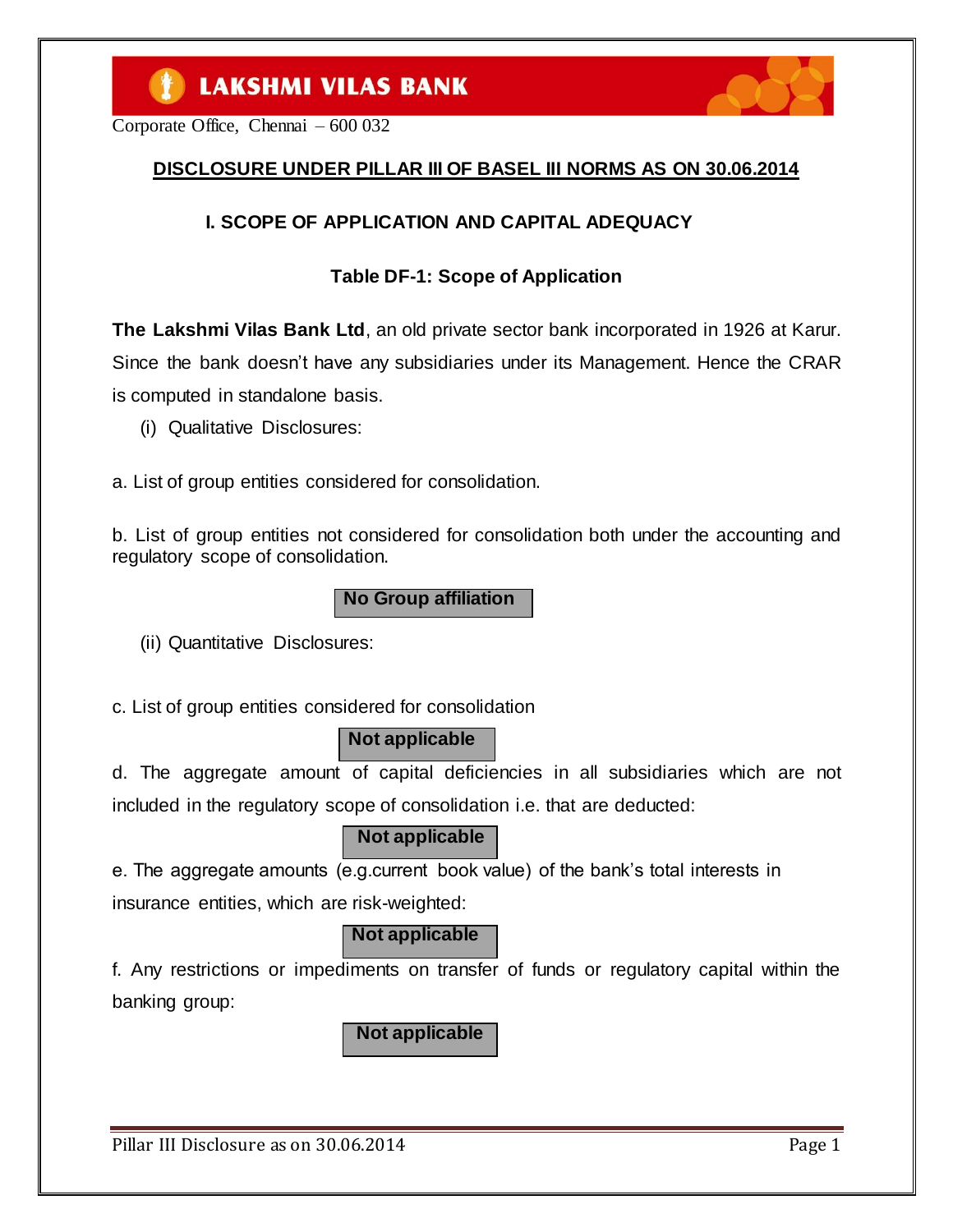Corporate Office, Chennai – 600 032

**Table DF-2**

**CAPITAL ADEQUACY**

**Qualitative Disclosures:**

# **a) A summary discussion of the bank's approach for assessing the adequacy of its capital to support current and future activities.**

The Bank is exposed to Credit risk, market risk, Operational risk and other Pillar II risks. Based on the scale of business operations approaches have been put in place to compute the required capital of the bank and controls that are commensurate the risk profile of the bank. The bank has adopted the following approaches for the computing the capital charge.

Credit Risk – Standardized Approach Market Risk – Standardized duration Approach Operational Risk – Basic Indicator Approach

- The Business projections, capital requirement, Assessment methodology, controlling mechanism, etc., have been discussed in ICAAP document and it has been reviewed on yearly basis.
- CRAR has been computed based on the Basel III guidelines and it is well above the regulatory minimum level of 9% (other than capital conservation buffer and Countercyclical Capital buffer etc.,)

#### **Quantitative Disclosures:**

#### **Capital Requirements: (Amount in** `)

| <b>Particulars</b>        | <b>No of Equity</b><br><b>Shares</b> | <b>Face Value</b><br><b>Per share</b> | <b>Amount</b> |
|---------------------------|--------------------------------------|---------------------------------------|---------------|
| Authorized Capital        | 300000000                            | 10                                    | 3000000000    |
| <b>Issued Capital</b>     | 98372564                             | 10                                    | 983725640     |
| <b>Subscribed Capital</b> | 97560690                             | 10                                    | 975606900     |
| Called up/paid up Capital | 97560690                             | 10                                    | 975606900     |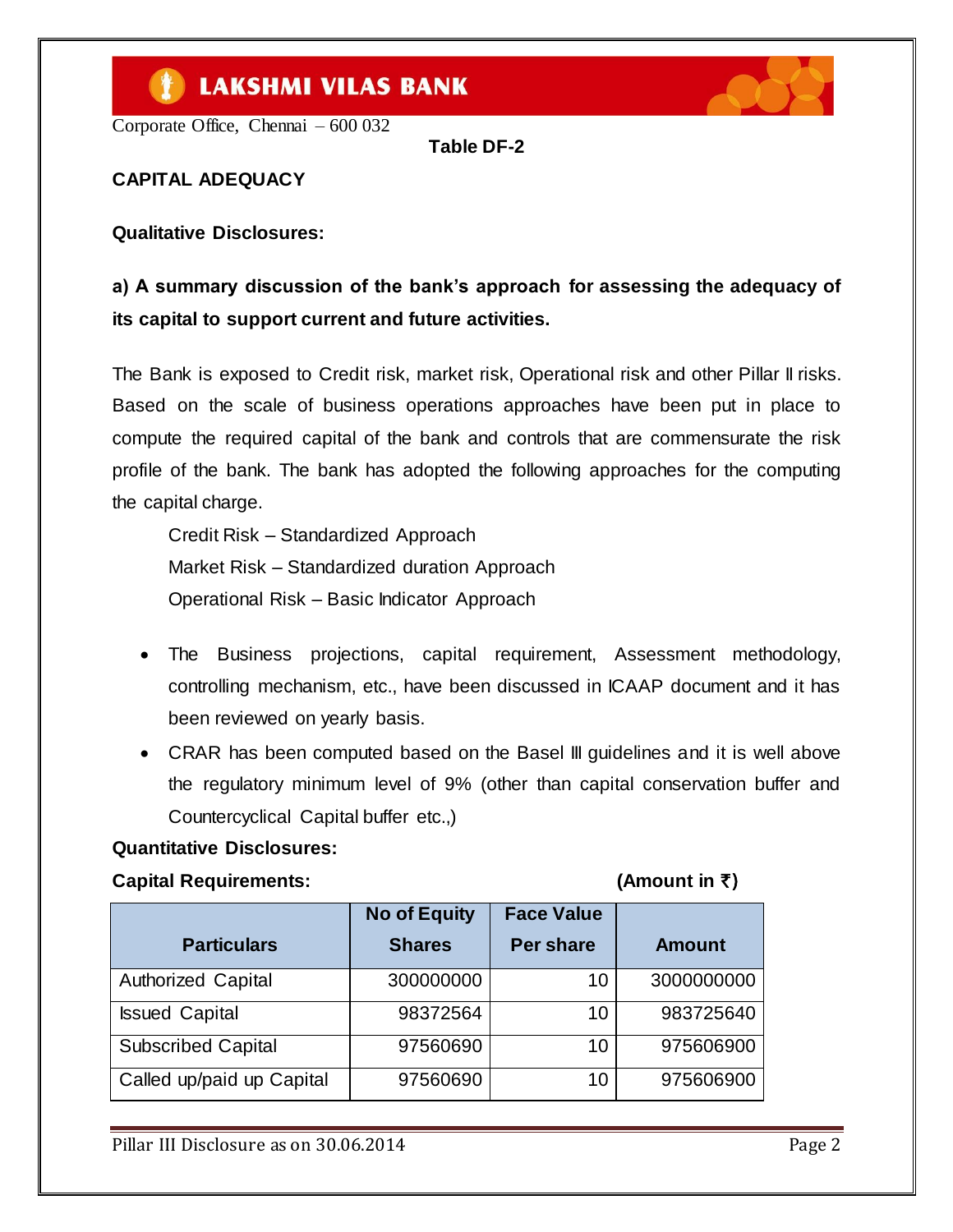

 $(\bar{z}$  in Lace)

Corporate Office, Chennai – 600 032

The Bank"s shares are listed on the National Stock Exchange Limited and Bombay Stock Exchange Limited.

As on 30.06.2014 the bank does not have Additional Tier I Capital.

Tier 1 capital includes Equity share capital, Reserves comprising of statutory reserves, capital and other revenue reserves, share premium and Balance in profit and loss account and less intangible assets.

Tier 2 Capital consists of the general provisions, Tier II bonds – subordinated Debt (Discounted value), and Revaluation reserves as on 30.06.2014.

Break up of capital funds:

The Tier I Capital of the Bank comprises of

|                         | $\frac{1}{1}$ |
|-------------------------|---------------|
| Paid up capital         | 9756.07       |
| Reserves & surplus      | 87236.06      |
| Less: Intangible Assets | 10142.48      |
| Total                   | 86849.65      |

| The Tier II Capital of the Bank comprises of | (₹.in Lacs) |
|----------------------------------------------|-------------|
| <b>General Provisions and Loss Reserve</b>   | 4623.00     |
| Subordinated debts                           | 23510.00    |
| <b>Revaluation Reserves</b>                  | 3439.26     |
| Total                                        | 31572.26    |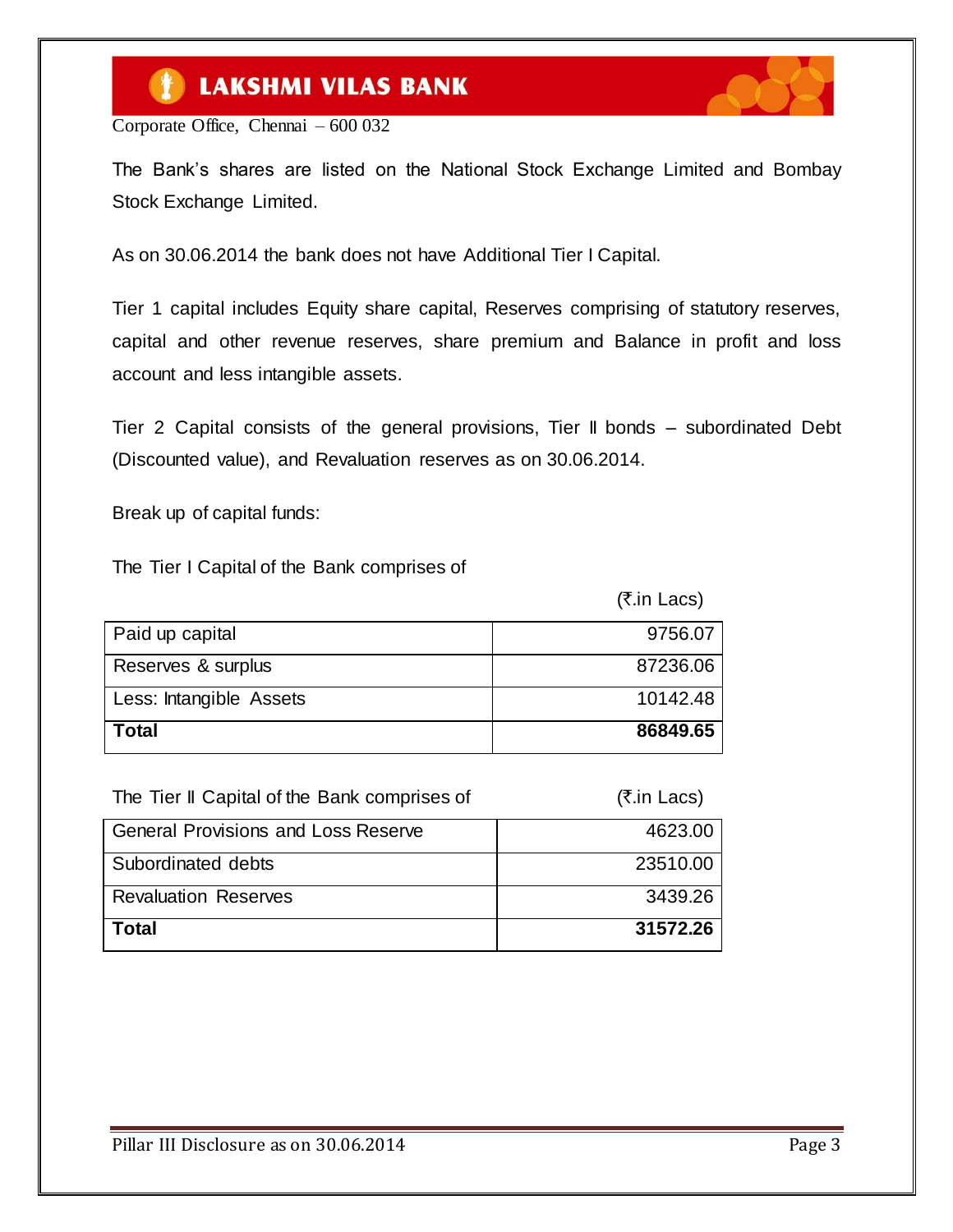

Corporate Office, Chennai – 600 032

### The Total Capital comprises of

|                       | (₹.in Lacs) |
|-----------------------|-------------|
| <b>Tier I Capital</b> | 86849.64    |
| Tier II Capital       | 31572.26    |

| <b>Risk Type</b>                             | (₹ In Lacs) |
|----------------------------------------------|-------------|
| b) Capital requirements for Credit Risk      | 85832.79    |
| Portfolios subject to standardized approach  |             |
| Cash & Bank                                  | 140.86      |
| Loans and Advances                           | 80559.03    |
| <b>Fixed Assets</b>                          | 1652.57     |
| <b>Other Assets</b>                          | 3480.33     |
| Securitization exposures                     |             |
| c) Capital requirements for Market Risk      | 6943.68     |
| <b>Standardized Duration approach</b>        |             |
| <b>Interest Rate Risk</b>                    | 5801.36     |
| Foreign Exchange Risk (including gold)       | 147.68      |
| <b>Equity Risk</b>                           | 994.64      |
| d) Capital requirements for Operational Risk | 8796.95     |
| Basic Indicator approach                     | 8796.95     |
| Total Risk weight Assets (b+c+d)*100/9       | 1128593.50  |
| <b>Total Capital funds</b>                   | 118421.90   |
| <b>CRAR (Basel III)</b>                      | 10.49%      |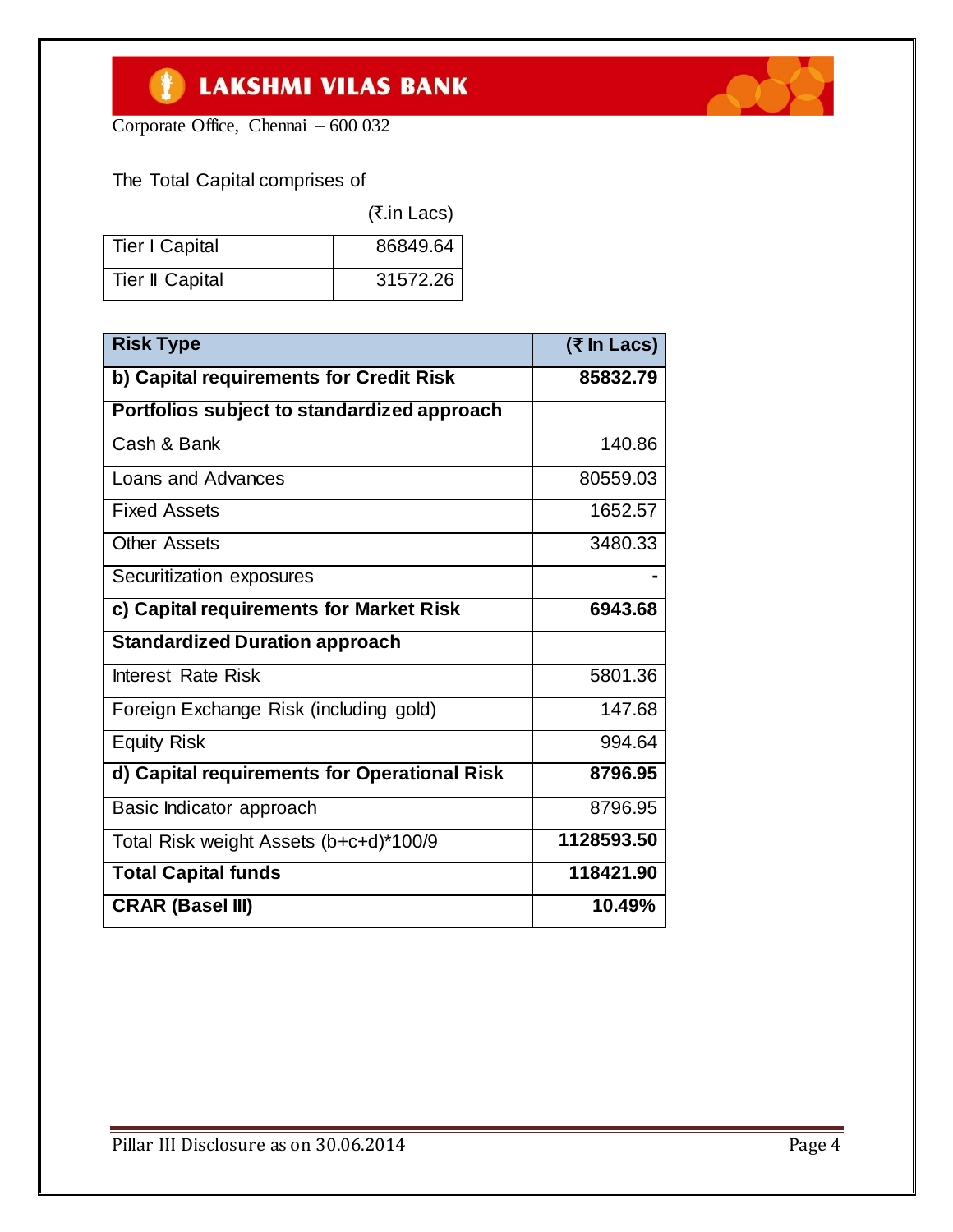Corporate Office, Chennai – 600 032

### **e) Common Equity Tier 1, Tier I and Total Capital ratios:**

For the top consolidated group; and for significant bank subsidiaries (stand alone or sub-consolidated depending on how the framework is applied)

### **Not applicable**

#### **II. Risk Exposure and Assessment**

**General Qualitative Disclosure requirement:**

#### **Credit Risk:**

The objectives of Credit risk management practices in the bank are the following:

- $\triangleright$  To ensure business continuity with growth and stability.
- $\triangleright$  To ensure that the bank holds adequate capital in alignment with risks undertaken as well as the regulatory requirements from time to time.
- $\triangleright$  To optimize risk-return profile by providing a framework for risk-based pricing.
- $\triangleright$  To provide decision support for entry / exit strategies.
- $\triangleright$  To provide a framework for monitoring risk profile of the bank through structured reports.
- $\triangleright$  To facilitate the identification of risks in various activities undertaken by the bank through its operating units.
- $\triangleright$  To provide guidance on measurement of risks and their quantification for assessing the level of risk under portfolio management.
- $\triangleright$  To provide guidance on risk mitigation for ensuring customer retention while promoting risk-reward consciousness at all levels of operation.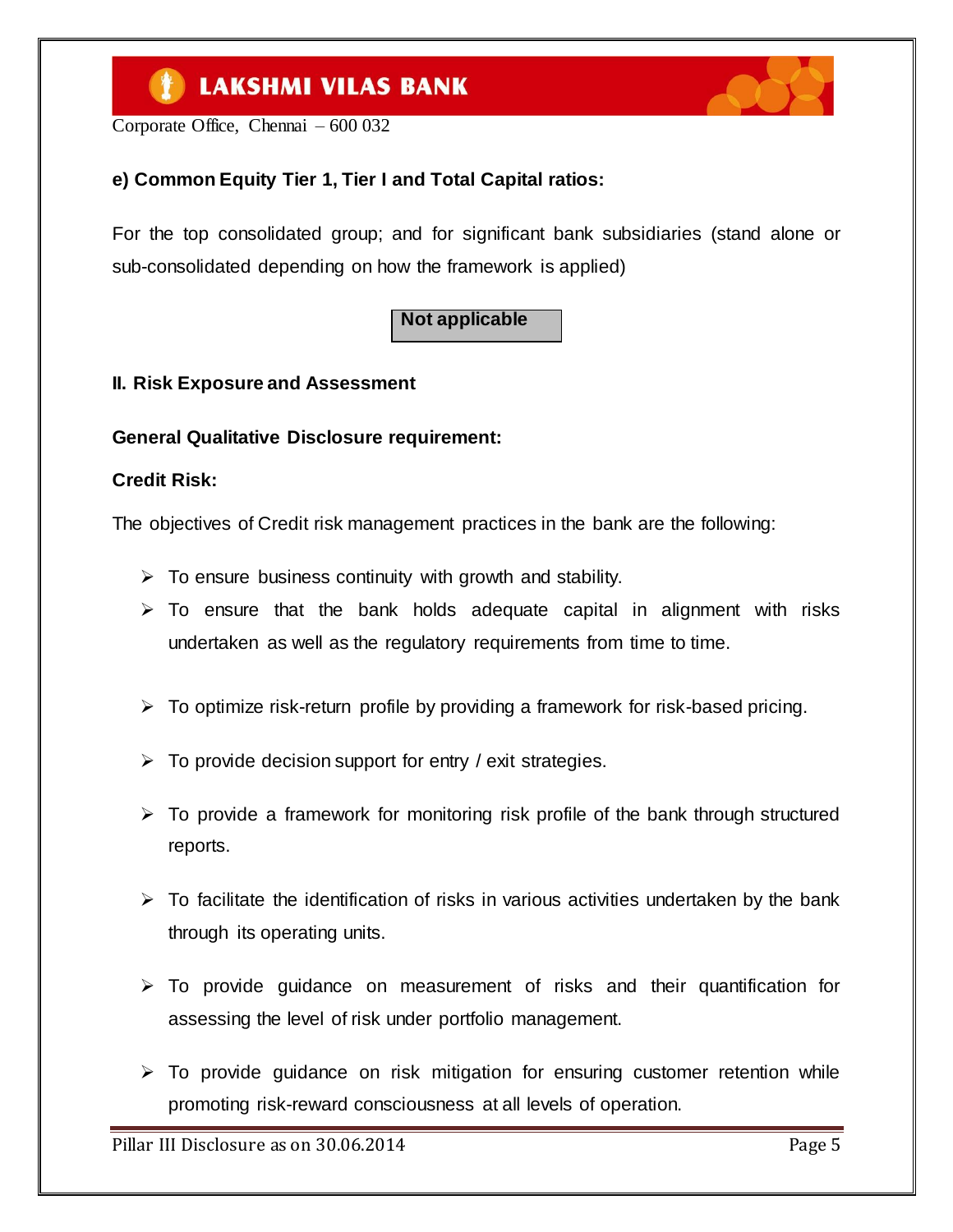Corporate Office, Chennai – 600 032

- $\triangleright$  To set / monitor prudential risk limits in tune with the business strategy, capital adequacy and regulatory prescriptions.
- $\triangleright$  To ensure the adherence to these risk limits through defining the reporting structures and systems.
- $\triangleright$  To ensure compliance with other regulatory prescriptions.
- $\triangleright$  The bank proposes to keep its overall risk profile as moderate and stable for the medium term.

Risk appetite and risk-return profile, credit risk strategy shall also include a statement of the banks willingness to grant credit based on:

- exposure type (for example, commercial, consumer, real estate,etc.,),
- economic sector (e.g. textile, iron etc.),
- geographical location,
- currency,
- maturity,
- anticipated profitability,
- identification of target markets / business sectors (like priority sector lending) and
- the overall credit portfolio composition
- preferred levels of diversification & concentration tolerances.

Credit risk strategy of the bank shall provide continuity in approach considering cyclical approach of the economy and the resulting shifts in the composition and quality of the overall credit portfolio.

Strategy is being reviewed yearly in CRM policy.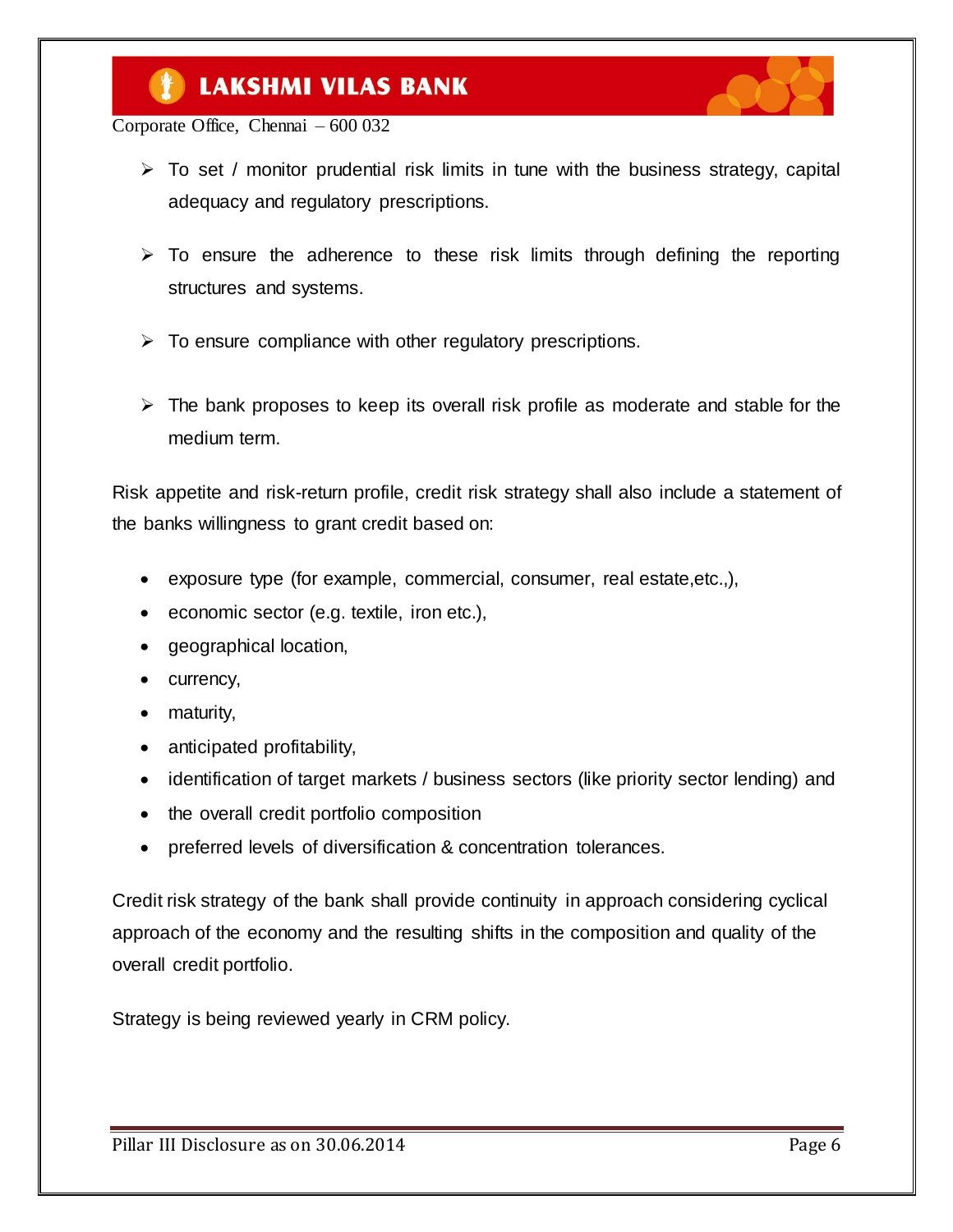Corporate Office, Chennai – 600 032

### **Organization Structure:**



Comprehensive Risk Management Policy put in place and the same has been approved by Board. The hierarchy of the IRMD starts from Board of Directors. Board is responsible for approving & reviewing on a periodical basis credit risk related policies, strategy & limits. Further Board has sub level committee (IRMCB) to review the risk limits, monitor the functioning of the IRMC-E and issue necessary directions if require.

#### **The Scope and nature of risk reporting and / or measurement systems**

Risk-rating model is an important tool and is an integral part of the Credit Risk Management. The benefits of a robust system based rating model

- Serves as a **single point indicator of diverse risks** of a borrower
- Enables banks to take **informed credit decisions** in a consistent manner.
- Facilitates adoption of **risk-based pricing**.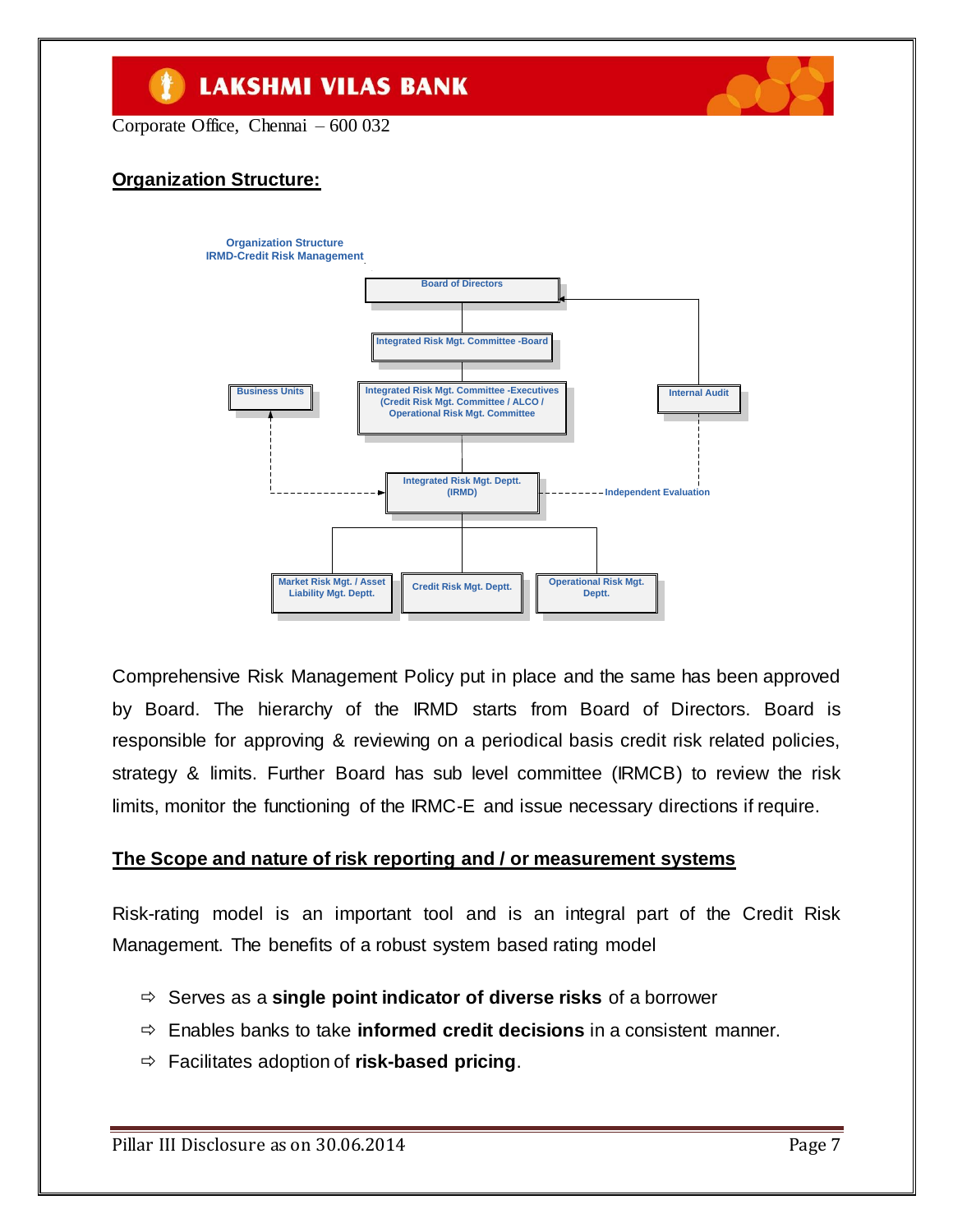

Corporate Office, Chennai – 600 032

 Arriving at **Facility Risk rating** for the particular facility/product based on the comforts of securities/guarantors.

Internal credit rating models / systems are an important tool in monitoring the quality of individual credits, as well as the total portfolio. A well-structured internal risk rating system is a good means of differentiating the degree of credit risk in the different credit exposures of the bank. This will allow more accurate determination of the overall characteristics of the credit portfolio, concentrations, problem credits, and the adequacy of loan loss reserves.

Internal credit rating framework enables the Bank to standardize and uniformly communicate the "judgment" in credit selection procedures but is not a substitute to the vast lending experience accumulated by the bank"s professional staff.

In order to make the credit risk assessment more consistent and effective, a two dimensional approaches to measure risk comprising borrower risk (Obligor Rating) and transaction risk (Facility Rating) has been implemented.

#### **Use of Risk Rating Models / Systems**

- Individual credit selection, wherein a borrower or a particular exposure/ facility is rated.
- Pricing of the facility / loan
- Deciding the limits & tenure of the proposed credit assistance.
- Portfolio-level analysis and portfolio management
- Frequency and intensity of monitoring of the exposures.
- Internal MIS
- General provision "reasonable over provisioning" in addition to statutory prescribed provision.
- Assessing the aggregate risk profile of bank.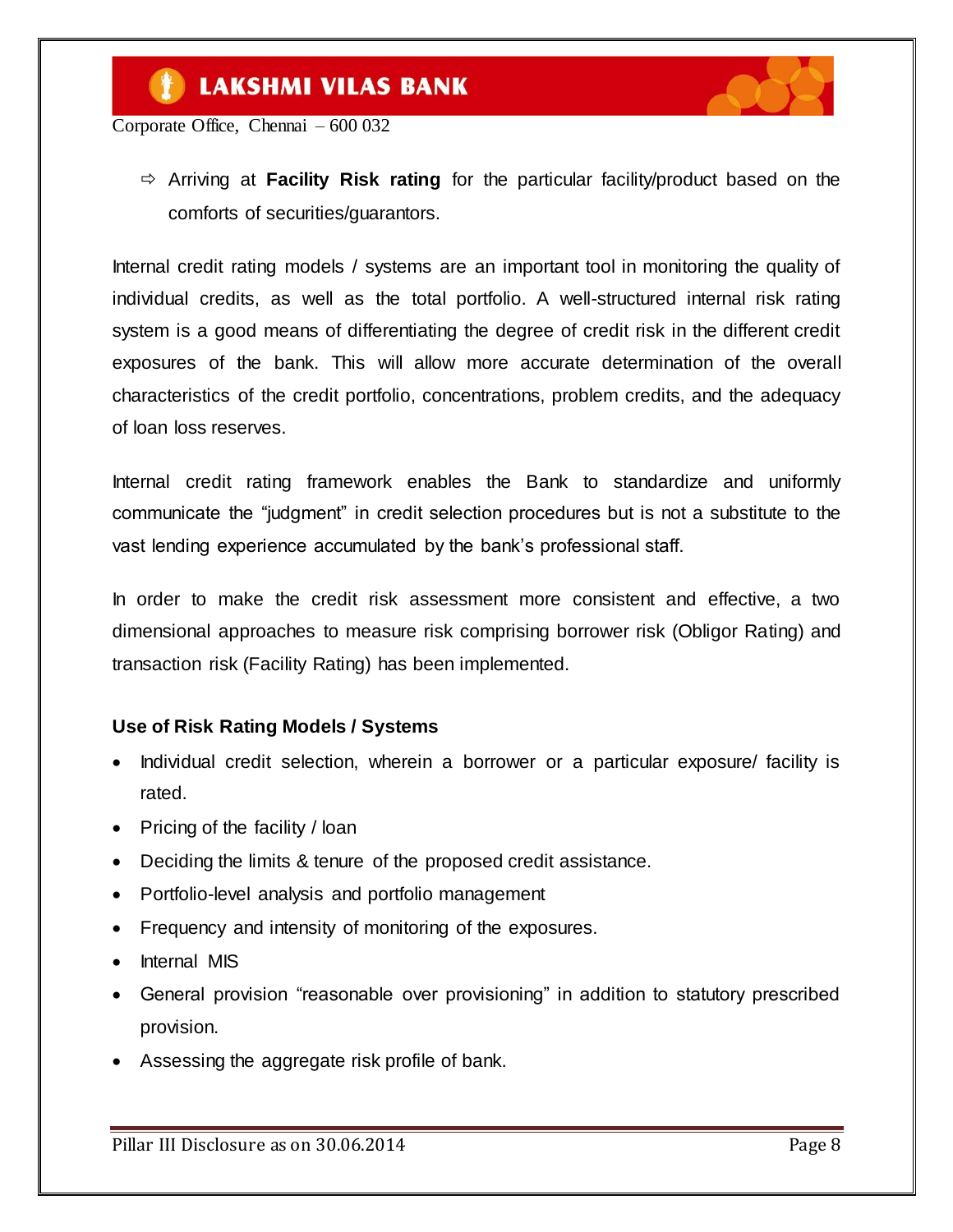

Corporate Office, Chennai – 600 032

The Bank has a multi-tier structure for sanction of credit proposals, with proper delegation of lending powers at various levels of officers & executives, duly approved by Board.

The powers vested at each level depend on the quantum and type of the loan facility and the overall exposure to the borrower/group.

The Bank has a system under which the lending powers exercised by delegated authority are reported to and reviewed by a higher authority under the Internal Loan Review Mechanism.

A two dimensional approach to measure risk comprising borrower risk (Obligor Rating) and transaction risk (Facility Rating) has been implemented. The Credit Risk Assessment System (CRAS) operated through the risk rating models shall form the fulcrum of credit risk management.

### **Policies for hedging and / or mitigating risk and strategies and processes for monitoring the continuing effectiveness of hedges/mitigants**

As per the RBI guidelines, eligible financial collaterals have been taken into account for Risk mitigation purpose.

Bank is having a system in place to monitor compliance with country exposure limits. Exceptions are reported, approved and rectified as per laid down procedures.

Bank is having an effective system in place to generate management reports which are detailed enough for the senior management review and to identify exceptions in a timely manner.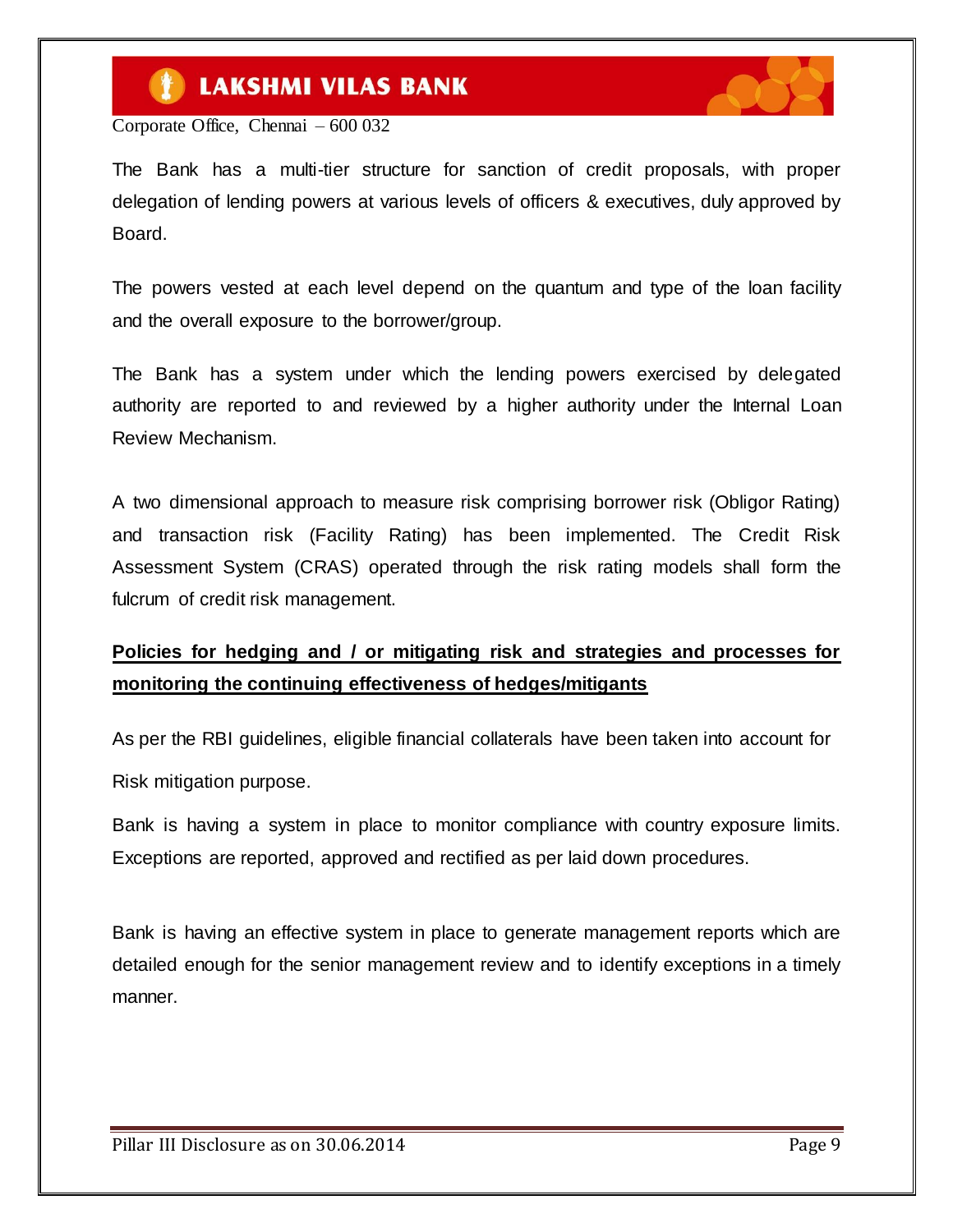Corporate Office, Chennai – 600 032

#### **Market Risk:**

#### **Strategies and processes**

The Bank has policies like Asset Liability Management Policy, Investment & Forex Risk Policy to address the liquidity risk and market risk respectively arising out of its banking book and trading book of investment portfolio.

Mid office is functioning independent of treasury and it monitors limits, trigger of investments, cut (stop) loss limit, Open position limit etc., Further it assess various limits set out by RBI and as stipulated in Investment/ trading book Policy, and keeps track on rating migration of rated securities on a daily basis. It fixes the overall counter-party exposure limits (Banks & FIs)

#### **The structure and organization of the relevant risk management function**

The Asset Liability Committee (ALCO) is responsible for

- $\triangleright$  Managing Interest Rate Risk and Liquidity Risk of the Banking Books.
- $\triangleright$  Pricing of Assets and Liabilities.
- $\triangleright$  Monitor and control the quality of the Balance Sheet
- $\triangleright$  Review and control of limits, procedures, reports, ratios & market trends, which impact bank"s Balance Sheet.
- $\triangleright$  Review the treasury operations including trading.
- $\triangleright$  Differential pricing of wholesale deposits be delegated to Planning & **Development**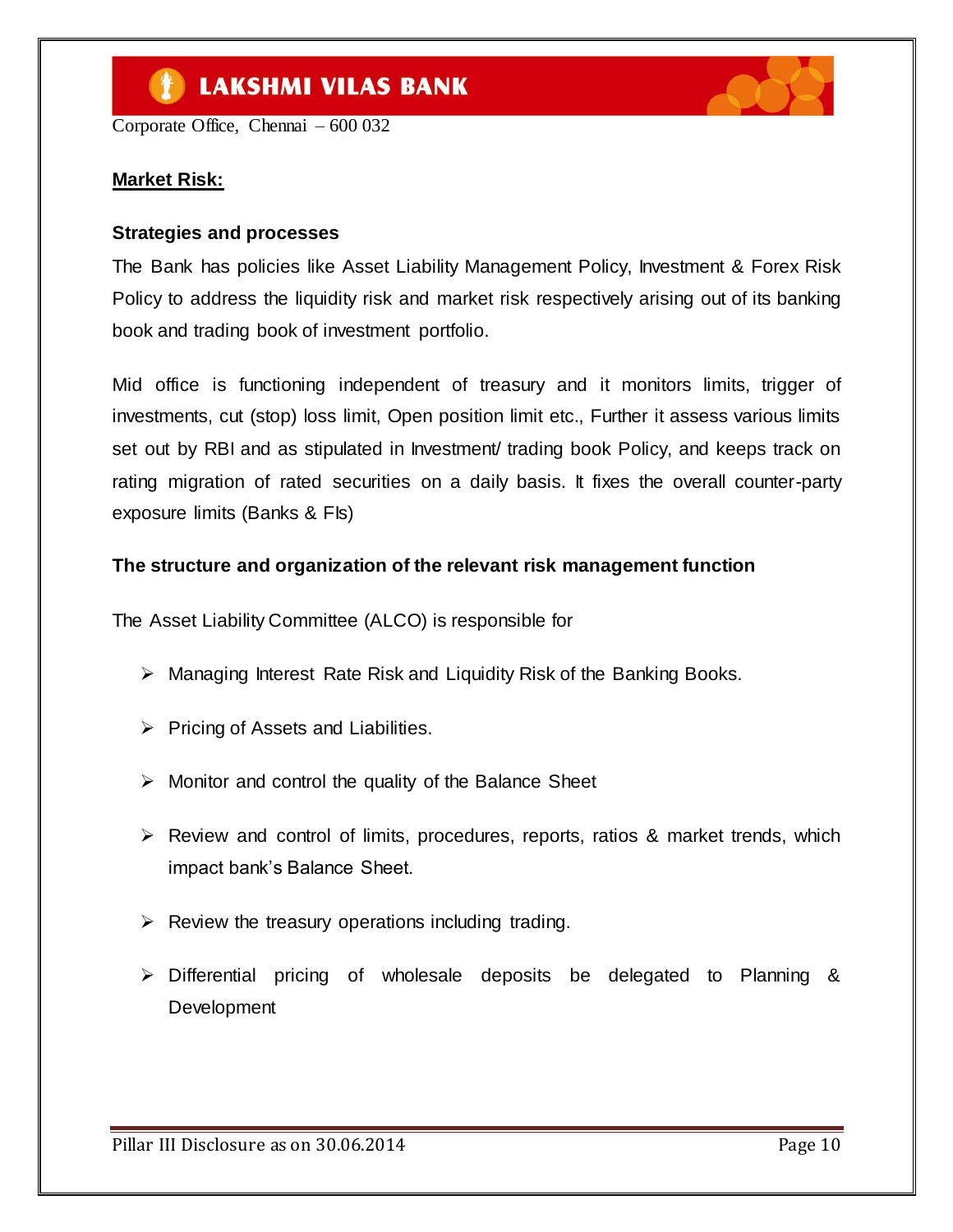

Corporate Office, Chennai – 600 032

#### **The scope and nature of risk reporting and/or measurement systems**

The ALM Policy will be operated through the Integrated Risk Management Department (IRMD) which is responsible for evolving appropriate systems & procedures for ongoing identification & analysis of Balance Sheet risks and laying down parameters for management of these risks. IRMD will, therefore, have the responsibilities of periodic monitoring and control of the risks and the same has been reported to IRMC-E & IRMC-B.

### **Policies for hedging and/or mitigating and strategies and processes for monitoring the continuing effectiveness of hedges/mitigants.**

Board approved Investment and Forex policy put in place. Policies for hedging/ mitigating risk and strategies and processes for monitoring the continuing effectiveness of hedges / mitigants are discussed in ALCO.

The Structural liquidity statement is prepared on a daily basis to analyze the liquidity profile of the bank in a static manner. Exchange risk is managed by fixing limits on position limits – Day light and Overnight limits, single deal limit, stop loss limit and Overall Overnight Open Exchange position limit. Additional liquidity ratios reviewed on a quarterly basis against the limits set under stock approach.

Interest rate risk is analyzed from earnings perspective using Traditional Gap analysis and Economic value perspective using Duration Gap analysis on a Quarterly basis. Further stress testing process conducted under scenario as well as stock approach to estimate the impact on various conditions.

#### **Operational Risk**

#### **Strategies and processes**

The strategy for the overall management of operational risk is in alignment with the business objectives & risk appetite of the bank considering the size, nature and complexities of the bank activities.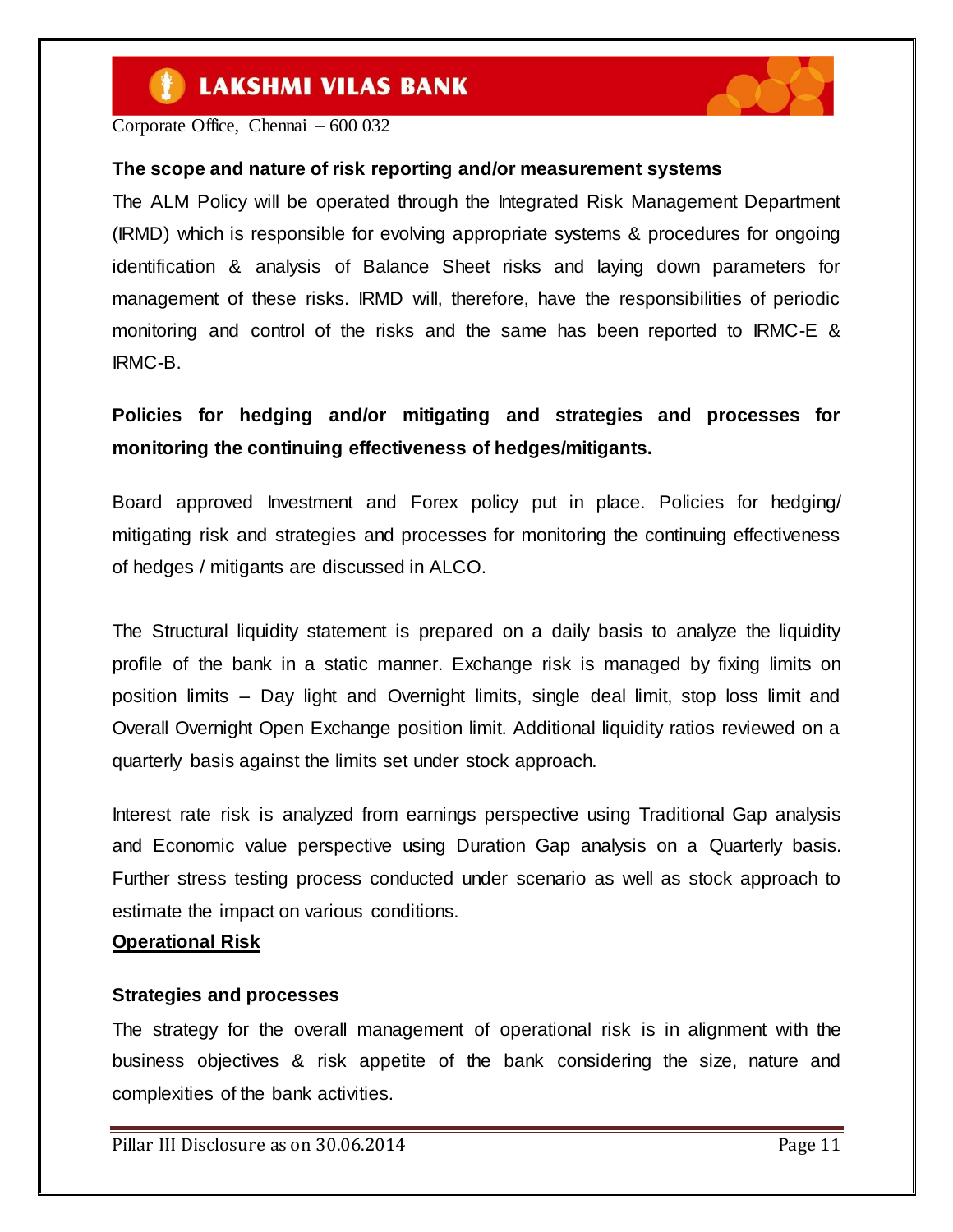Corporate Office, Chennai – 600 032

The strategy towards operational risk management shall focus on:

#### **The Structure and organization of the relevant risk management function**

Operational Risk Management is organized within the IRMD and will report to the head of the risk. The hierarchy of ORM within the organizational chart for governance purposes is presented below. These roles and responsibilities relate only to the activities relating to operational risk management.



A well defined Operational risk Management policy is put in place. The role of Board vests in setting business strategy, risk appetite, policies, governance, management framework, methodology of measurement and assessment, internal audit, report to stakeholders on risk management, etc.,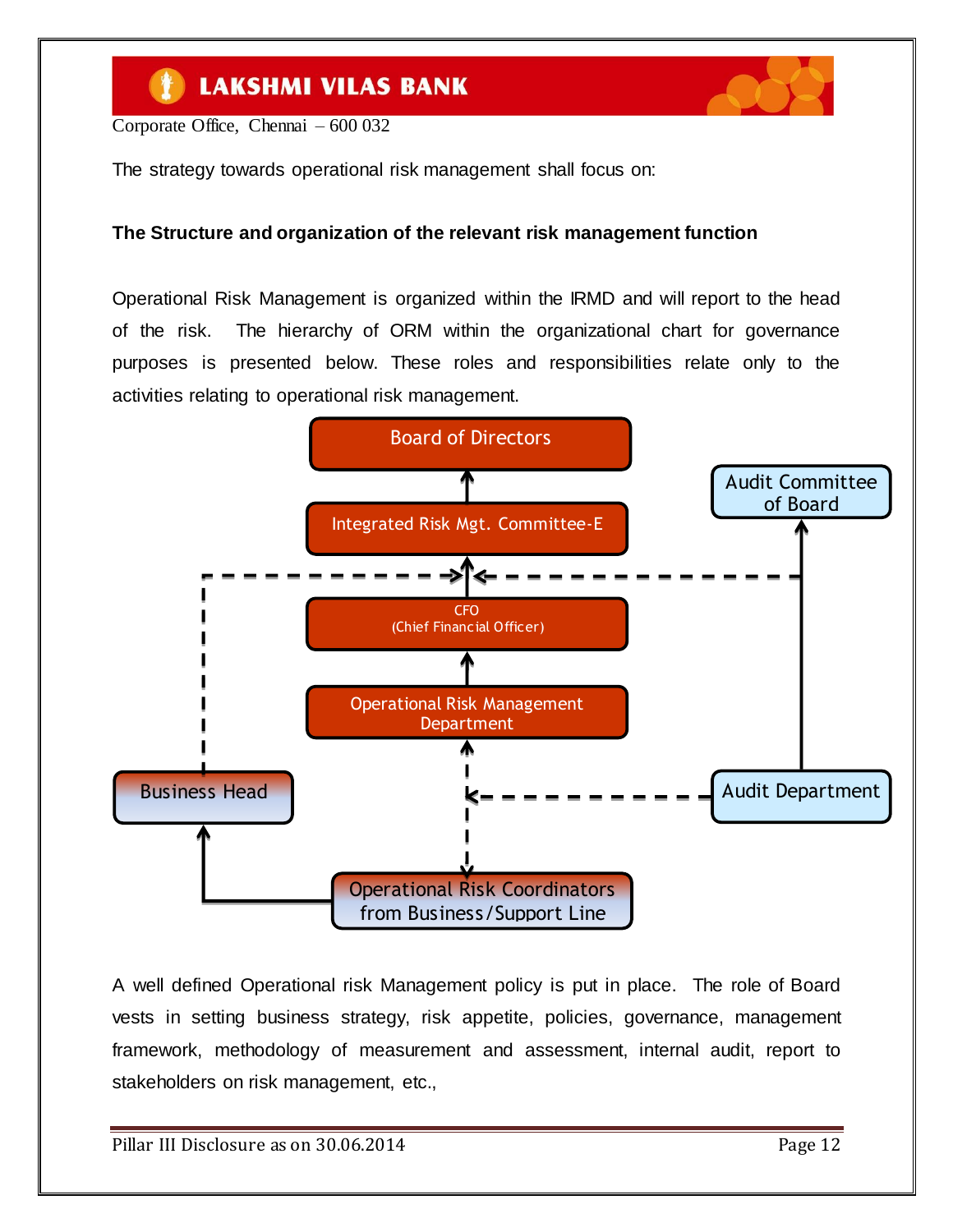

Corporate Office, Chennai – 600 032

#### **The Scope and nature of risk reporting and/or measurement systems**

The scope of risk reporting is to establish an explicit operational risk management process that results in the identification, evaluation, assessment, measurement, analysis, monitoring, control, mitigation and reporting of operational risks. This process also includes independent evaluation of operational risk management function by the Internal Audit Department and to report its findings to the Board / Senior Management as an assurance for the effective discharge of responsibilities with respect to management of operational risk.

### **Policies for hedging and/or mitigating and strategies and processes for monitoring the continuing effectiveness of hedges/mitigants**

Policies and procedures are put in place for control / mitigate material operational risks to adjust the risk appetite / tolerance level based on its risk control and mitigation strategies. For those risks that cannot be controlled, the bank decides whether to accept these risks, reduce the level of business activity involved, or withdraw from this activity completely. Some major control/mitigation techniques like sound internal control system, Insurance, Standards for Insurance Recognition, retention/self insurance, Business Continuity and Disaster Recovery Plan, Outsourcing of financial services, Information Technology security, Internal Audit, External Audit, Reporting are deployed in the framework.

#### **Interest Rate Risk in Banking Book**

#### **Strategies and Processes**

Interest Rate Risk is measured in two different ways. Earnings perspective using Traditional Gap Analysis is to assess the impact of adverse movement in interest rate on the Net Interest Income (Earnings at Risk) and economic value perspective using Duration Gap Analysis to assess the impact of adverse movement in interest rate on the market value of Bank's equity.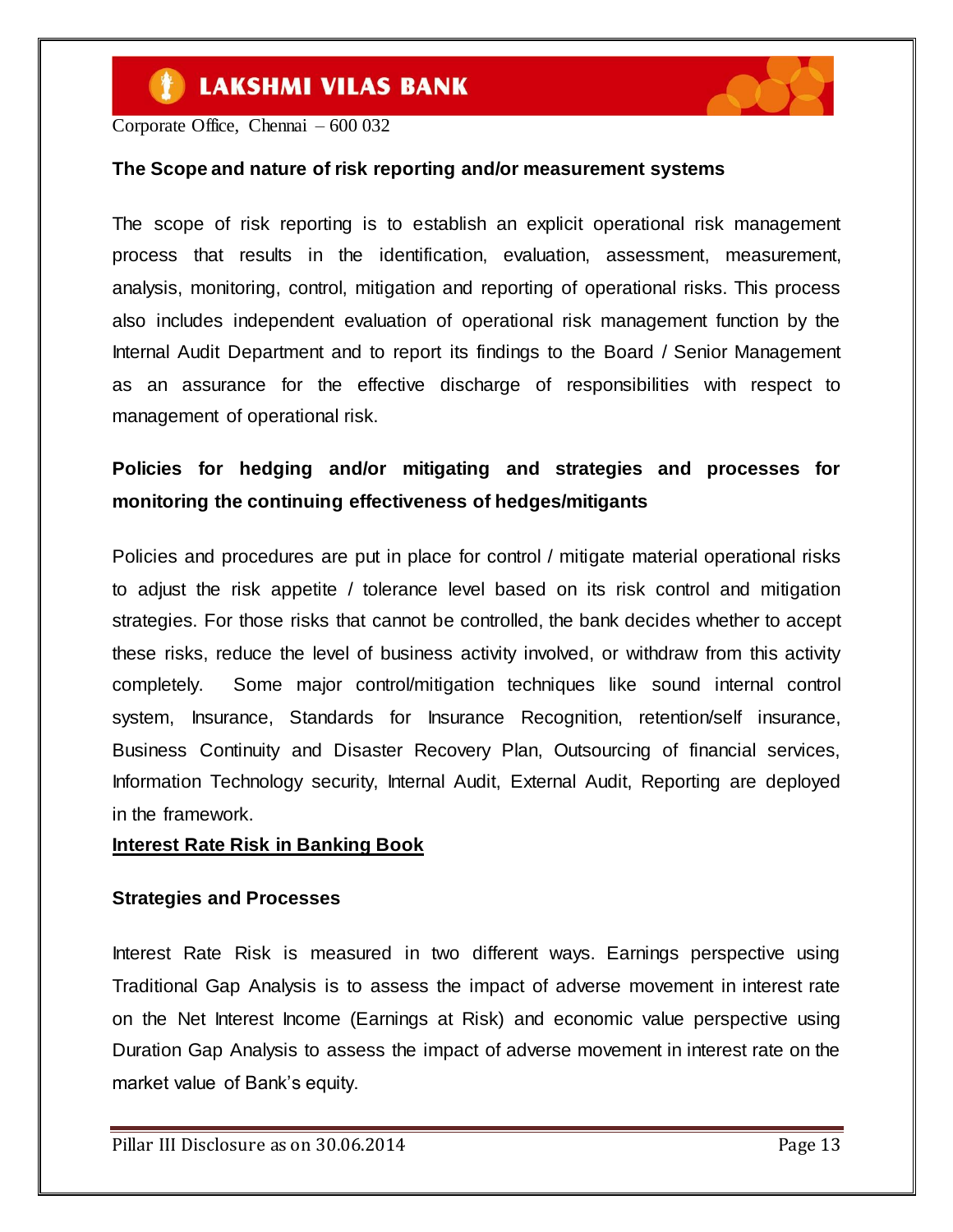

Corporate Office, Chennai – 600 032

### **Structure and Organization of Risk Management Function**

ALM policy will manage and monitor the limits / guidance values / target set on interest rate risk of the Banking Book. IRMC-B and ALCO at the executive level are responsible for efficient and effective management of Interest rate risk in Banks business.

#### **Scope and nature of risk reporting / measurement systems**

The Duration/ Modified duration mainly depends on coupon, maturity and periodicity of payment of installments. Since the modified duration of the liabilities is less compared to the modified duration of assets, there is fall in the equity value under major stress. Modified duration of Equity is calculated on a quarterly basis. The capital charge for Interest rate risk in banking book is assessed based on drop in the Market value of equity under 200 bps changes in interest rate. The results of Traditional Gap analysis and Duration Gap analysis including the adherence to tolerance limit set in this regard are monitored and the same has been placed before ALCO/IRMC-B level.

# **Policies for hedging / mitigating risk and strategies and processes for monitoring the continuing effectiveness of hedges/ mitigants**

Investment policy, Forex policy, ALM policy, Stress testing policy, Credit Risk Management Policy are put in place to measure, mitigate / hedge the various risks.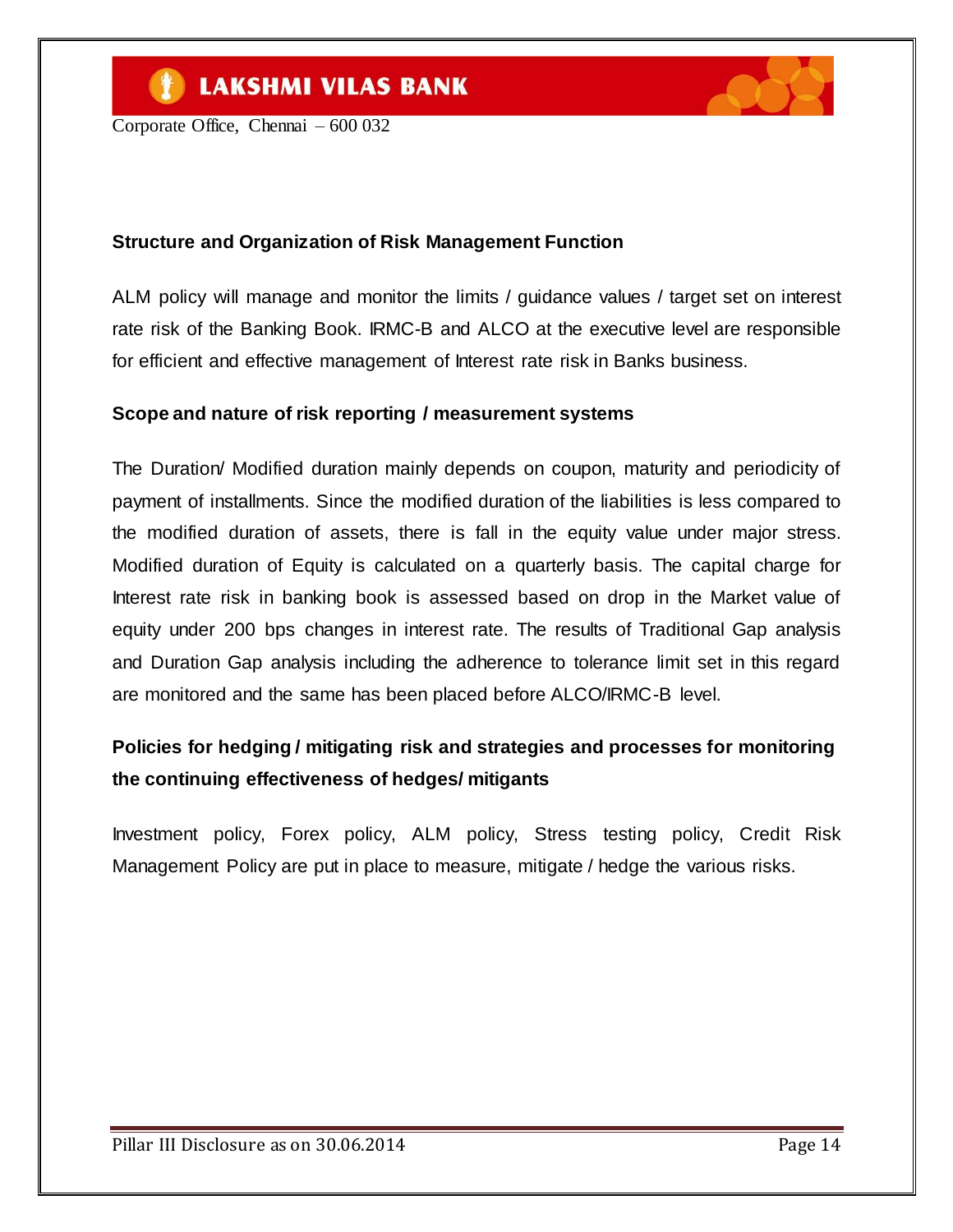



**TABLE DF-3: Credit Risk**

### **Credit Risk: General Disclosures For All Banks**

#### **Qualitative Disclosures**

(a) The general Qualitative disclosure requirement with respect to credit risk, Includes the definitions of Past Due, NPA of a loan or a advance and impaired assets (For Accounting Purposes), Out of order and Overdue. These definitions are as per the extant guidelines of Reserve Bank of India.

#### **Credit Risk**

Credit risk in simple terms is the potential that bank"s borrower or counterparty will fail to meet its obligations in accordance with agreed terms.

Credit risk is defined as the possibility of losses associated with default in repayment or diminution in the credit quality of borrowers or counterparties or diminution in the value of primary and/or collateral assets. In a bank"s portfolio, losses stem from outright default due to inability or unwillingness of a customer or counterparty to meet commitments in relation to lending, trading, settlement and other financial transactions.

#### **Discussion Of the Bank's Credit risk management policy**

The Board level approved Credit Risk Management Policy is put in place. The goal of the policy is to ensure that it is within the acceptable risk appetite and tolerance limit set by the bank. It manages the credit risk inherent in the entire portfolio as well as the risk in individual credits or transactions and it encompasses identification, measurement, monitoring and control of the credit risk exposures. Further it deals the structure, governance, framework, processes for effective and efficient management of the Credit risk.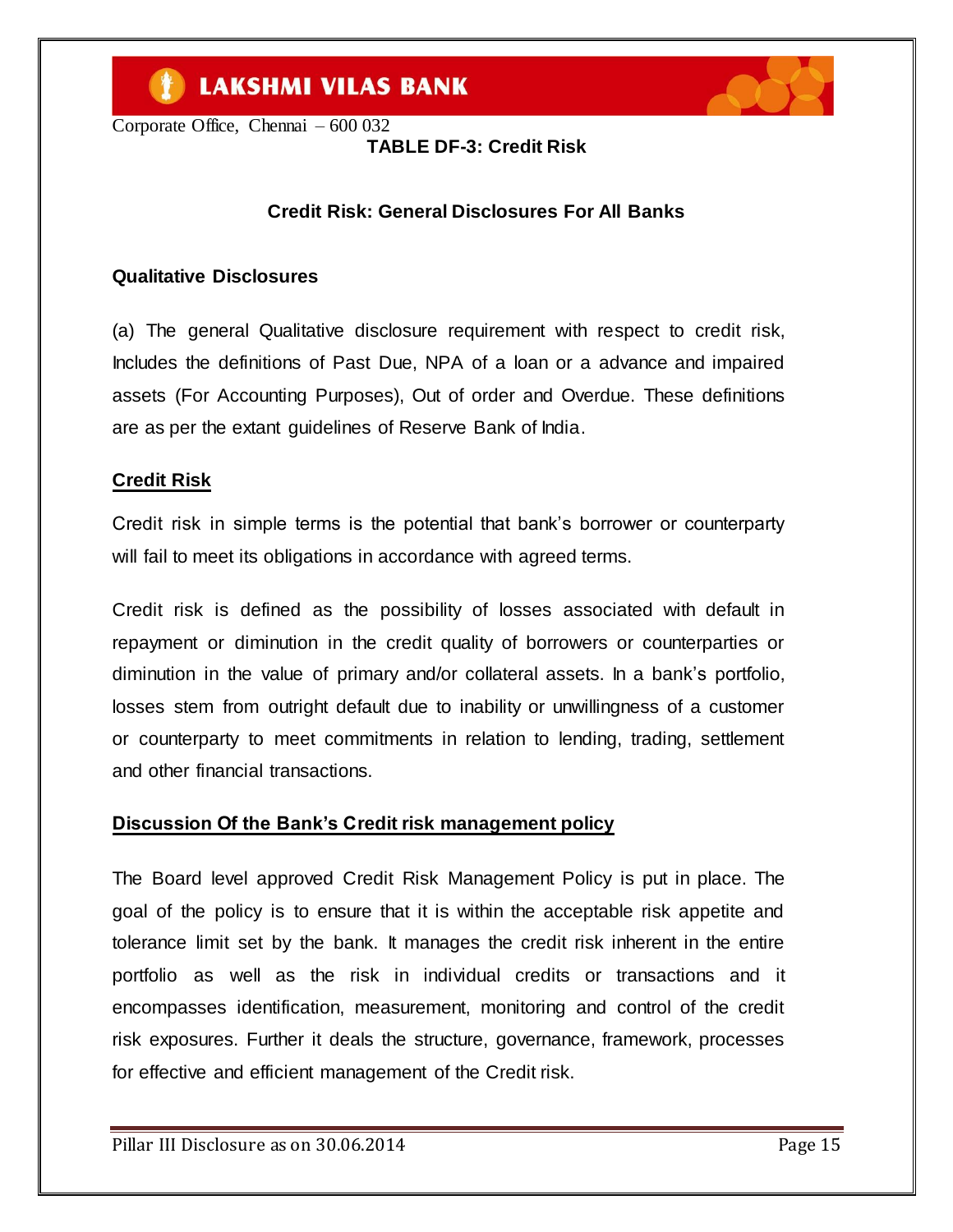

### Corporate Office, Chennai – 600 032 **Quantitative Disclosures**

b) Total gross credit risk exposures, Fund based and Non-fund based separately.

| <b>Credit Risk Exposures</b>           | (₹ In Lacs) |
|----------------------------------------|-------------|
| Fund Based *                           | 1953106.47  |
| Non Fund Based                         | 163857.89   |
| <b>Total Fund &amp; Non Fund Based</b> | 2116964.36  |

\* It includes loans/advances; fixed assets, other assets, cash, bank balances, balance with RBI and investments.

(c) Geographic distribution of exposures, Fund based and Non-fund based separately  $(\bar{\tau}$  in lacs)

|                    |               | <b>NON-</b>   |              |
|--------------------|---------------|---------------|--------------|
| <b>STATE NAME</b>  | <b>FUNDED</b> | <b>FUNDED</b> | <b>TOTAL</b> |
| <b>TAMIL NADU</b>  | 717867.04     | 53950.78      | 771817.82    |
| <b>MAHARASHTRA</b> | 210985.63     | 46939.94      | 257925.57    |
| <b>ANDHRA</b>      |               |               |              |
| PRADESH            | 159240.56     | 38217.15      | 197457.71    |
| KARNATAKA          | 157345.35     | 4349.82       | 161695.17    |
| <b>GUJARAT</b>     | 14008.32      | 622.48        | 14630.80     |
| <b>CHATTISGARH</b> | 554.69        | 200.00        | 754.69       |
| <b>DELHI</b>       | 41420.95      | 12025.32      | 53446.27     |
| <b>HARYANA</b>     | 1349.40       | 1291.70       | 2641.10      |
| JHARKHAND          | 93.74         | 0.00          | 93.74        |
| <b>KERALA</b>      | 11877.31      | 54.12         | 11931.43     |
| <b>MADHYA</b>      |               |               |              |
| <b>PRADESH</b>     | 672.89        | 120.63        | 793.52       |
| <b>ORISSA</b>      | 154.09        | 11.10         | 165.19       |
| <b>PUDUCHERRY</b>  | 8134.76       | 363.59        | 8498.35      |
| <b>RAJASTHAN</b>   | 2506.53       | 5.00          | 2511.53      |
| UTTAR PRADESH      | 377.16        | 7.00          | 384.16       |
| <b>WEST BENGAL</b> | 15650.03      | 5699.26       | 21349.29     |
| <b>GRAND TOTAL</b> | 1342238.45    | 163857.89     | 1506096.34   |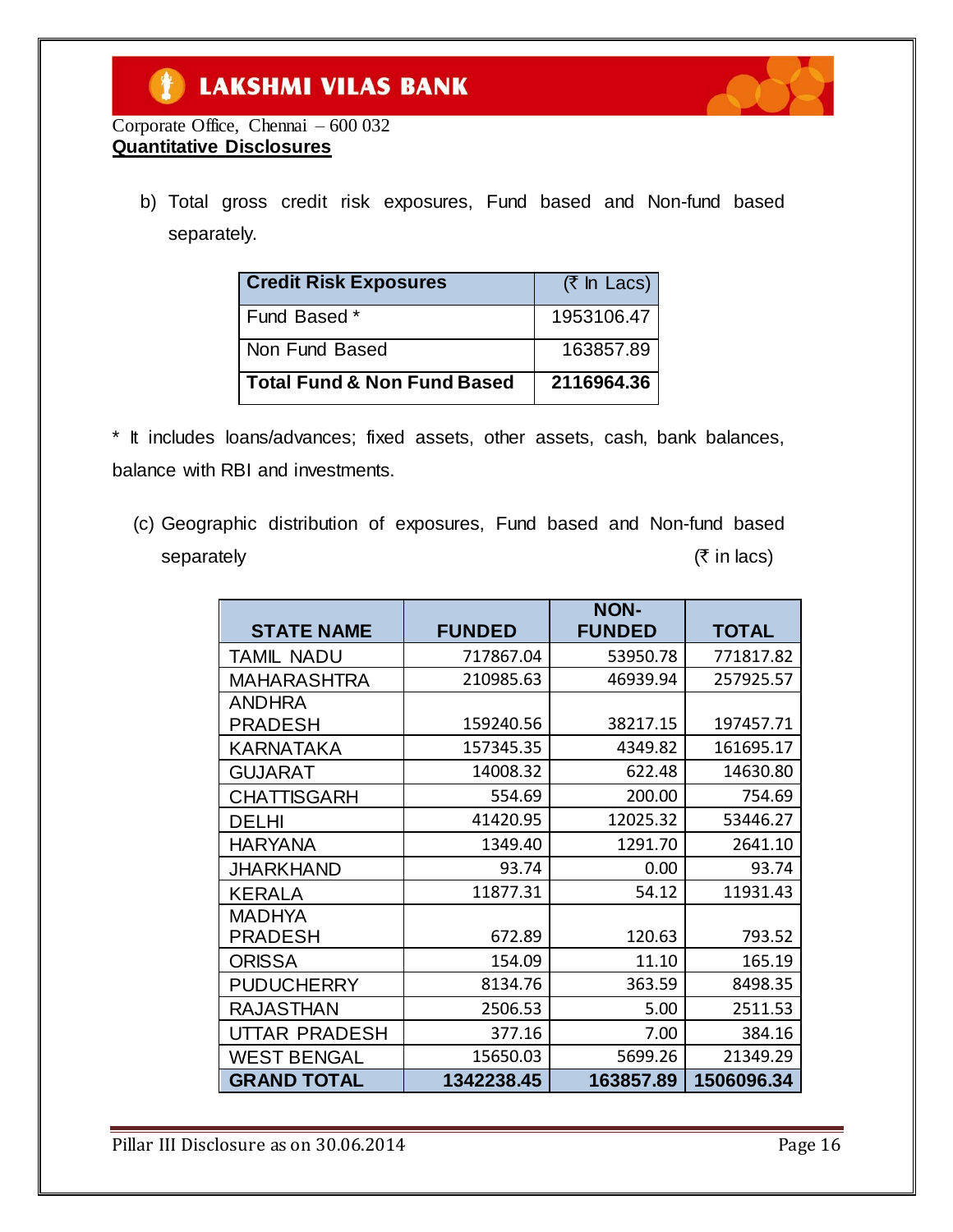

Corporate Office, Chennai – 600 032

(d) Industry Wise distribution of Exposures, Fund based and Non fund based ( $\bar{\tau}$  In Lacs)

|                 |                                                                            |               |                |              | (₹in lakhs)                      |
|-----------------|----------------------------------------------------------------------------|---------------|----------------|--------------|----------------------------------|
| S.NO            | <b>Industry Name</b>                                                       | <b>Funded</b> | Non-<br>funded | <b>TOTAL</b> | $%$ of<br>gross<br><b>Credit</b> |
| 1               | Mining and Quarrying                                                       | 19393.68      | 230.48         | 19624.16     | 1.30                             |
| $\overline{2}$  | <b>Food Processing</b>                                                     | 46357.10      | 11194.39       | 57551.49     | 3.82                             |
| 3               | Beverages (excluding Tea<br>& Coffee) and Tobacco                          | 3582.95       | 125.38         | 3708.33      | 0.25                             |
| 4               | <b>Textiles</b>                                                            | 78438.84      | 6229.92        | 84668.76     | 5.62                             |
| 5               | Leather and Leather<br>products                                            | 752.74        | 27.13          | 779.87       | 0.05                             |
| 6               | Wood and Wood<br>Products                                                  | 8651.93       | 13646.84       | 22298.77     | 1.48                             |
| $\overline{7}$  | Paper and Paper<br>Products                                                | 10121.83      | 501.37         | 10623.20     | 0.71                             |
| 8               | Petroleum (non-infra),<br>Coal Products (non-<br>mining) and Nuclear Fuels | 49.49         |                | 49.49        | 0.00                             |
|                 | <b>Chemicals and Chemical</b><br>Products (Dyes, Paints,                   |               |                |              |                                  |
| 9               | $etc.$ )                                                                   | 18100.23      | 15557.15       | 33657.38     | 2.23                             |
| 10              | Rubber, Plastic and their<br>Products                                      | 5904.39       | 325.75         | 6230.14      | 0.41                             |
| 11              | <b>Glass &amp; Glassware</b>                                               | 2195.38       |                | 2195.38      | 0.15                             |
| 12 <sub>2</sub> | Cement and Cement<br>Products                                              | 14814.85      | 1.00           | 14815.85     | 0.98                             |
| 13              | <b>Basic Metal and Metal</b><br>Products                                   | 64333.30      | 35595.71       | 99929.01     | 6.63                             |
| 14              | All Engineering                                                            | 18738.58      | 10359.40       | 29097.98     | 1.93                             |
| 15              | Vehicles, Vehicle Parts<br>and Transport<br>Equipments                     | 5080.76       | 7.24           | 5088.00      | 0.34                             |
| 16              | Gems and Jwellery                                                          | 9780.89       | 932.17         | 10713.06     | 0.71                             |
| 17              | Construction                                                               | 898.64        | 1974.20        | 2872.84      | 0.19                             |
| 18              | Infrastructure                                                             | 114415.66     | 16848.95       | 131264.61    | 8.72                             |
|                 | Other Industries                                                           | 223892.97     | 5531.65        | 229424.62    | 15.23                            |
|                 | <b>Residual Advances</b>                                                   | 696734.24     | 44769.16       | 741503.40    | 49.23                            |
|                 | <b>Total Loans and</b><br><b>Advances</b>                                  | 1342238.45    | 163857.89      | 1506096.34   |                                  |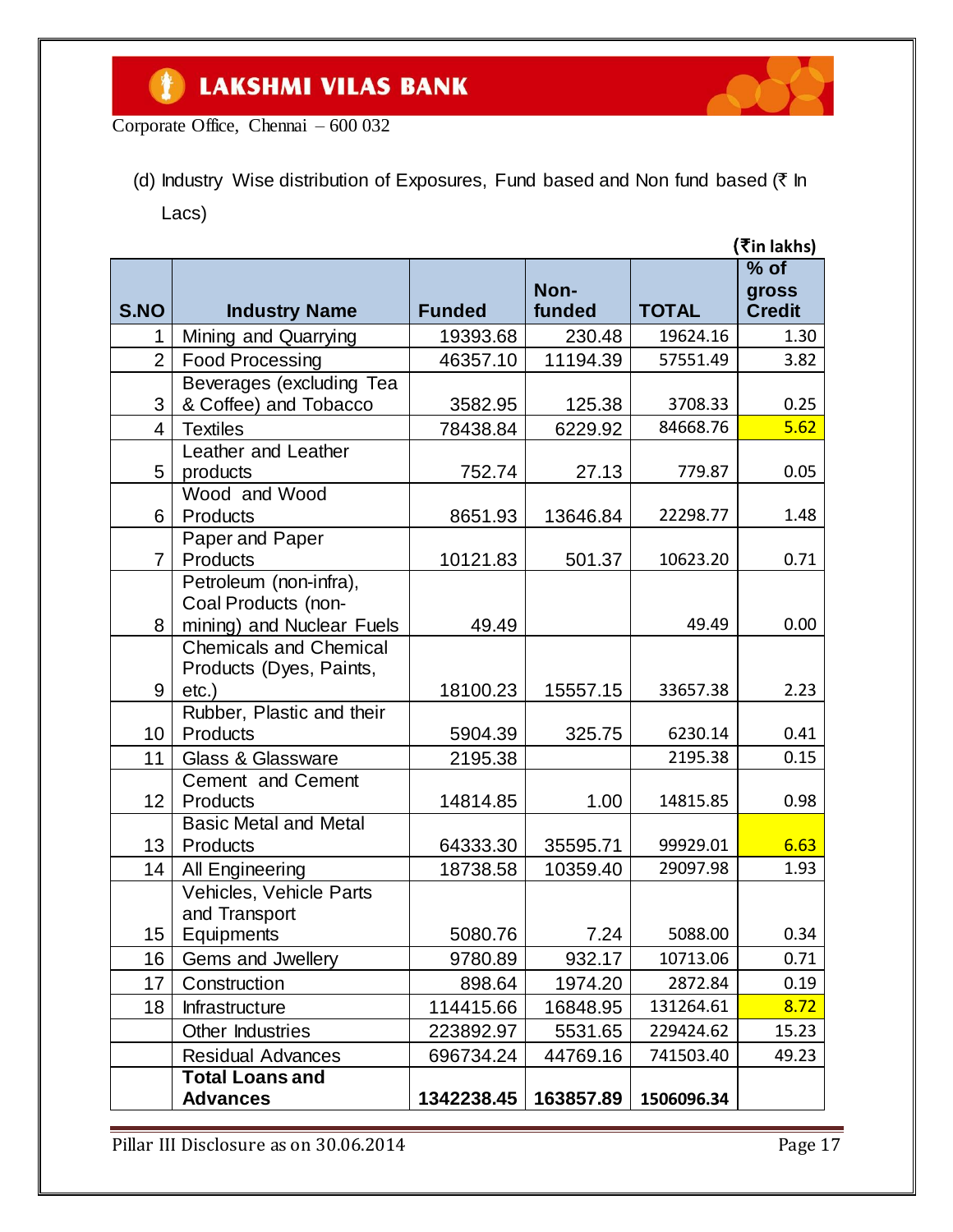

Corporate Office, Chennai – 600 032

Note: The industries break-up given on the same lines as prescribed for DSB returns. Residual advances are educational loans, aviation sector, Housing loans, Gold loans, Loan against deposits, Personnel loan, staff loan, consumer loans, vehicle loans, etc., The Industries which has crossed 5% of gross credit exposure

- a) Textiles 5.62%
- b) Basic Metal and Metal Products 6.63%
- c) Infrastructure- 8.72%

### **e) Residual Contractual maturity breakdown of assets**

 $(\bar{\bar{\tau}}$  in Lacs)

|                        | Cash     | <b>Balance</b><br><b>With RBI</b> | <b>Balance</b><br>With<br><b>Other</b><br><b>Banks</b> | <b>Investments</b> | <b>Call Money</b><br><b>Placements</b> | <b>Advances</b> | <b>Fixed</b><br><b>Assets</b> | <b>Other</b><br><b>Assets</b> |
|------------------------|----------|-----------------------------------|--------------------------------------------------------|--------------------|----------------------------------------|-----------------|-------------------------------|-------------------------------|
| Overdue<br>to1 Day     | 27246.84 | 1871.34                           | 1957.36                                                | 8699.93            | 0.00                                   | 15072.02        | 0.00                          | 2315.04                       |
| 2-7 Days               |          | 1465.02                           | 0.00                                                   | 10213.17           |                                        | 36217.91        | 0.00                          | 441.14                        |
| 8-14 Days              |          | 1789.18                           | 0.00                                                   | 10605.45           |                                        | 35888.69        | 0.00                          | 513.78                        |
| 15-28 Days             |          | 1824.53                           | 0.00                                                   | 13273.21           |                                        | 71185.94        | 0.00                          | 1026.24                       |
| 29 Days to<br>3 Months |          | 8434.78                           | 0.00                                                   | 88614.72           |                                        | 263118.88       | 0.00                          | 4548.74                       |
| 3-6 Months             |          | 9708.93                           | 0.00                                                   | 69635.42           |                                        | 51214.71        | 0.00                          | 6603.86                       |
| 6 Months-1<br>Year     |          | 15463.73                          | 0.00                                                   | 110473.10          |                                        | 195367.59       | 0.00                          | 0.00                          |
| 1-3 Years              |          | 21185.53                          | 351.66                                                 | 144954.24          |                                        | 514735.64       | 0.00                          | 72925.74                      |
| 3-5 Years              |          | 3815.19                           | 0.00                                                   | 44163.72           |                                        | 59632.34        | 0.00                          | 0.18                          |
| Over 5<br>Years        |          | 9575.64                           | 0.00                                                   | 100954.05          |                                        | 82903.62        | 20995.49                      | 3658.14                       |
| <b>Total</b>           | 27246.84 | 75133.87                          | 2309.01                                                | 601587.00          | 0.00                                   | 1325337.35      | 20995.49                      | 92032.86                      |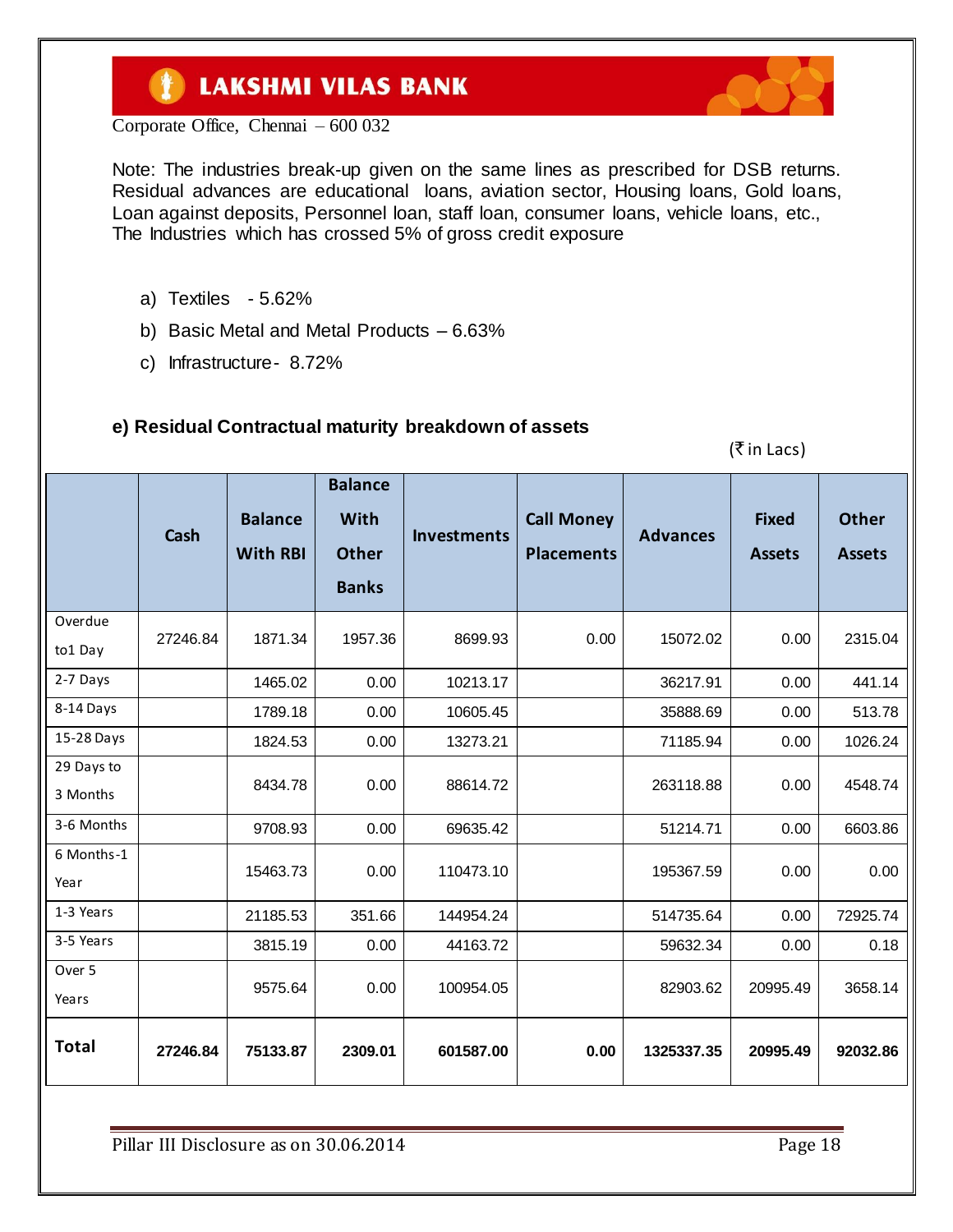Corporate Office, Chennai – 600 032

### **Asset Quality**

**f) Amount of NPAs (Gross)** ( $\bar{\tau}$  in Lacs)

| Substandard | 29526.84 |
|-------------|----------|
| Doubtful 1  | 12864.48 |
| Doubtful 2  | 9617.67  |
| Doubtful 3  | 246.17   |
| Loss        | 855.99   |
| Total       | 53111.15 |

- g) Net NPAs **₹** 42331.97 Lacs
- h) NPA Ratios:

Gross NPAs to gross advances - 3.96%

Net NPAs to net advances - 3.19%

i) Movement of NPAs (Gross)

 $($ ₹ in.Lacs)

| Opening balance | 54646.45 |
|-----------------|----------|
| Additions       | 7654.92  |
| Reductions      | 9190.22  |
| Closing balance | 53111.15 |

j) Movement of provisions for NPAs (₹ in.Lacs)

| Opening balance                   | 5323.10 |
|-----------------------------------|---------|
| Provisions made during the period | 2082.56 |
| Write-back/Write -Off of excess   | 1400.98 |
| provisions                        |         |
| Closing balance                   | 6004.68 |

Pillar III Disclosure as on 30.06.2014 Pillar III Disclosure as on 30.06.2014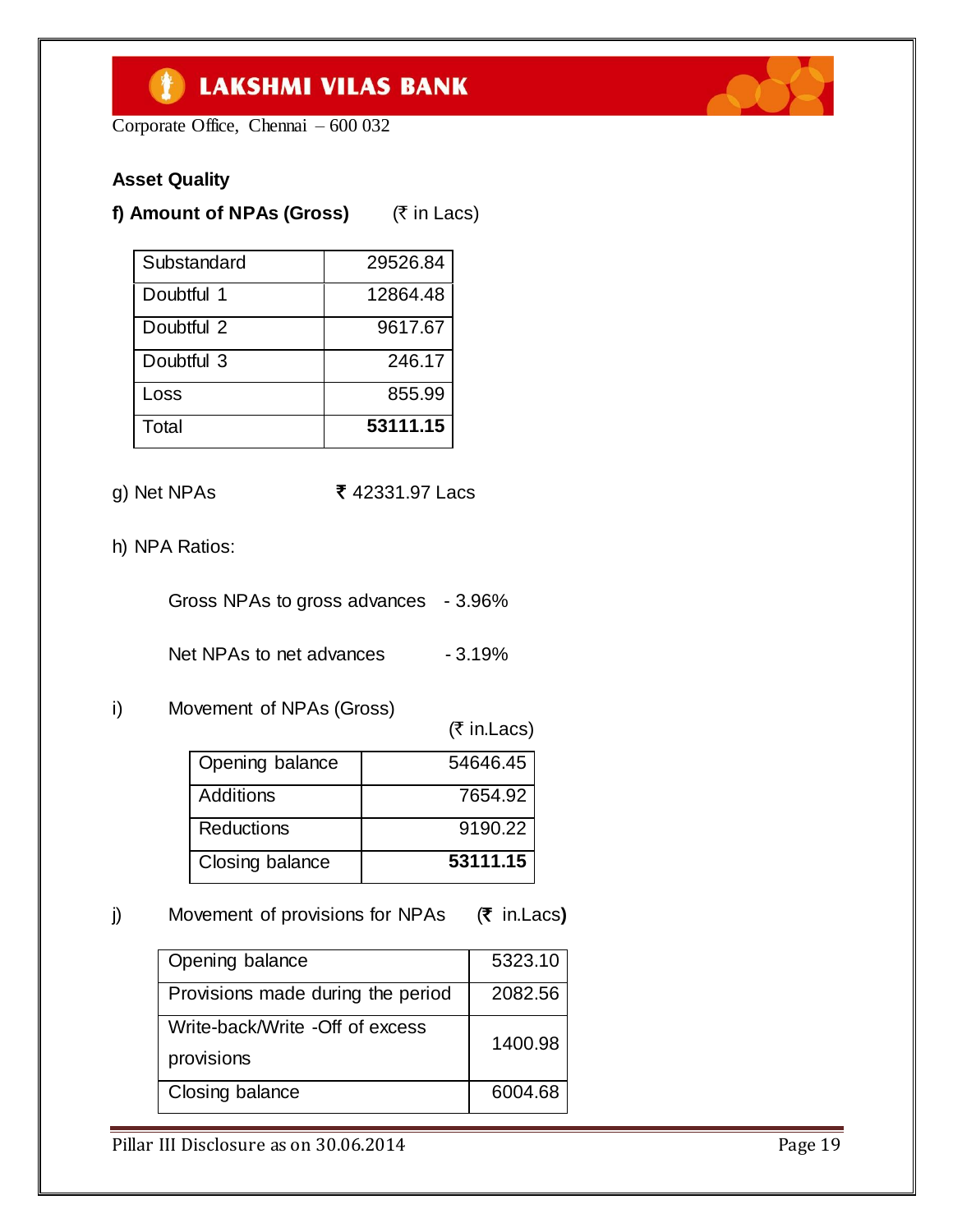Corporate Office, Chennai – 600 032

- j) Amount of Non-performing investments  $\overline{\zeta}$  1077.60 lacs.
- k) Amount of provisions held for non-performing investments  $-\bar{\tau}$  913.60 lacs
- l) Movement of provisions for depreciation on investments

| Opening balance                            | 4327.91 |
|--------------------------------------------|---------|
| Provisions made during the period          | 0.00    |
| Write-off/ Write-back of excess provisions | 1313.22 |
| Closing balance                            | 3014.69 |

# **Table DF- 4- Credit Risk : Disclosures for Portfolios Subject to the Standardized Approach**

#### **Quantitative Disclosures**

a) For exposure amounts after risk mitigation subject to the standardized approach, amount of a bank"s outstanding (rated and unrated) in the following three major risk buckets as well as those that are deducted:

| <b>Particulars</b>                                                      | Below 100% Risk<br>Weight |           |           | 100% Risk Weight<br>More than 100% Risk<br>Weight |           | <b>Grand Total</b> |            |            |
|-------------------------------------------------------------------------|---------------------------|-----------|-----------|---------------------------------------------------|-----------|--------------------|------------|------------|
|                                                                         | $BV**$                    | RWA**     | <b>BV</b> | <b>RWA</b>                                        | <b>BV</b> | <b>RWA</b>         | <b>BV</b>  | <b>RWA</b> |
|                                                                         |                           |           |           | <b>Fund Based</b>                                 |           |                    |            |            |
| Loans &<br>Advances                                                     | 857014.51                 | 272929.53 | 262688.39 | 249262.77                                         | 222535.55 | 312787.13          | 1342238.45 | 834979.43  |
| Investments                                                             | 404064.99                 | 0.00      | 0.00      | 0.00                                              | 0.00      | 0.00               | 404064.99  | 0.00       |
| Other<br>Assets*                                                        | 185807.54                 | 40234.89  | 20995.49  | 18362.38                                          | 0.00      | 0.00               | 206803.03  | 58597.27   |
| Loans &<br>Advances<br>Deducted<br>(Taken for<br>Mitigation<br>purpose) | 409823.66                 | 0.00      | 13425.63  | 0.00                                              | 0.00      | 0.00               | 423249.29  | 0.00       |

Pillar III Disclosure as on 30.06.2014 Page 20





( $\overline{\tau}$  in. Lacs)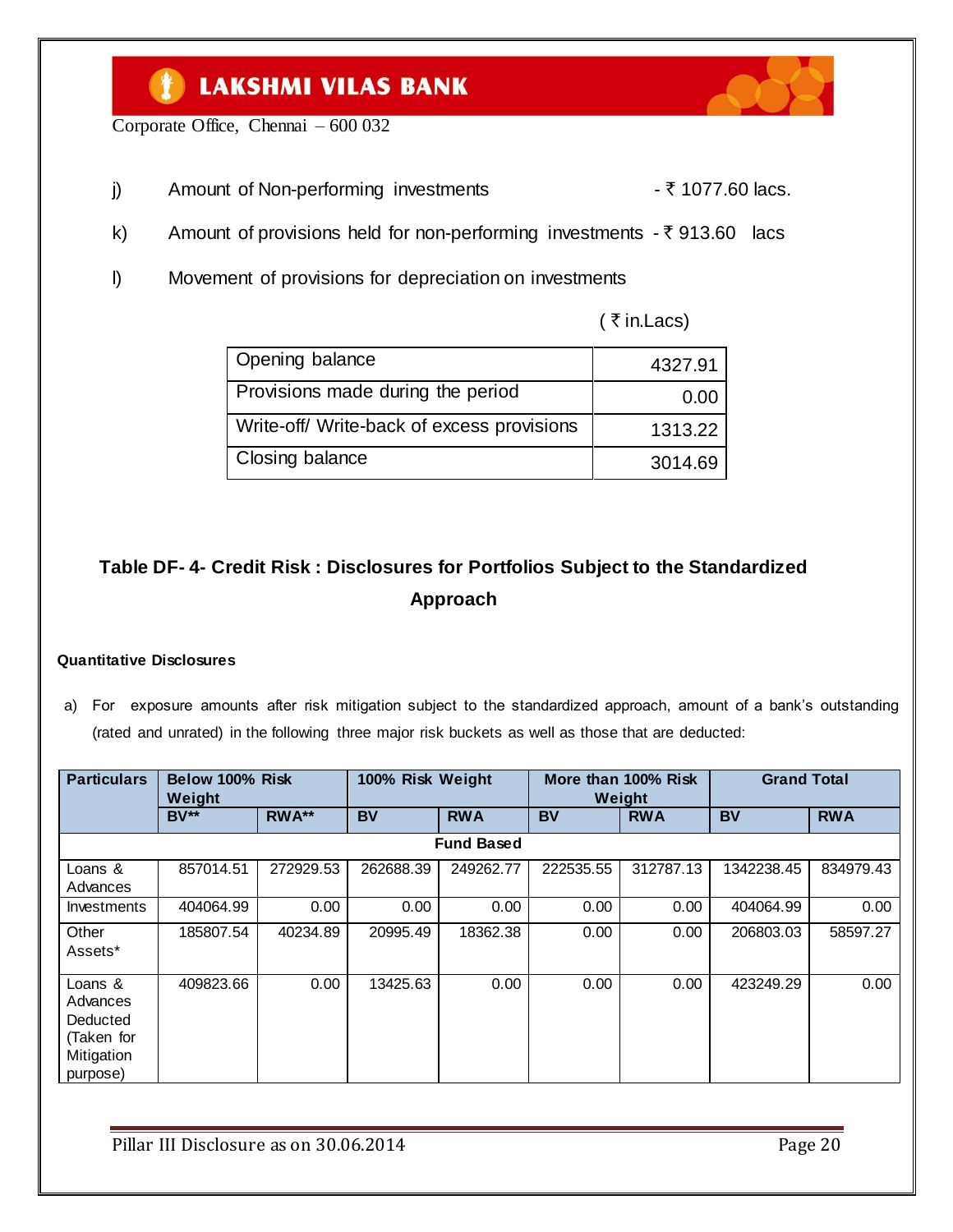

Corporate Office, Chennai – 600 032

| <b>Total Fund</b>   |            |           |           |           |           |           | 1953106.47 | 893576.70 |
|---------------------|------------|-----------|-----------|-----------|-----------|-----------|------------|-----------|
| Based               | 1446887.04 | 313164.42 | 283683.88 | 267625.15 | 222535.55 | 312787.13 |            |           |
| Non Fund            |            |           |           |           |           |           |            |           |
| Based inc.          |            |           |           |           |           |           |            |           |
| Contingent          |            |           |           |           |           |           |            |           |
| credit              | 43617.83   | 10558.78  | 53949.26  | 15866.04  | 66290.78  | 33696.07  | 163857.87  | 60120.89  |
| <b>Total Credit</b> |            |           |           |           |           |           |            |           |
| <b>Risk</b>         |            |           |           |           |           |           |            |           |
| Exposures           |            |           |           |           |           |           |            |           |
|                     | 1490504.83 | 323722.18 | 337633.16 | 283490.34 | 288826.38 | 346483.67 | 2116964.34 | 953697.59 |

\* other assets includes cash, balance with RBI, balance with other banks, fixed assets and others

**\*\* BV: Book Value; RWA: Risk Weighted Assets**

### **Table DF- 5**

### **Credit Risk: Credit Risk Mitigation: Disclosures for Standardized Approaches**

#### **Qualitative Disclosures**

a) The general qualitative disclosure requirement with respect to credit risk mitigation including

**Policies and process for and an indication of the extent to which the bank makes use of, on and off balance sheet netting;**

#### **Policies and processes for collateral valuation and management**

Bank has a policy and procedure for the management of collateral and guarantees.

Valuation should be based on the current market value of the collateral and should not be biased in order to enable the bank, to grant a higher credit limit to the borrower or improve its internal credit rating, make a smaller amount of provision or continue interest accrual for a problem credit.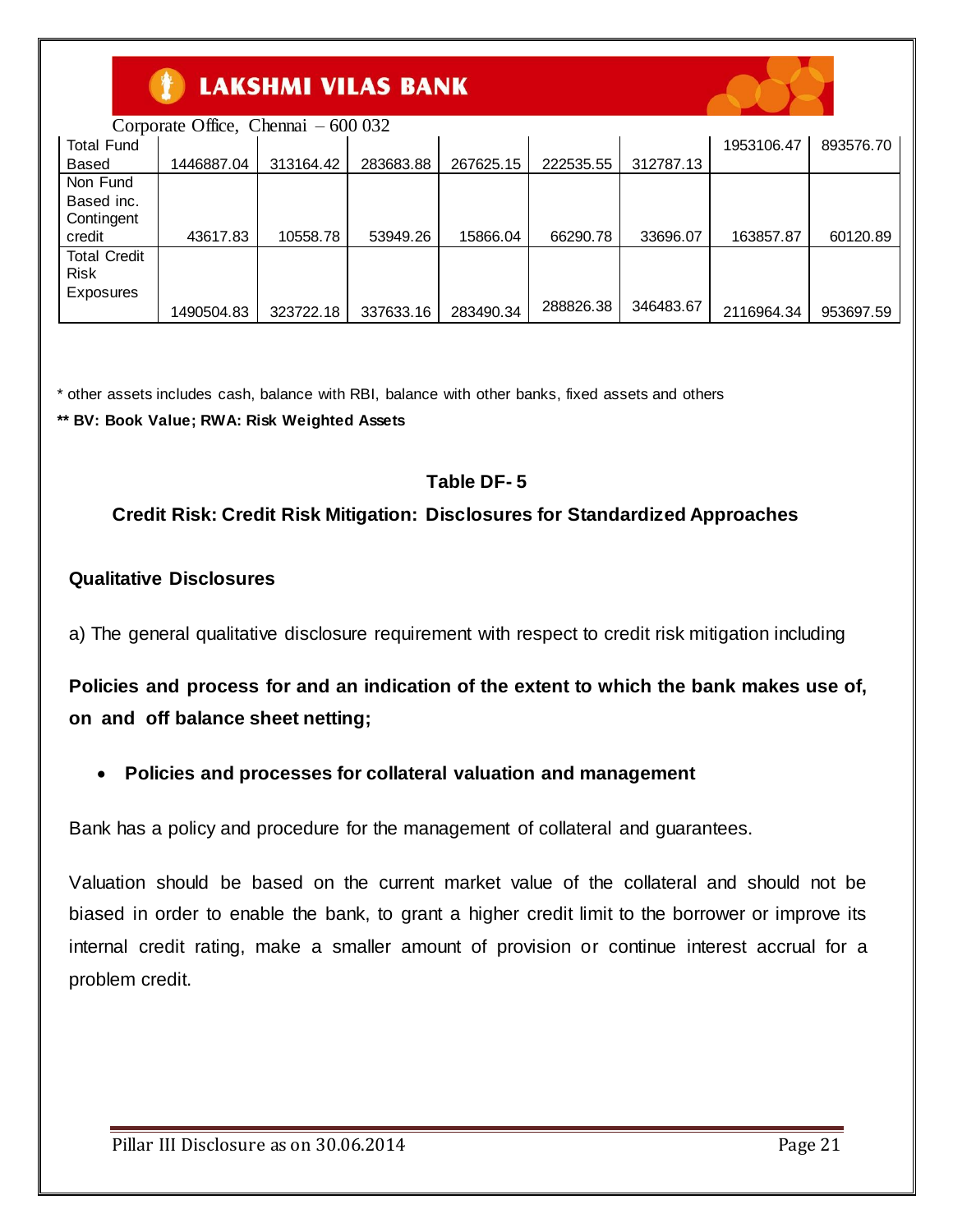

Corporate Office, Chennai – 600 032

Collateral should be revalued on a regular basis, though the frequency may vary with the type of collateral involved and the nature & the internal credit rating of the underlying credit e.g. frequency for shares and properties as collateral would be different

Collaterals & guarantees are properly evaluated with respect to legal validity, enforceability in all relevant jurisdictions, etc., for the purpose of netting as credit risk mitigants as per the policy.

A more conservative approach should be adopted for valuing the collateral of problem credits because the forced-sale value, rather than the open market value, is likely to be closer to what eventually may be realized from an asset sale when the market conditions are un-favorable. Therefore, a discount to the estimated market value should be applied where appropriate.

### **Description of the main types of collateral taken by the bank**

Under Standardized approach, the following collateral instruments used as risk mitigants for the capital computation.

- 1. Cash and fixed deposits of the Borrower with the Bank.
- 2. Gold ( The value of the gold arrived after notionally converting into 99.99% purity)
- 3. Securities issued by Central and State Governments.
- 4. Kisan Vikas Patra and National Savings Certificates (with no lock-in period)
- 5. Life insurance policies with a declared surrender value of an insurance company which is regulated by an insurance sector regulator.
- 6. Debt Securities issued by Public Sector Entities and other entities (including banks and other primary dealers) rated by chosen rating agency attracting 100% risk weight or lesser risk weight.( i.e. rated atleast BBB(-) or A3 for short-term debt instruments)
- 7. Debt Securities not rated by a chosen Credit Rating Agency in respect of which banks should be sufficiently confident about the market liquidity where these are
	- a) Issued by a bank
	- b) Listed on a recognized stock exchange,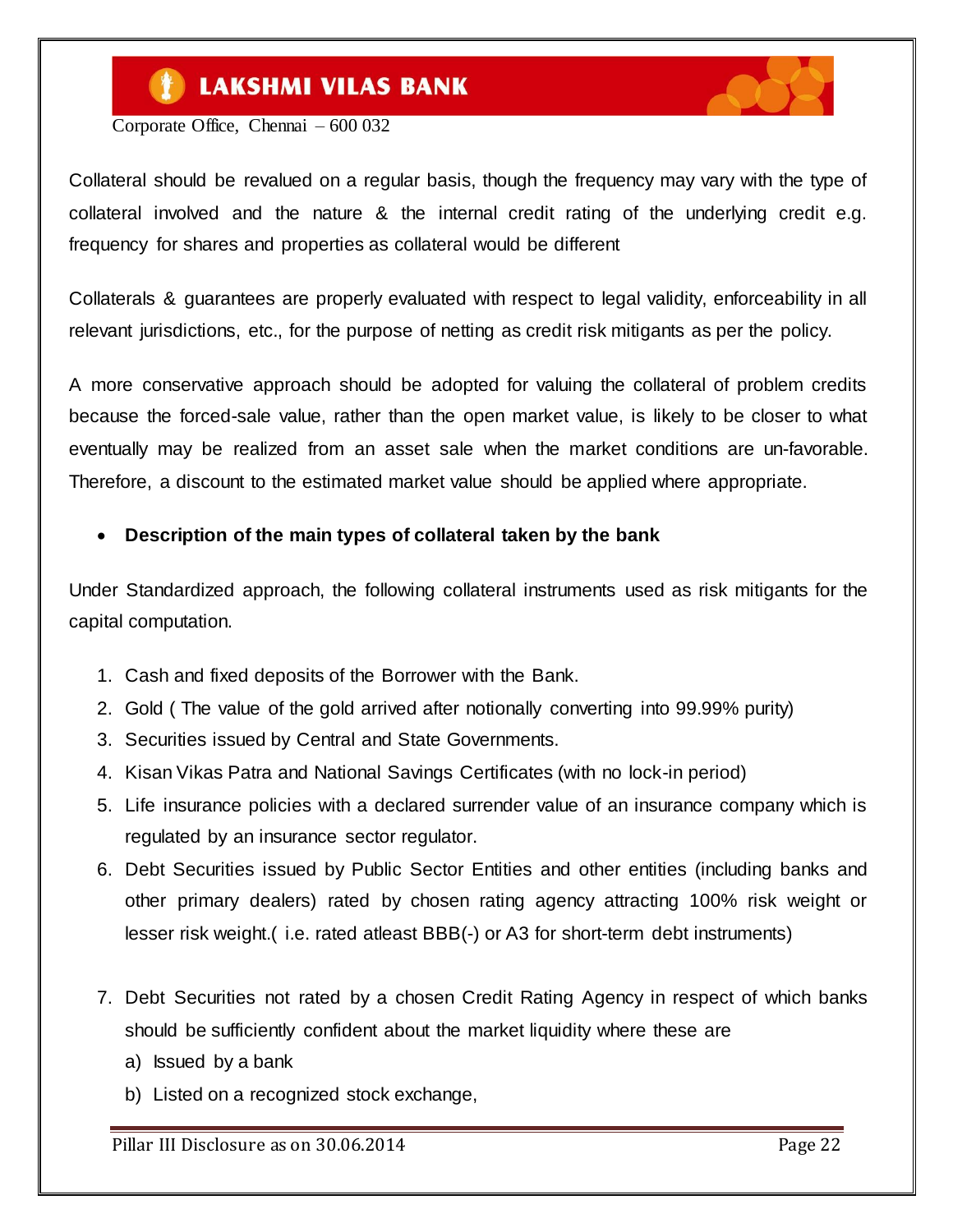

Corporate Office, Chennai – 600 032

- c) Classified as senior debt and
- d) all the rated issues of the same senior by the issuing bank are rated atleast BBB (-) or A3 by a chosen Credit Rating Agency.
- e) The bank has no information to suggest that the issue justifies a rating below BBB (-) or A3 by a chosen Credit Rating Agency
- 8. Units of Mutual Funds regulated by the securities regulator of the jurisdiction of the Bank"s operation and mutual funds where
	- a. A price for the units is publicly quoted daily i.e. where the daily NAV is available in public domain
	- b. Mutual fund is limited to investing in the permitted instruments listed.
- **The main types of guarantor counterparty and their credit worthiness;**

 The guarantees are direct, explicit, irrevocable and unconditional. These types of collateral used for credit protection as well as capital protection.

The guarantors counterparties are

- a) Sovereign, sovereign entities like ECGC, CGTSI & CRGFTLIH, banks and primary dealers with a lower risk weight than the counterparty.
- b) Other entities externally rated as BBB (-) or A(-) or better. This would include credit protection provided by parent, subsidiary and affiliate companies when they have a lower risk weight than the obligor.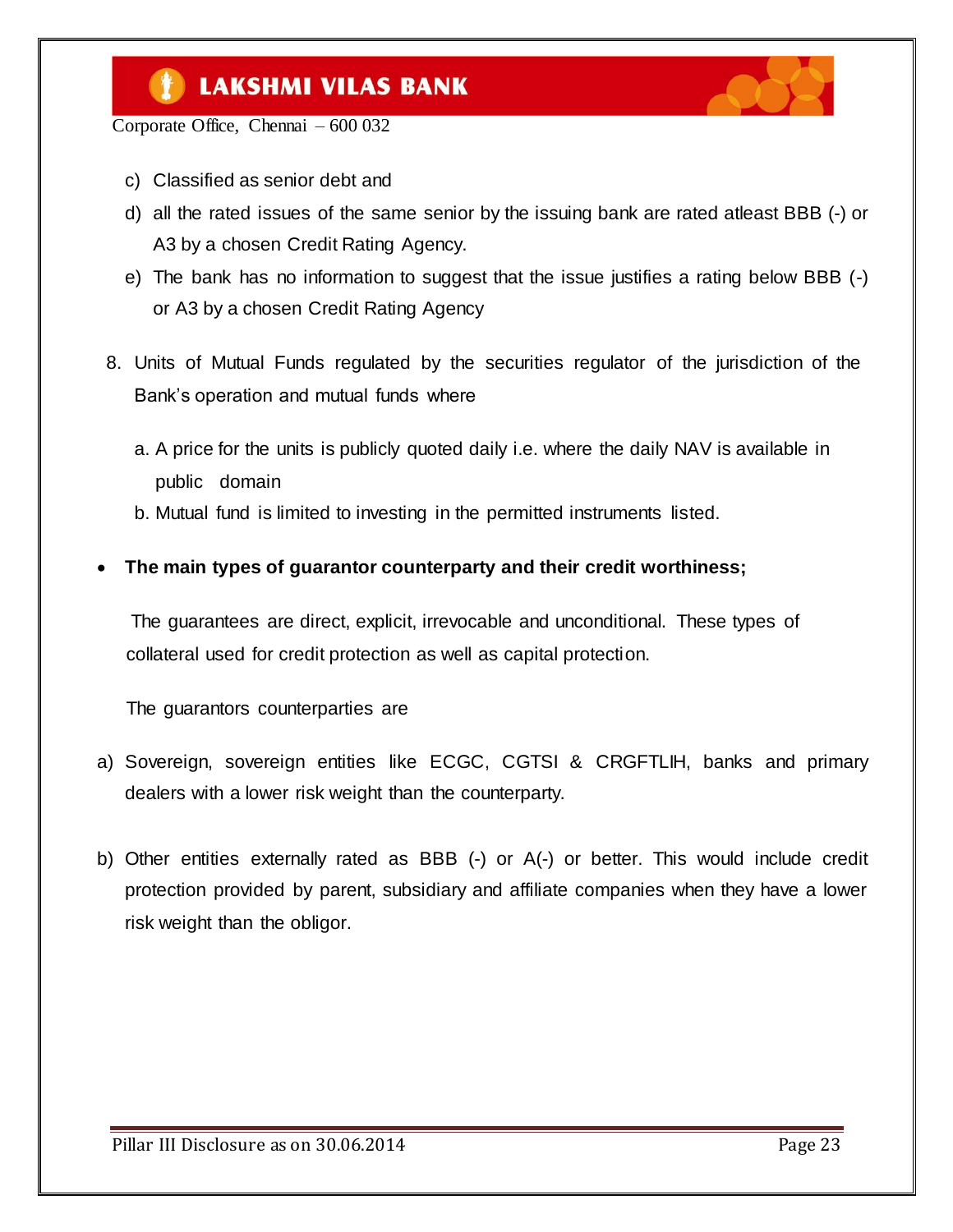Corporate Office, Chennai – 600 032

#### **Information about (market or credit ) risk concentrations within the mitigation taken**

 Majority of the exposures are retail exposures and insulated with adequate liquid collateral by way of cash margin, KVP, fixed deposits, National Savings Certificate, Life Insurance Policies etc for reducing the capital buffer after applying applicable haircuts in the respective securities.

#### **Quantitative Disclosures**

.

c) For each separately disclosed credit risk portfolio the total exposure (after, where applicable, on –or off balance sheet netting) that is covered by eligible financial collateral after the application of haircuts.

(` **in Lacs**)

Credit Risk exposure covered by Eligible Financial Collaterals

| Type of Exposure         | Notional   | Exposure  | Eligible    | <b>Financial</b> | Net Exposure |
|--------------------------|------------|-----------|-------------|------------------|--------------|
|                          | After CCF) |           | Collaterals |                  |              |
| On Balance Sheet         |            | 380035.46 |             | 447100.54        | 0.00         |
| <b>Off Balance Sheet</b> |            | 72695.03  |             | 17428.53         | 55266.50     |
| <b>Total</b>             |            | 452730.49 |             | 434802.26        | 55266.50     |

d) For each separately disclosed portfolio the total exposure (after, where applicable, on- or off-balance sheet netting) that is covered by guarantees/credit derivatives (whenever specifically permitted by RBI)

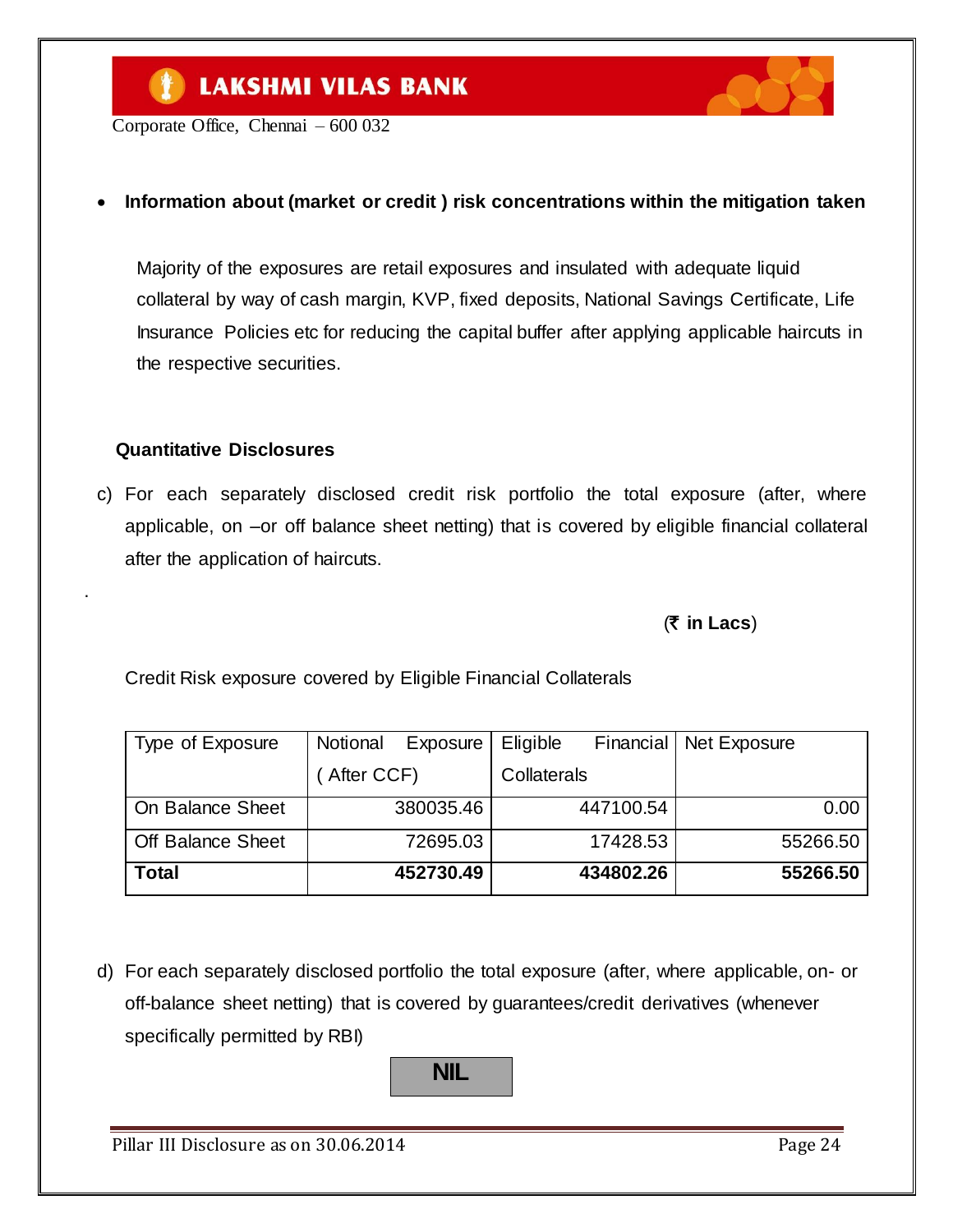Corporate Office, Chennai – 600 032

### **Table DF- 6**

**Credit Risk Mitigation: Securitization Exposures: Disclosure for Standardised Quantitative Disclosures**

## **a) The general qualitative disclosure requirement with respect to securitisation including a discussion of:**

- $\triangleright$  the bank's objectives in relation to securitisation activity, including the extent to which these activities transfer credit risk of the underlying securitised exposures away from the bank to other entities.
- $\triangleright$  the nature of other risks (e.g. liquidity risk) inherent in securitised assets:
- $\triangleright$  the various roles played by the bank in the securitization process (For example: originator, investor, servicer, provider of credit enhancement, liquidity provider, swap provider@, protection provider#) and an indication processes in place to monitor changes in the credit and market risk of securitization exposures (for example, how the behavior of the underlying assets impacts securitization exposures as defined in paragraph 5.16.1 of Basel III Capital Regulations).
- $\triangleright$  A description of the bank's policy governing the use of credit risk mitigation to mitigate the risks retained through securitization exposures;

@ A bank may have provided support to a securitization structure in the form of an interest rate swap or currency swap to mitigate the interest rate/currency risk of the underlying assets, if permitted as per regulatory rules.

# A bank may provide credit protection to a securitization transaction through

 guarantees, credit derivatives or any other similar product, if permitted as per regulatory rules.of the extent of the bank's involvement in each of them;

### **Not applicable**

### **b) Summary of the bank's accounting policies for securitisation activities, including:**

 $\triangleright$  Whether the transactions are treated as sales or financings;

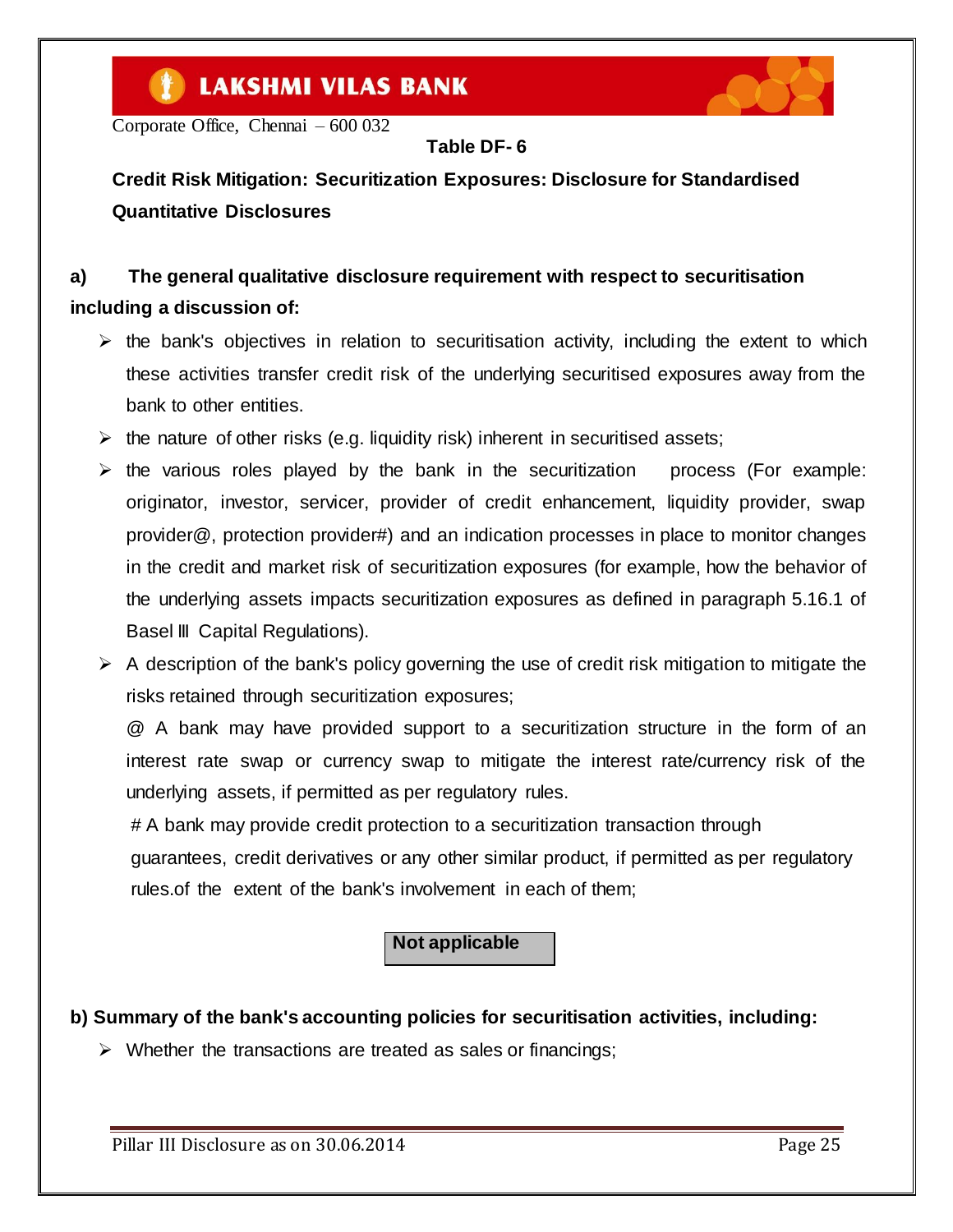

Corporate Office, Chennai – 600 032

- $\triangleright$  methods and key assumptions (including inputs) applied in valuing positions retained or purchased
- $\triangleright$  changes in methods and key assumptions from the previous period and impact of the changes;
- $\triangleright$  policies for recognising liabilities on the balance sheet for arrangements that could require the bank to provide financial support for securitised assets

**c) In the banking book, the names of ECAIs used for securitisations and the types of securitisation exposure for which each agency is used.**

#### **Not applicable**

#### **Quantitative Disclosures-Banking Book**

d) The total amount of exposures securitised by the bank.

e) For exposures securitised losses recognised by the bank during the current period broken by the exposure type (e.g. Credit cards, housing loans, auto loans etc. detailed by underlying security)

f) Amount of assets intended to be securitised within a year

g) Of (f), amount of assets originated within a year before securitisation

h) The total amount of exposures securitised (by exposure type) and unrecognised gain or losses on sale by exposure type.

i) Aggregate amount of:

• on-balance sheet securitization exposures retained or purchased broken down by exposure type and

• off-balance sheet securitization exposures broken down by exposure type

j) Aggregate amount of securitization exposures retained or purchased and the associated capital charges, broken down between exposures and further broken down into different risk weight bands for each regulatory capital approach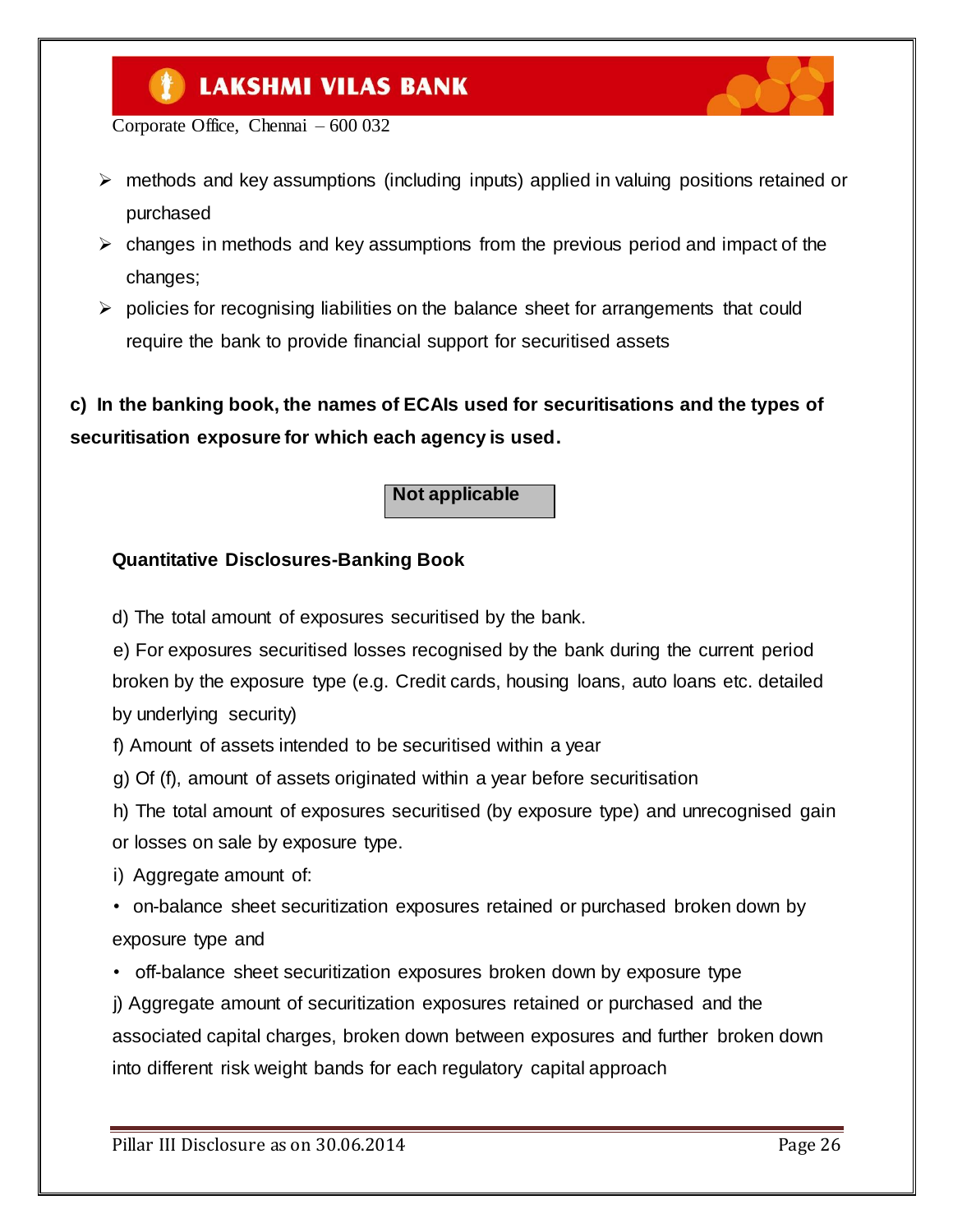Corporate Office, Chennai – 600 032

Exposures that have been deducted entirely from Tier 1 capital, credit enhancing I/Os deducted from total capital, and other exposures deducted from total capital (by exposure type).

### **Not applicable**

### **Quantitative Disclosures: Trading book**

k) Aggregate amount of exposures securitized by the bank for which the bank has retained some exposures and which is subject to the market risk approach, by exposure type.

m) Aggregate amount of securitization exposures retained or purchased separately for:

- securitization exposures retained or purchased subject to Comprehensive Risk Measure for specific risk; and
- securitization exposures subject to the securitization framework for specific risk into different risk weight bands.
- n) Aggregate amount of:
- the capital requirements for the securitization exposures, subject to the securitization framework broken down into different risk weight bands.
- securitisation exposures that are deducted entirely from Tier 1 capital, credit enhancing VOs deducted from total capital, and other exposures deducted from total capital(by exposure type).

Not applicable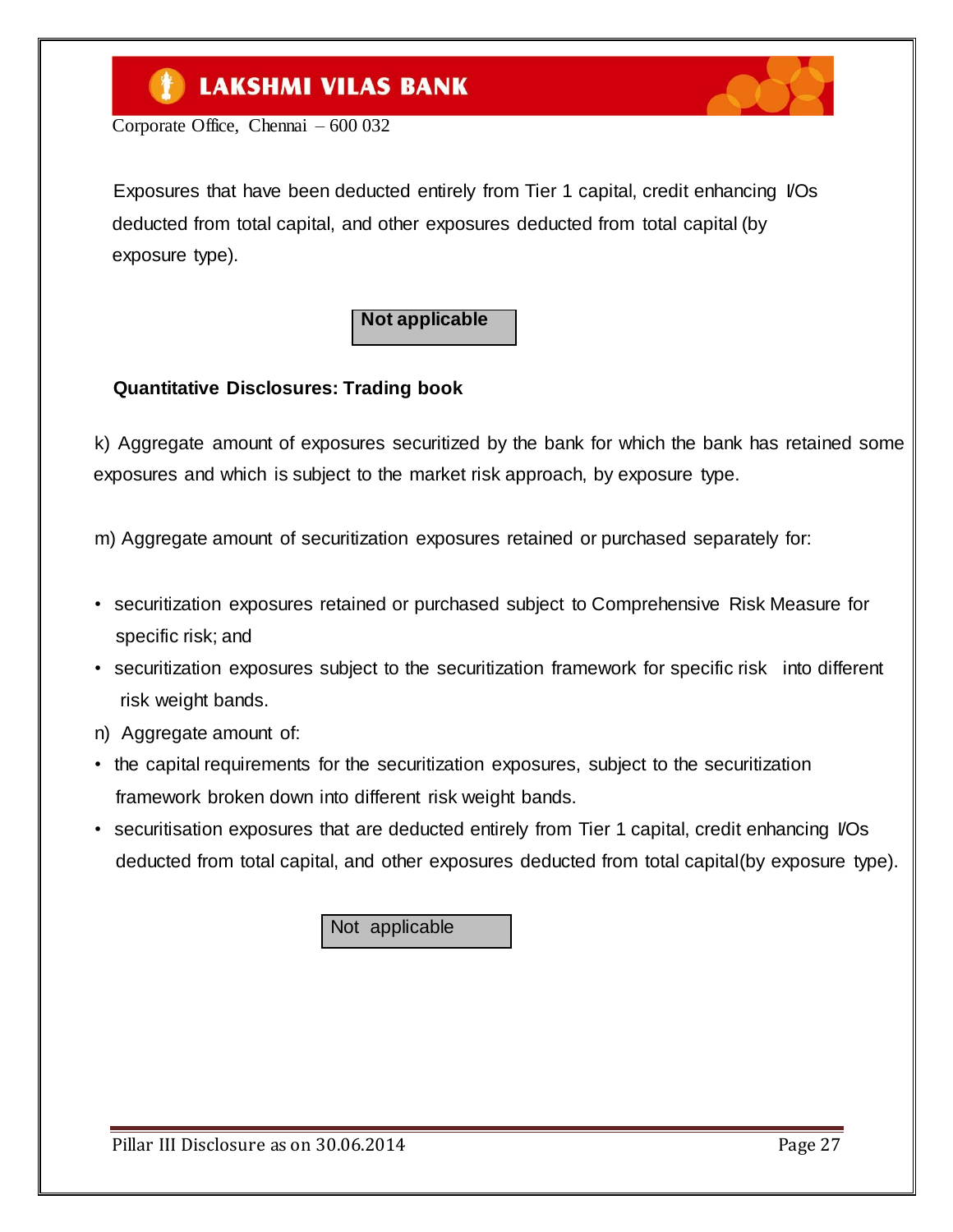Corporate Office, Chennai – 600 032

**Table DF- 7**

### **Market risk in Trading Book**

### **Qualitative disclosures**

a) Approach for Computation of Capital charge for Market Risk

Standardized Duration Approach is used for calculating Capital charge for Market Risk. Components under Market risk are

- a) Specific Risk Capital Charge for market risk is computed based on risk weights prescribed by the regulator.
- b) General Market Risk is calculated for

Securities under HFT category Securities under AFS category Open foreign exchange position limits Trading Positions in Derivatives

The total Capital charge for market risk is equal to greater of Specific Capital charge plus General Market Risk Capital Charge or Alternative total capital charge.

#### **Quantitative Disclosures**

- a) The capital requirements for:
	- Interest rate risk  $\overline{5801.36}$  Lacs
	- Equity position risk  $\overline{5}994.64$  Lacs
	- Foreign exchange risk  $\bar{\tau}$  147.68 Lacs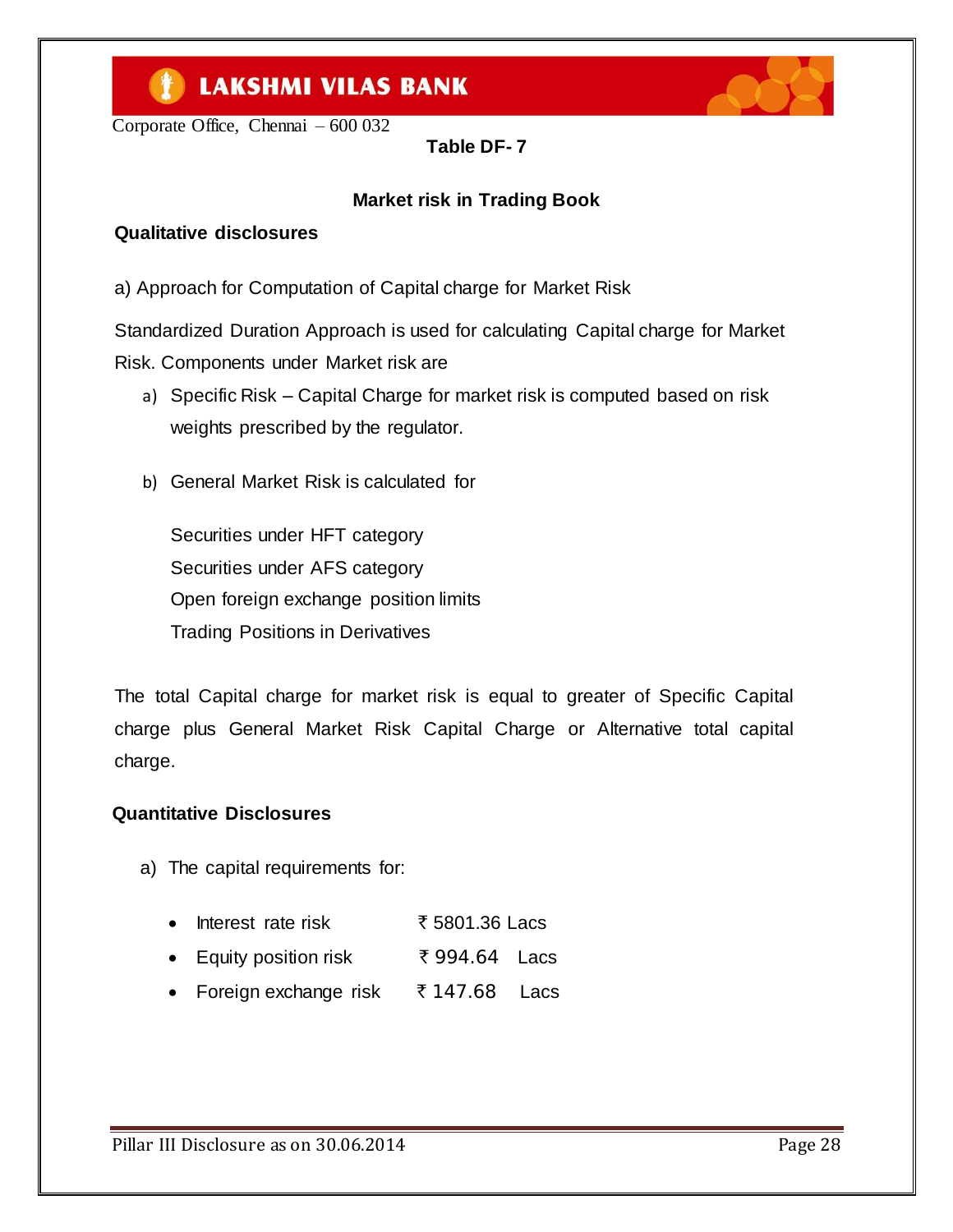Corporate Office, Chennai – 600 032



### **Table DF- 8**

#### **Operational Risk**

The Bank has put in place important policies like Operational Risk Management, Information System Security, Know your Customer (KYC) and Anti Money Laundering (AML), Business Continuity and Disaster Recovery Management. The updated manuals on all important functional areas have been circulated to the branches. Risk Based Internal Audit is introduced in all branches in our Bank.

The Operational Risk Management Policy outlines the Organisation structure and covers the process of identification, assessment / measurement and control of various operational risks. Internal control mechanism is in place to control and minimize the operational risks.

Capital charge for operational risk is computed as per the Basic Indicator Approach. The average of the gross income, as defined in the New Capital Adequacy Framework guidelines, for the previous 3 years i.e 2012-13, 2011-12, 2010-11 is considered for computing the capital charge. The required capital is  $\bar{\tau}$  8796.95 Lacs

#### **Table DF -9: Interest Rate Risk in the Banking Book (IRRBB)**

Interest Rate Risk in Banking Book (IRRBB) refers to the risk of loss in earnings and economic value of the Bank"s Banking Book as a consequence of movement in interest rates. The Bank has significant portion of its assets and liabilities portfolio not marked to market and is carried on the books of the Bank at historical values. Thus, the economic value of such assets and liabilities is generally not ascertained on a regular basis and can be a significant source of risk if the asset or liability is not held till maturity.

.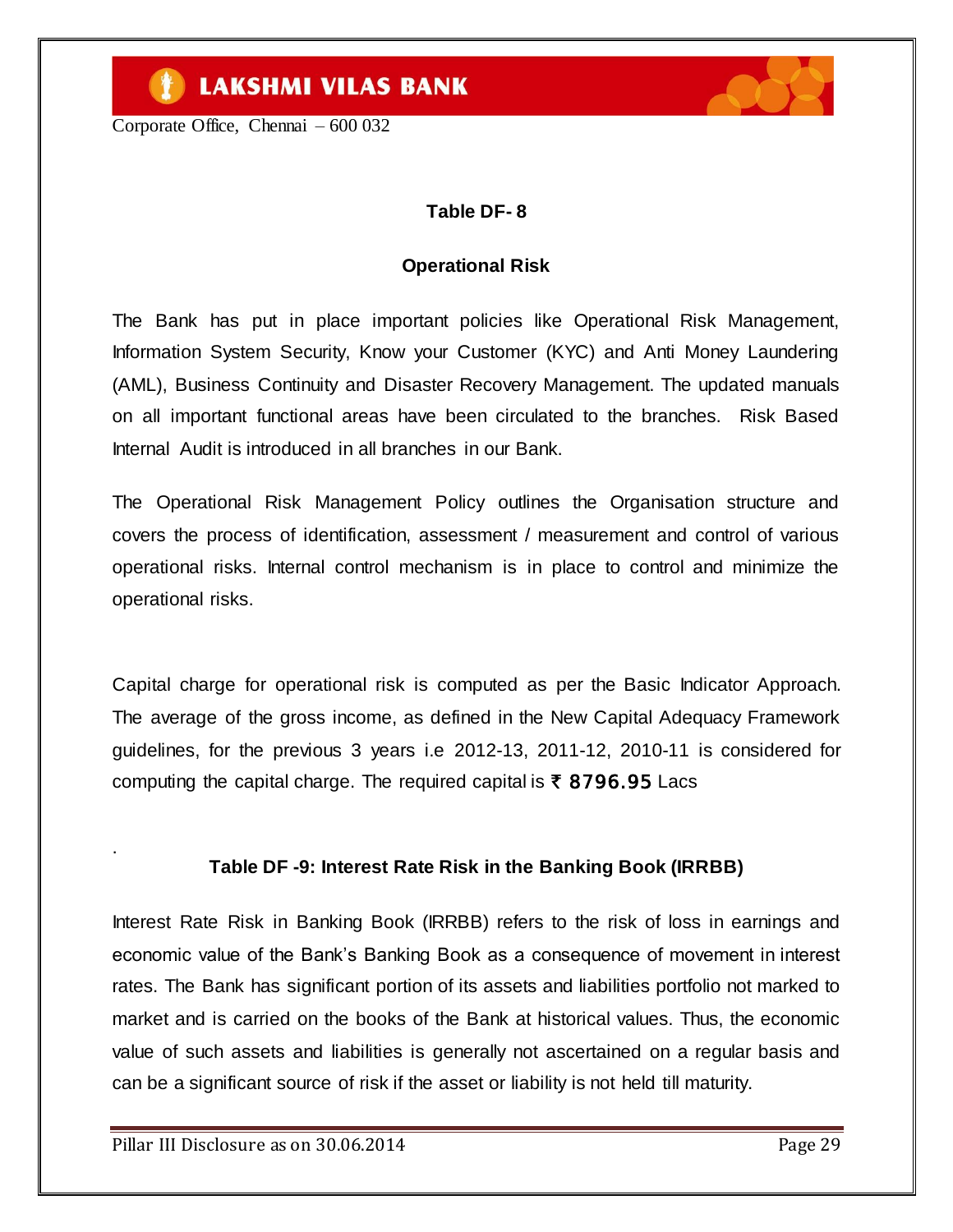Corporate Office, Chennai – 600 032

#### **IRRBB Earnings Perspective**

The immediate impact of changes in interest rates in the market is on bank"s earnings by changing the Net Interest Income (NII). The interest rate risk when viewed from this perspective is known as "**Earnings Perspective'**.

The asset liability profile up to 6 months is "asset sensitive". The positive mismatches in the near term time buckets (up to 6 months) will be beneficial to the bank if the interest rates increases in the economy.

Considering the impact of cost of reserves, sizable share of deposits with differential interest rates and the significant share of fixed interest rate instruments (mainly SLR investments), any adjustment to BPLR/Base Rate is to be made without much delay from the changes made for term deposits interest rates.

#### **Interest Rate Risk – Economic Value Perspective**

The long-term impact of changes in interest rates in the economy will be on bank"s Market Value of Equity (**MVE**) since the economic value of the bank"s assets, liabilities and off-balance sheet positions get affected due to variations in market interest rates.

Duration Gap Analysis (DGA) for IRR management is a simple approach to measure the volatility of market value of equity (MVE) in response to the changes in interest rates in the economy.

Since the modified duration of the liabilities are less compared to the modified duration of assets, there was fall in the equity value under major stress. In order to bring down the percentage of fall in market value of equity and earnings at risk under major stress, we have to mobilize term deposits with longer tenure i.e., 3-5 years and over 5 years. As longer the tenure of liabilities, higher will be the modified duration.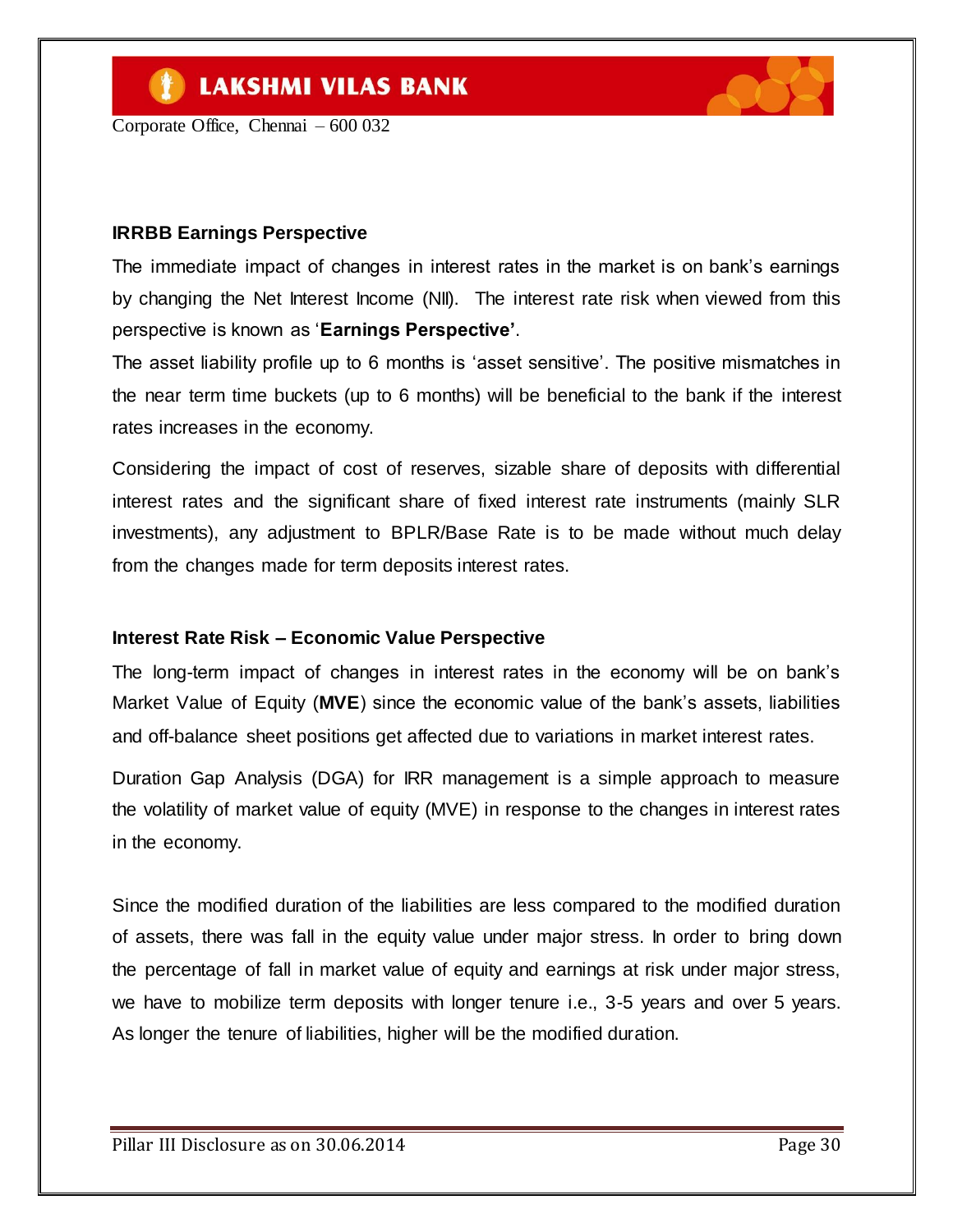#### $\bullet$ **LAKSHMI VILAS BANK**



Corporate Office, Chennai – 600 032

The level of IRRBB (Earnings Perspective & Economic Value Perspective) is being measured and monitored on a quarterly basis aiming at managing it within the limit over a period and minimizes the impact of interest rate movement on near term profitability.

#### **Quantitative Disclosures**

Limits have been fixed for changes in Earnings at Risk and Market Value of Equity for 200bps shock in the interest rates. The impact in EaR and MVE is assessed in the following six different scenarios.

|                                | <b>Stress Scenarios - Change in Rate of Interest</b> |                        |                       |                     |                           |                    |                    |                 |
|--------------------------------|------------------------------------------------------|------------------------|-----------------------|---------------------|---------------------------|--------------------|--------------------|-----------------|
|                                |                                                      | <b>Bucket 1</b>        | <b>Bucket 3</b>       | <b>Bucket 4</b>     | <b>Bucket 5</b>           | Bucket 6           | <b>Bucket 7</b>    | <b>Bucket 8</b> |
| <b>Stress Test</b><br>Scenario | Assets/<br>Liabilities                               | Upto 1<br><b>Month</b> | 29 days -<br>3 months | $>3$ to 6<br>months | >6<br>months<br>to 1 year | $>1$ to 3<br>years | $>3$ to 5<br>years | > 5<br>years    |
| Scenario 1                     | Assets                                               | $1\%$                  | 1%                    | 1%                  | 1%                        | $1\%$              | $1\%$              | 1%              |
|                                | Liabilities                                          | 1%                     | 1%                    | 1%                  | 1%                        | 1%                 | 1%                 | 1%              |
| Scenario 2                     | Assets                                               | 1%                     | 1%                    | 1%                  | 1%                        | -1%                | $-1%$              | $-1%$           |
|                                | Liabilities                                          | 1%                     | 1%                    | 1%                  | 1%                        | $-1%$              | $-1%$              | $-1%$           |
| Scenario 3                     | Assets                                               | 2%                     | 2%                    | 2%                  | $-1%$                     | $-1%$              | $-1%$              | $-1%$           |
|                                | Liabilities                                          | 2%                     | 2%                    | 2%                  | $-1%$                     | $-1%$              | $-1%$              | $-1%$           |
| Scenario 4                     | Assets                                               | 1%                     | 1%                    | 1%                  | 1%                        | 1%                 | 1%                 | 1%              |
|                                | Liabilities                                          | 0.5%                   | 0.5%                  | 0.5%                | 0.5%                      | 0.5%               | 0.5%               | 0.5%            |
| Scenario 5                     | Assets                                               | $-0.25%$               | $-0.25%$              | $-0.25%$            | $-0.25%$                  | $-0.25%$           | $-0.25%$           | $-0.25%$        |
|                                | Liabilities                                          | 0.75%                  | 0.75%                 | 0.75%               | 0.75%                     | 0.75%              | 0.75%              | 0.75%           |
| Scenario 6                     | Assets                                               | 2%                     | 2%                    | 2%                  | 2%                        | 2%                 | 2%                 | 2%              |
|                                | Liabilities                                          | 2%                     | 2%                    | 2%                  | 2%                        | 2%                 | 2%                 | 2%              |

Impact on Stress test Scenarios:

 $($ ₹ In lacs)

| <b>Stress Test</b><br><b>Scenario</b> | Impact on<br><b>Profit</b> | Impact on<br><b>Equity</b> |
|---------------------------------------|----------------------------|----------------------------|
| Scenario 1                            | 93.83                      | $-1,864.92$                |
| Scenario 2                            | $-5,367.96$                | 6,019.68                   |
| Scenario 3                            | 2,724.94                   | $-2,134.74$                |
| Scenario 4                            | 5,043.10                   | $-17,495.79$               |
| Scenario 5                            | $-9,922.01$                | 31,727.97                  |
| Scenario 6                            | 187.65                     | $-3,729.84$                |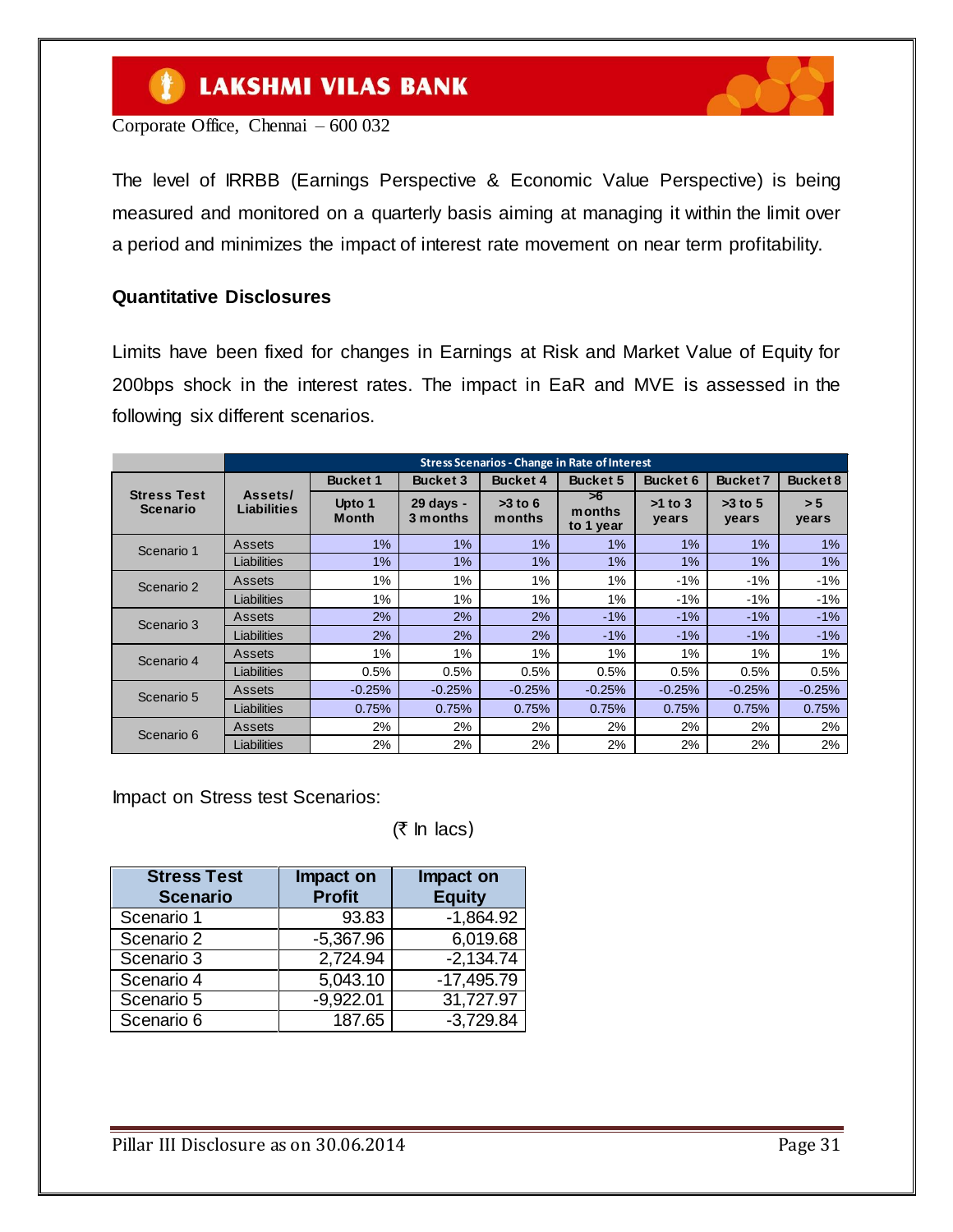Corporate Office, Chennai – 600 032

For a parallel shift of 200 bps, rise of NII is at  $\bar{\tau}$  187.56 lakhs and fall of EVE by  $\bar{\tau}$ 3729.84 lakhs

### **Table DF-10: General Disclosure for Exposures related to Counterparty Credit Risk**

Counterparty exposures for other entities are assessed subject to exposure ceilings as per the policy of the bank. Capital for Counterparty Credit Risk exposure is assessed based on the Standardized approach.

Bank does not have bilateral netting. The Credit equivalent amount of the derivative exposure is assessed based on the Current Exposure method.

Credit Exposure as on  $30.06.2014$  ( $\bar{\tau}$  in lakhs)

|                      | <b>Notional</b><br>Amount | <b>Gross Positive</b><br>fair value of<br>contracts | <b>Potential Future</b><br>Exposure | <b>Total Credit</b><br>Exposure |
|----------------------|---------------------------|-----------------------------------------------------|-------------------------------------|---------------------------------|
| Forward<br>Contracts | 94857.94                  | 1360.73                                             | 1897.14                             | 3257.87                         |

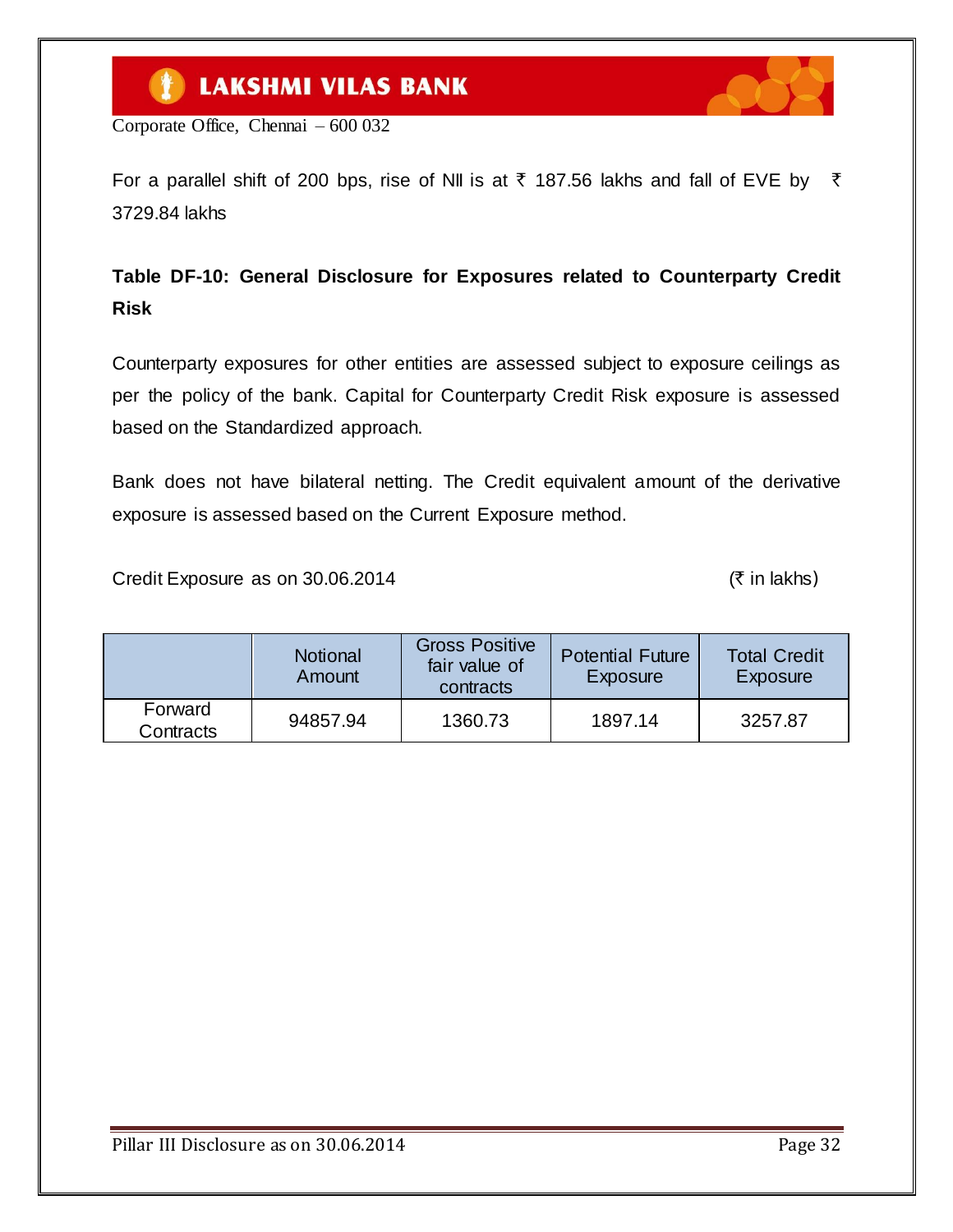Corporate Office, Chennai – 600 032

### **Table DF-11: Composition of Capital (**` **in lakhs**)



|                | Basel III common disclosure template to be used during the transition of<br>regulatory adjustments (i.e. from April 1, 2013 to December 31, 2017) |          |
|----------------|---------------------------------------------------------------------------------------------------------------------------------------------------|----------|
|                | <b>Common Equity Tier 1 capital: instruments and reserves</b>                                                                                     |          |
| 1              | Directly issued qualifying common share capital plus related                                                                                      | 42826.30 |
|                | stock surplus (share premium)                                                                                                                     |          |
| $\overline{2}$ | Retained earnings                                                                                                                                 | 54165.83 |
|                | Accumulated other comprehensive income (and other                                                                                                 |          |
| 3              | reserves)                                                                                                                                         |          |
| $\overline{4}$ | Directly issued capital subject to phase out from CET1 (only                                                                                      |          |
|                | applicable to non-joint stock companies)                                                                                                          |          |
|                | Public sector capital injections grandfathered until                                                                                              |          |
|                | <b>January 1, 2018</b>                                                                                                                            |          |
|                | Common share capital issued by subsidiaries and held by third                                                                                     |          |
| 5              | parties (amount allowed in group CET1)                                                                                                            |          |
| 6              | Common Equity Tier 1 capital before regulatory                                                                                                    | 96992.13 |
|                | adjustments                                                                                                                                       |          |
|                | <b>Common Equity Tier 1 capital: regulatory adjustments</b>                                                                                       |          |
| $\overline{7}$ | Prudential valuation adjustments                                                                                                                  |          |
| 8              | Goodwill (net of related tax liability)                                                                                                           |          |
| 9              | Intangibles other than mortgage-servicing rights (net of related                                                                                  | 2633.60  |
|                | tax liability)                                                                                                                                    |          |
| 10             | Deferred tax assets                                                                                                                               | 6112.16  |
| 11             | Cash-flow hedge reserve                                                                                                                           |          |
| 12             | Shortfall of provisions to expected losses                                                                                                        |          |
| 13             | Securitisation gain on sale                                                                                                                       |          |
| 14             | Gains and losses due to changes in own credit risk on fair                                                                                        |          |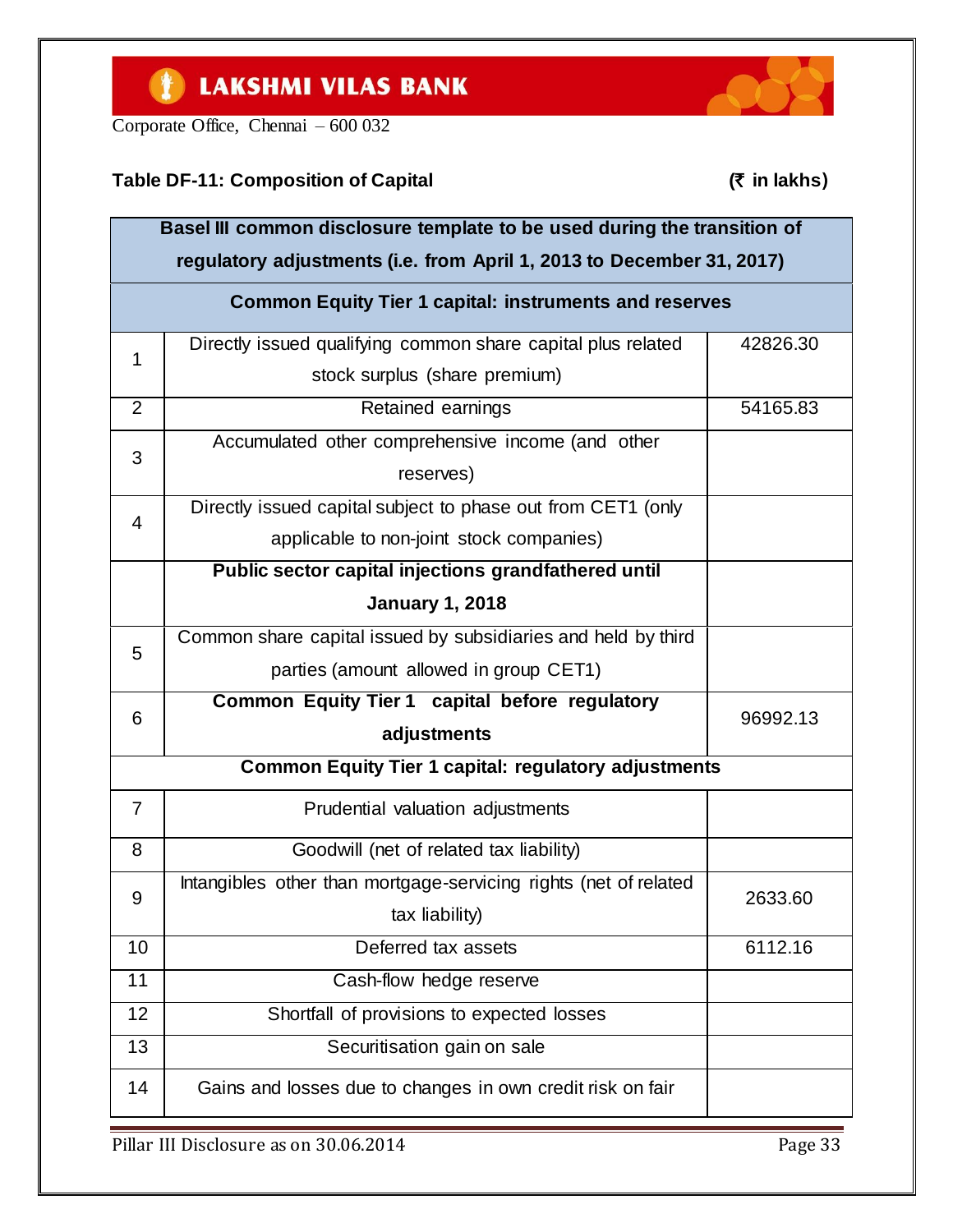#### $\bullet$ **LAKSHMI VILAS BANK**



Corporate Office, Chennai – 600 032

|                 | valued liabilities                                                |         |
|-----------------|-------------------------------------------------------------------|---------|
| 15              | Defined-benefit pension fund net assets                           | 1396.72 |
|                 | Investments in own shares (if not already netted off paid-in      |         |
| 16              | capital on reported balance sheet)                                |         |
| 17              | Reciprocal cross-holdings in common equity                        |         |
|                 | Investments in the capital of banking, financial and insurance    |         |
|                 | entities that are outside the scope of regulatory                 |         |
| 18              | consolidation, net of eligible short positions, where the bank    |         |
|                 | does not own more than 10% of the issued share capital            |         |
|                 | (amount above 10% threshold)                                      |         |
|                 | Significant investments in the common stock of banking,           |         |
| 19              | financial and insurance entities that are outside the scope of    |         |
|                 | regulatory consolidation, net of eligible short positions (amount |         |
|                 | above 10% threshold)                                              |         |
| 20              | Mortgage servicing rights (amount above 10% threshold)            |         |
| 21              | Deferred tax assets arising from temporary differences            |         |
|                 | (amount above 10% threshold, net of related tax liability)        |         |
| 22              | Amount exceeding the 15% threshold                                |         |
| 23              | of which: significant investments in the common stock of          |         |
|                 | financial entities                                                |         |
| 24              | of which: mortgage servicing rights                               |         |
| 25              | of which: deferred tax assets arising from temporary              |         |
|                 | differences                                                       |         |
| 26              | National<br>specific<br>adjustments<br>regulatory                 |         |
|                 | $(26a+26b+26c+26d)$                                               |         |
| 26a             | of which: Investments in the equity capital of the                |         |
|                 | unconsolidated insurance subsidiaries                             |         |
| 26 <sub>b</sub> | of which: Investments in the equity capital of unconsolidated     |         |
|                 | non-financial subsidiaries                                        |         |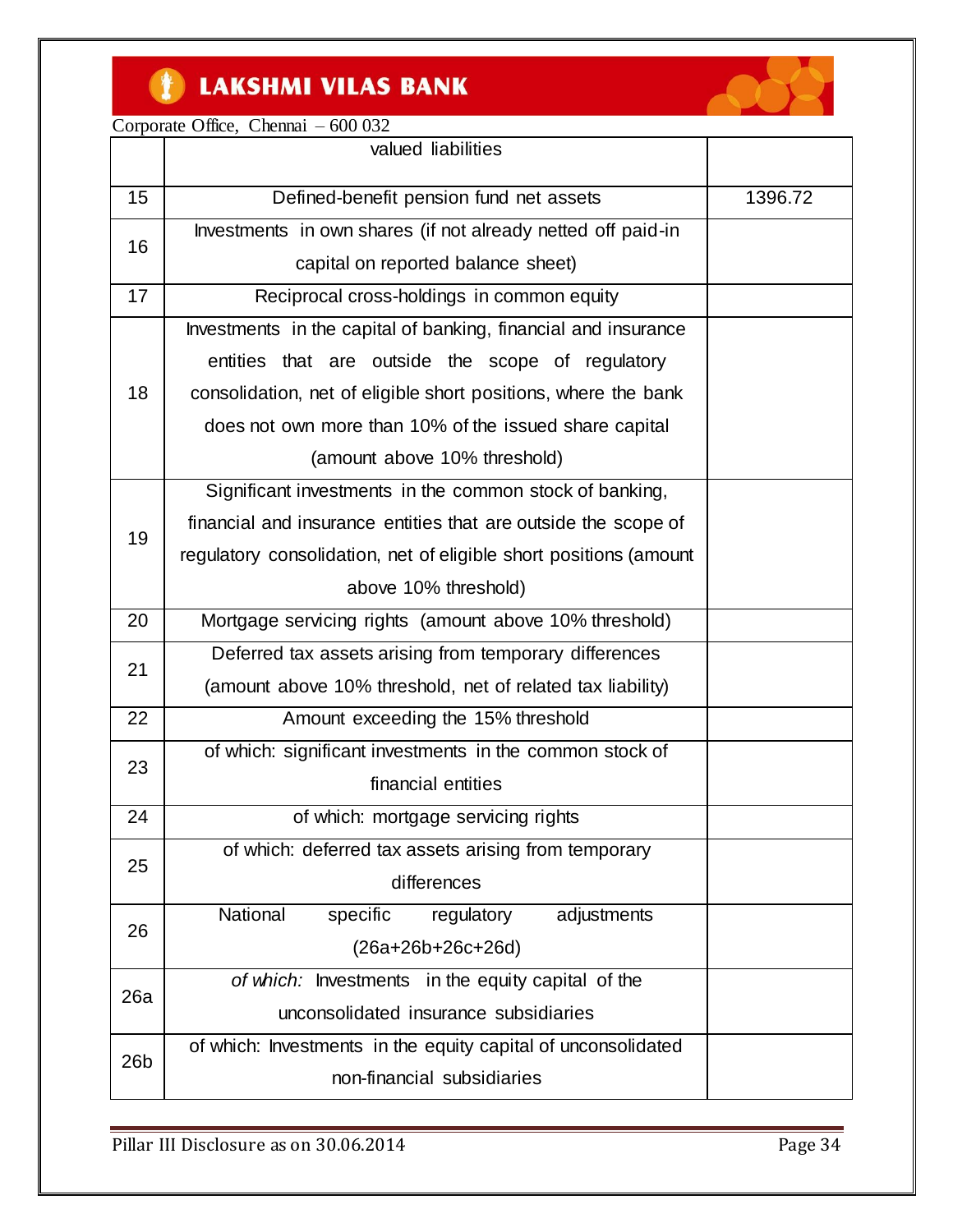

|     | Corporate Office, Chennai $-600032$                              |          |
|-----|------------------------------------------------------------------|----------|
|     | of which: Shortfall in the equity capital of majority owned      |          |
| 26c | financial entities which have not been consolidated with the     |          |
|     | bank                                                             |          |
| 26d | of which: Unamortized pension funds expenditures                 |          |
|     | Regulatory Adjustments Applied to Common Equity Tier 1 in        |          |
|     | respect of Amounts Subject to Pre-Basel III Treatment            |          |
|     | of which: [INSERT TYPE OF ADJUSTMENT]                            |          |
|     | For example: filtering out of unrealized losses on AFS debt      |          |
|     | securities (not relevant in Indian context)                      |          |
|     | of which: [INSERT TYPE OF ADJUSTMENT]                            |          |
|     | of which: [INSERT TYPE OF ADJUSTMENT]                            |          |
| 27  | Regulatory adjustments applied to Common Equity Tier 1 due       |          |
|     | to insufficient Additional Tier 1 and Tier 2 to cover deductions |          |
| 28  | Total regulatory adjustments to Common equity Tier 1             | 10142.48 |
| 29  | <b>Common Equity Tier 1 capital (CET1)</b>                       | 86849.64 |
|     | <b>Additional Tier 1 Capital : Instruments</b>                   | 0.00     |
| 30  | Directly issued qualifying Additional Tier 1 instruments plus    |          |
|     | related stock surplus (31+32)                                    |          |
| 31  | of which: classified as equity under applicable accounting       |          |
|     | standards (Perpetual Non-Cumulative Preference Shares)           |          |
| 32  | of which: classified as liabilities under applicable accounting  |          |
|     | standards (Perpetual debt Instruments)                           |          |
|     | Directly issued capital instruments subject to phase out from    |          |
|     |                                                                  |          |
| 33  | <b>Additional Tier 1</b>                                         |          |
|     | Additional Tier 1 instruments (and CET1 instruments not          |          |
| 34  | included in row 5) issued by subsidiaries and held by third      |          |
|     | parties (amount allowed in group AT1)                            |          |
|     | of which: instruments issued by subsidiaries subject to phase    |          |
| 35  | out                                                              |          |
| 36  | Additional Tier 1 capital before regulatory adjustments          |          |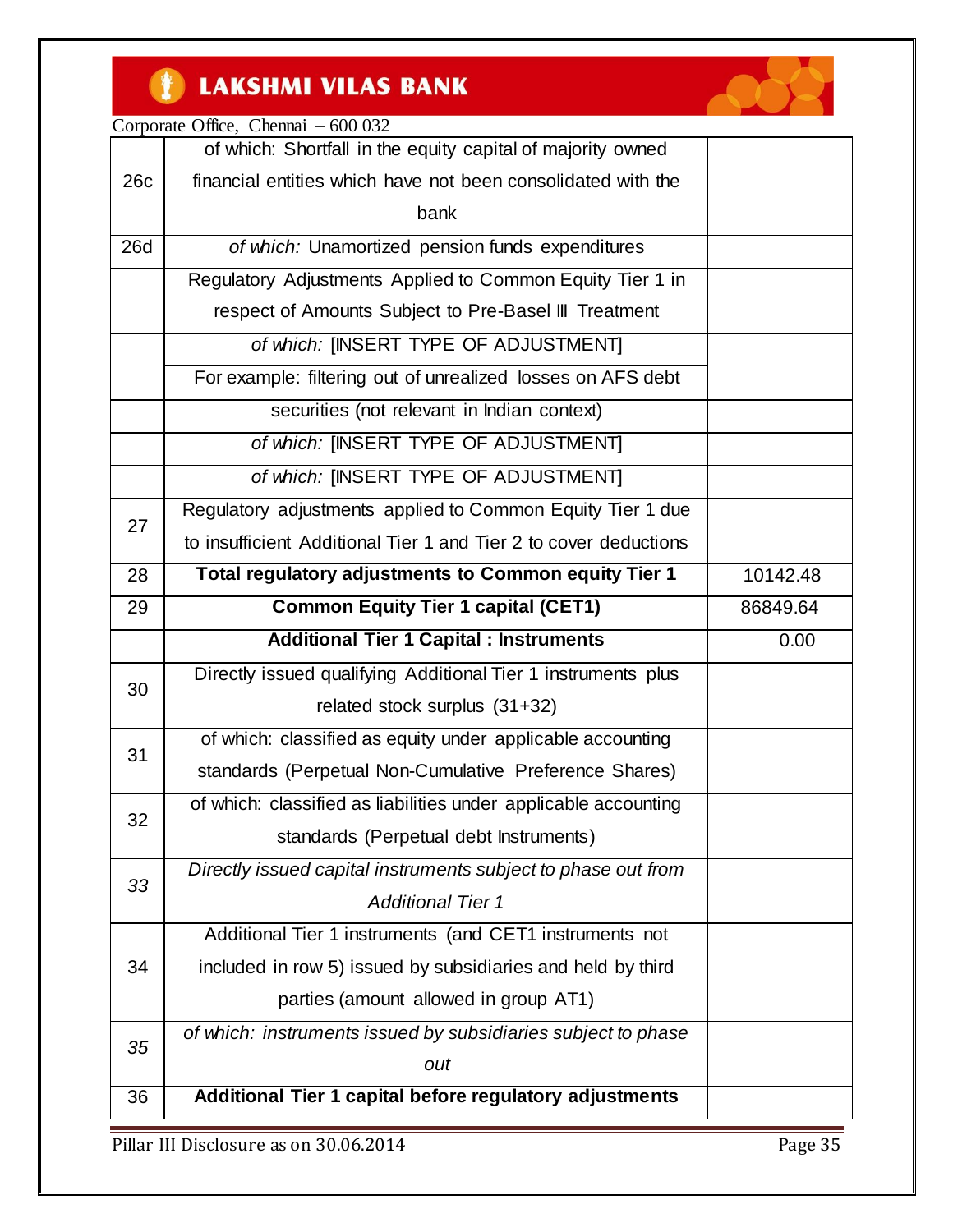#### CH<sub>1</sub> **LAKSHMI VILAS BANK**



Corporate Office, Chennai – 600 032

|                 | Corporate Office, Chemian<br><u>UUU UJA</u><br><b>Additional Tier 1 Capital: regulatory adjustments</b> |          |
|-----------------|---------------------------------------------------------------------------------------------------------|----------|
| 37              | Investments in own Additional Tier 1 instruments                                                        |          |
| 38              | Reciprocal cross-holdings in Additional Tier 1 instruments                                              |          |
|                 | Investments in the capital of banking, financial and insurance                                          |          |
|                 | entities that are outside the scope of regulatory consolidation,                                        |          |
| 39              | net of eligible short positions, where the bank does not own                                            |          |
|                 | more than 10% of the issued common share capital of the                                                 |          |
|                 | entity (amount above 10% threshold)                                                                     |          |
|                 | Significant investments in the capital of banking, financial and                                        |          |
| 40              | insurance entities that are outside the scope of regulatory                                             |          |
|                 | consolidation (net of eligible short positions)                                                         |          |
| 41              | National specific regulatory adjustments (41a+41b)                                                      |          |
| 41a             | Investments in the Additional Tier 1 capital of unconsolidated                                          |          |
|                 | insurance subsidiaries                                                                                  |          |
|                 | Shortfall in the Additional Tier 1 capital of majority owned                                            |          |
| 41 <sub>b</sub> | financial entities which have not been consolidated with the                                            |          |
|                 | bank                                                                                                    |          |
|                 | Regulatory Adjustments Applied to Additional Tier 1 in respect                                          |          |
|                 | of Amounts Subject to Pre-Basel III Treatment                                                           |          |
|                 | of which: [INSERT TYPE OF ADJUSTMENT e.g. DTAs]                                                         |          |
|                 | of which: [INSERT TYPE OF ADJUSTMENT e.g. existing                                                      |          |
|                 | adjustments which are deducted from Tier 1 at 50%]                                                      |          |
|                 | of which: [INSERT TYPE OF ADJUSTMENT]                                                                   |          |
| 42              | Regulatory adjustments applied to Additional Tier 1 due to                                              |          |
|                 | insufficient Tier 2 to cover deductions                                                                 |          |
| 43              | Total regulatory adjustments to Additional Tier 1 capital                                               |          |
| 44              | <b>Additional Tier 1 Capital (AT1)</b>                                                                  |          |
| 44a             | Additional Tier 1 capital reckoned for capital adequacy                                                 |          |
| 45              | Tier 1 capital (T1 = CET1 + AT1) (29 + 44a)                                                             | 86849.64 |
|                 | Tier 2 Capital: Instruments and provisions                                                              |          |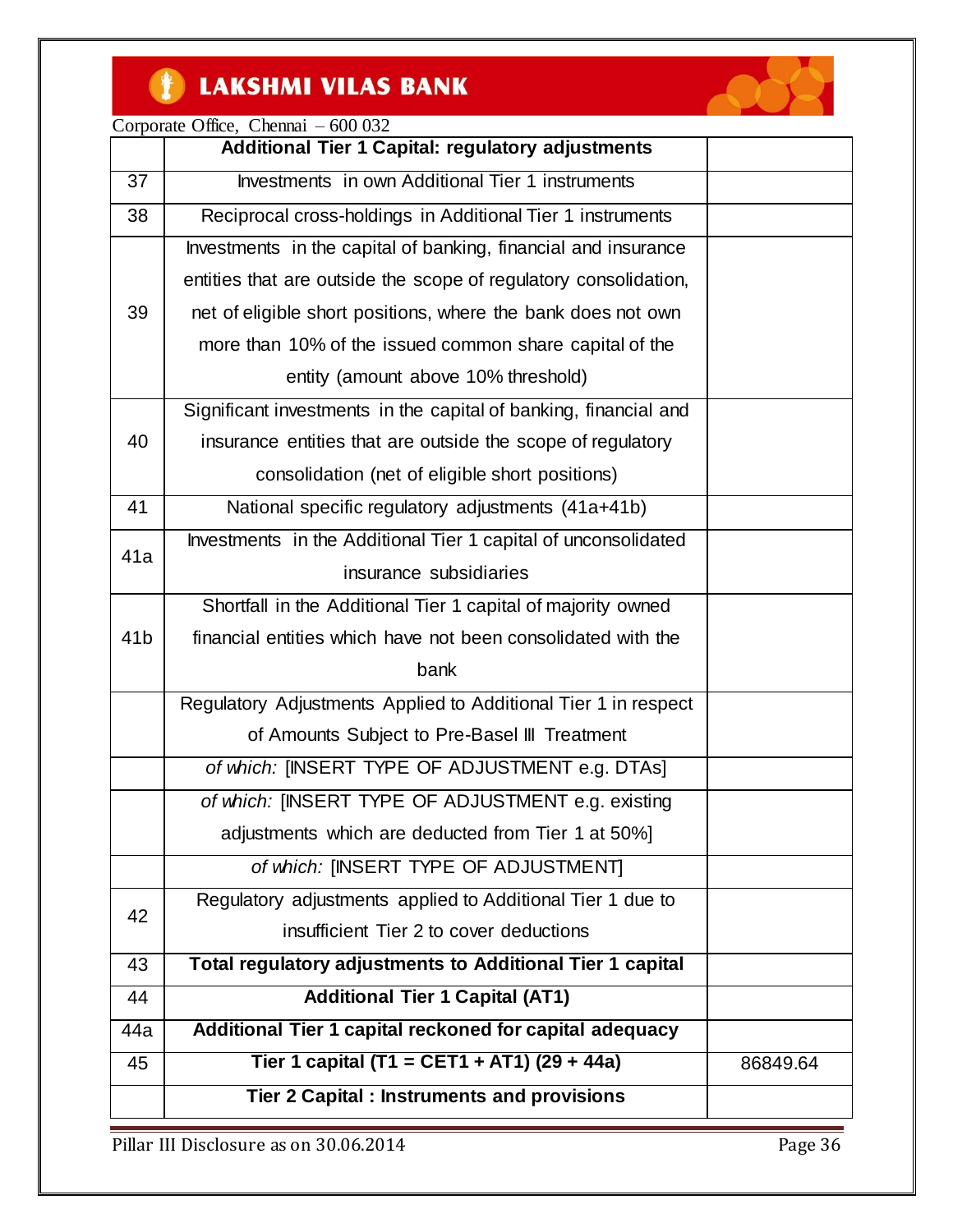#### $\bullet$ **LAKSHMI VILAS BANK**



# Corporate Office, Chennai – 600 032

| 46              | Directly issued qualifying Tier 2 instruments plus related stock            | 23510.00 |
|-----------------|-----------------------------------------------------------------------------|----------|
|                 | surplus                                                                     |          |
| 47              | Directly issued capital instruments subject to phase out from               |          |
|                 | Tier <sub>2</sub>                                                           |          |
|                 | Tier 2 instruments (and CET1 and AT1 instruments not                        |          |
| 48              | included in rows 5 or 34) issued by subsidiaries and held by                |          |
|                 | third parties (amount allowed in group Tier 2)                              |          |
| 49              | of which: instruments issued by subsidiaries subject to phase               |          |
|                 | out                                                                         |          |
| 50              | Provisions                                                                  | 8062.26  |
| 51              | Tier 2 capital before regulatory adjustments                                | 31572.26 |
|                 | Tier 2 Capital : regulatory adjustments                                     |          |
| 52              | Investments in own Tier 2 instruments                                       | 0.00     |
| 53              | Reciprocal cross-holdings in Tier 2 instruments                             |          |
|                 | Investments in the capital of banking, financial and insurance              |          |
|                 | entities that are outside the scope of regulatory consolidation,            |          |
| 54              | net of eligible short positions, where the bank does not own                |          |
|                 | more than 10% of the issued common share capital of the                     |          |
|                 | entity (amount above the 10% threshold)                                     |          |
|                 | Significant investments <sup>13</sup> in the capital banking, financial and |          |
| 55              | insurance entities that are outside the scope of regulatory                 |          |
|                 | consolidation (net of eligible short positions)                             |          |
| 56              | National specific regulatory adjustments (56a+56b)                          |          |
| 56a             | of which: Investments in the Tier 2 capital of unconsolidated               |          |
|                 | subsidiaries                                                                |          |
|                 | of which: Shortfall in the Tier 2 capital of majority owned                 |          |
| 56 <sub>b</sub> | financial entities which have not been consolidated with the                |          |
|                 | bank                                                                        |          |
|                 | Regulatory Adjustments Applied To Tier 2 in respect of                      |          |
|                 | Amounts Subject to Pre-Basel III Treatment                                  |          |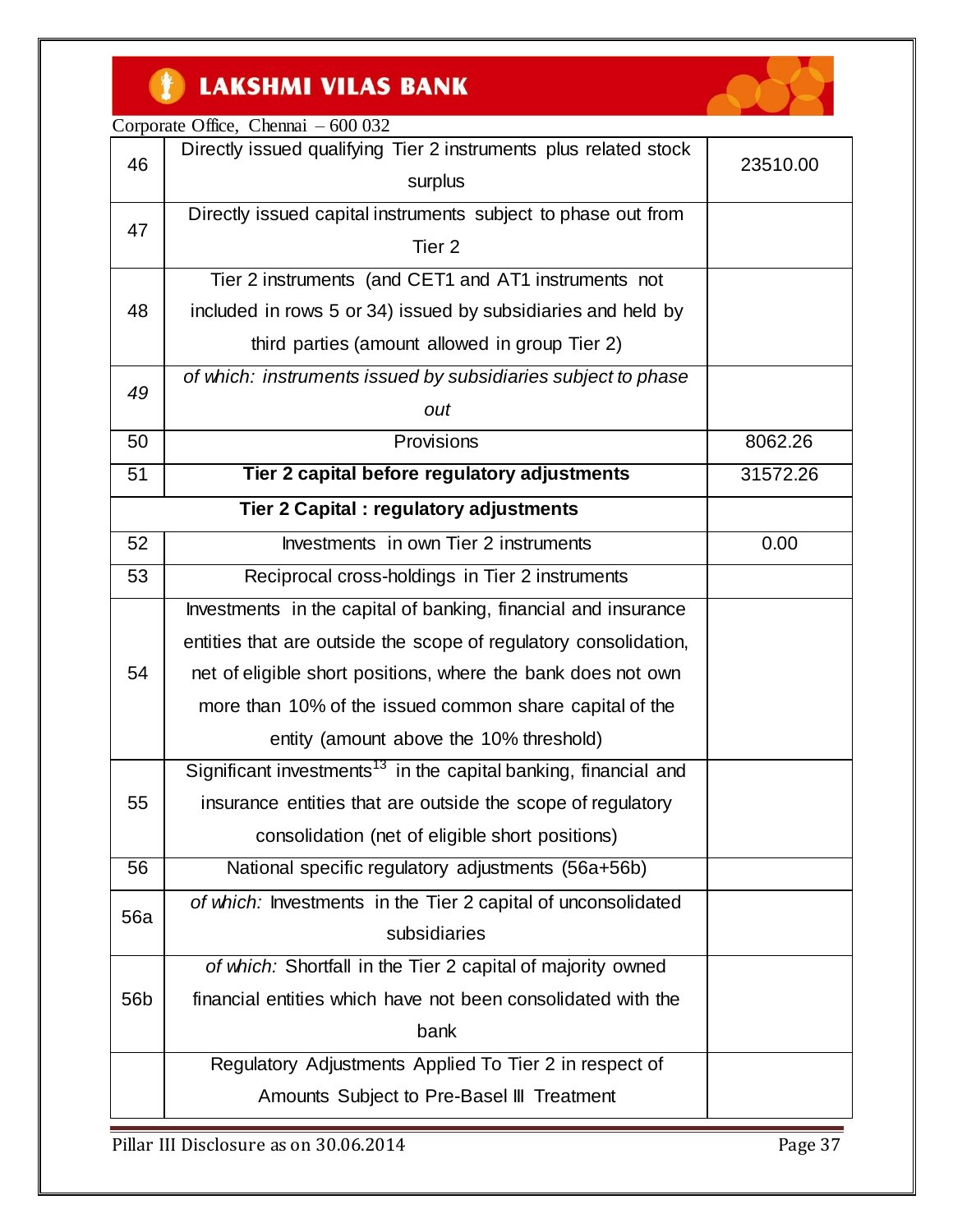#### CH<sub>1</sub> **LAKSHMI VILAS BANK**



Corporate Office, Chennai – 600 032

|                 | of which: [INSERT TYPE OF ADJUSTMENT e.g. existing                 |           |
|-----------------|--------------------------------------------------------------------|-----------|
|                 | adjustments which are deducted from Tier 2 at 50%]                 |           |
|                 | of which: [INSERT TYPE OF ADJUSTMENT                               |           |
| 57              | Total regulatory adjustments to Tier 2 capital                     |           |
| 58              | Tier 2 capital (T2)                                                |           |
| 58a             | Tier 2 capital reckoned for capital adequacy                       | 31572.26  |
| 58b             | <b>Excess Additional Tier 1 capital reckoned as Tier 2 capital</b> |           |
| 58c             | Total Tier 2 capital admissible for capital adequacy               |           |
|                 | $(58a + 58b)$                                                      |           |
| 59              | Total capital (TC=T1+T2) (45+58C)                                  | 118421.90 |
|                 | Risk Weighted Assets in respect of Amounts Subject to Pre-         |           |
|                 | <b>Basel III Treatment</b>                                         |           |
|                 | of which: [INSERT TYPE OF ADJUSTMENT]                              |           |
|                 | of which:                                                          |           |
| 60              | Total risk weighted assets (60a+60b+60c)                           |           |
| 60a             | of which: total credit risk weighted assets                        | 953697.59 |
| 60 <sub>b</sub> | of which: total market risk weighted assets                        | 77152.02  |
| 60 <sub>c</sub> | of which: total operational risk weighted assets                   | 97743.89  |
|                 | <b>Capital ratios</b>                                              |           |
| 61              | Common Equity Tier 1 (as a percentage of risk weighted assets)     |           |
| 62              | Tier 1 (as a percentage of risk weighted assets)                   | 7.69      |
| 63              | Total capital (as a percentage of risk weighted assets)            | 10.49     |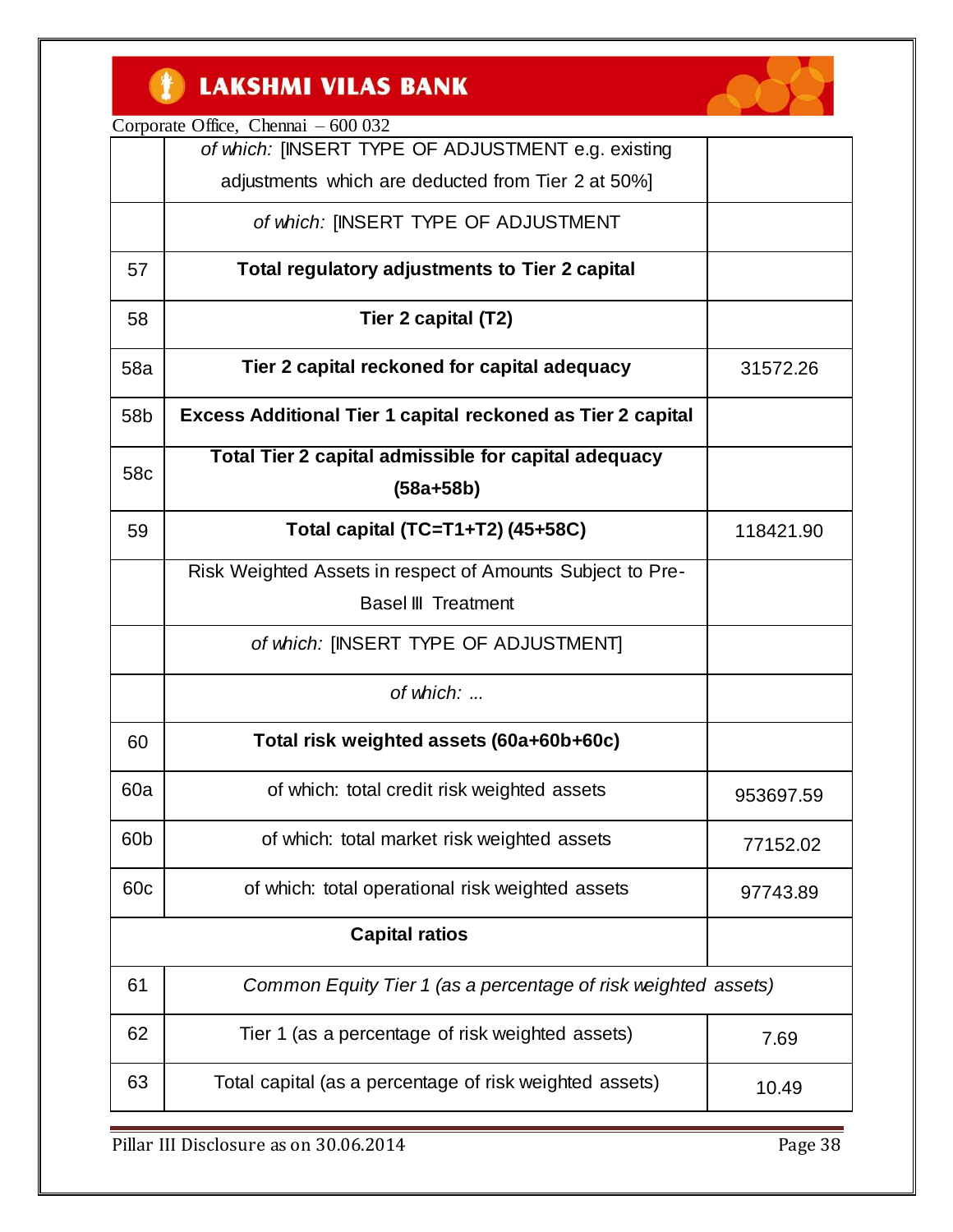

|  | Corporate Office, Chennai – 600 032 |
|--|-------------------------------------|
|--|-------------------------------------|

|    | Institution specific buffer requirement (minimum                  |      |
|----|-------------------------------------------------------------------|------|
| 64 | CET1 requirement plus capital conservation and                    |      |
|    | countercyclical buffer requirements, expressed as a percentage    |      |
|    | of risk weighted assets)                                          |      |
| 65 | of which: capital conservation buffer requirement                 |      |
| 66 | of which: bank specific countercyclical buffer requirement        |      |
| 67 | of which: G-SIB buffer requirement                                |      |
| 68 | Common Equity Tier 1 available to meet buffers (as a              |      |
|    | percentage of risk weighted Assets)                               |      |
|    | <b>National minima (if different from Basel III)</b>              |      |
| 69 | National Common Equity Tier 1 minimum ratio (if different from    | 5.00 |
|    | Basel III minimum)                                                |      |
| 70 | National Tier 1 minimum ratio (if different from Basel III        | 6.50 |
|    | minimum)                                                          |      |
| 71 | National total capital minimum ratio (if different from Basel III | 9.00 |
|    | minimum)                                                          |      |
|    | Amounts below the thresholds for deduction (before risk           |      |
|    | weighting)                                                        |      |
| 72 | Non-significant investments in the capital of other financial     |      |
|    | entities                                                          |      |
| 73 | Significant investments in the common stock of financial          |      |
|    | entities                                                          |      |
| 74 | Mortgage servicing rights (net of related tax liability)          |      |
| 75 | Deferred tax assets arising from temporary differences (net of    |      |
|    | related tax liability)                                            |      |
|    | Applicable caps on the inclusion of provisions in Tier 2          |      |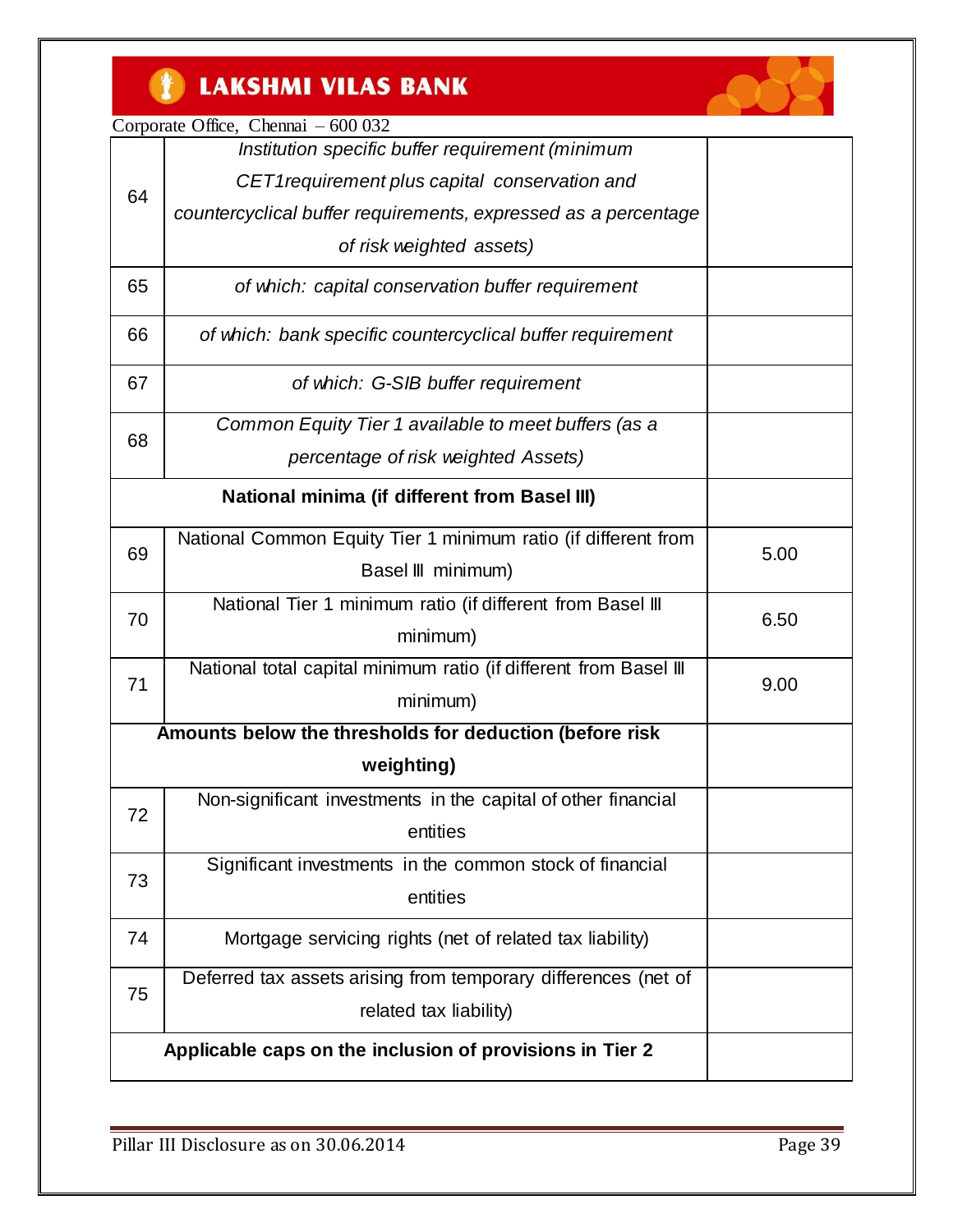

|    | Corporate Office, Chennai - 600 032                                 |          |
|----|---------------------------------------------------------------------|----------|
| 76 | Provisions eligible for inclusion in Tier 2 in respect of exposures |          |
|    | subject to standardized approach (prior to application of cap)      | 4623.00  |
| 77 | Cap on inclusion of provisions in Tier 2 under standardized         |          |
|    | approach                                                            | 14107.42 |
|    | Provisions eligible for inclusion in Tier 2 in respect of exposures |          |
| 78 | subject to internal ratings-based approach (prior to application    |          |
|    | of cap)                                                             |          |
| 79 | Cap for inclusion of provisions in Tier 2 under internal ratings-   |          |
|    | based approach                                                      |          |
|    | Capital instruments subject to phase-out arrangements (only         |          |
|    | applicable between March 31, 2017 and March 31, 2022)               |          |
| 80 | Current cap on CET1 instruments subject to phase out                |          |
|    | arrangements                                                        |          |
| 81 | Amount excluded from CET1 due to cap (excess over cap after         |          |
|    | redemptions and maturities)                                         |          |
| 82 | Current cap on AT1 instruments subject to phase out                 |          |
|    | arrangements                                                        |          |
| 83 | Amount excluded from AT1 due to cap (excess over cap after          |          |
|    | redemptions and maturities                                          |          |
| 84 | Current cap on T2 instruments subject to phase out                  |          |
|    | arrangements                                                        |          |
| 85 | Amount excluded from T2 due to cap (excess over cap after           |          |
|    | redemptions and maturities)                                         |          |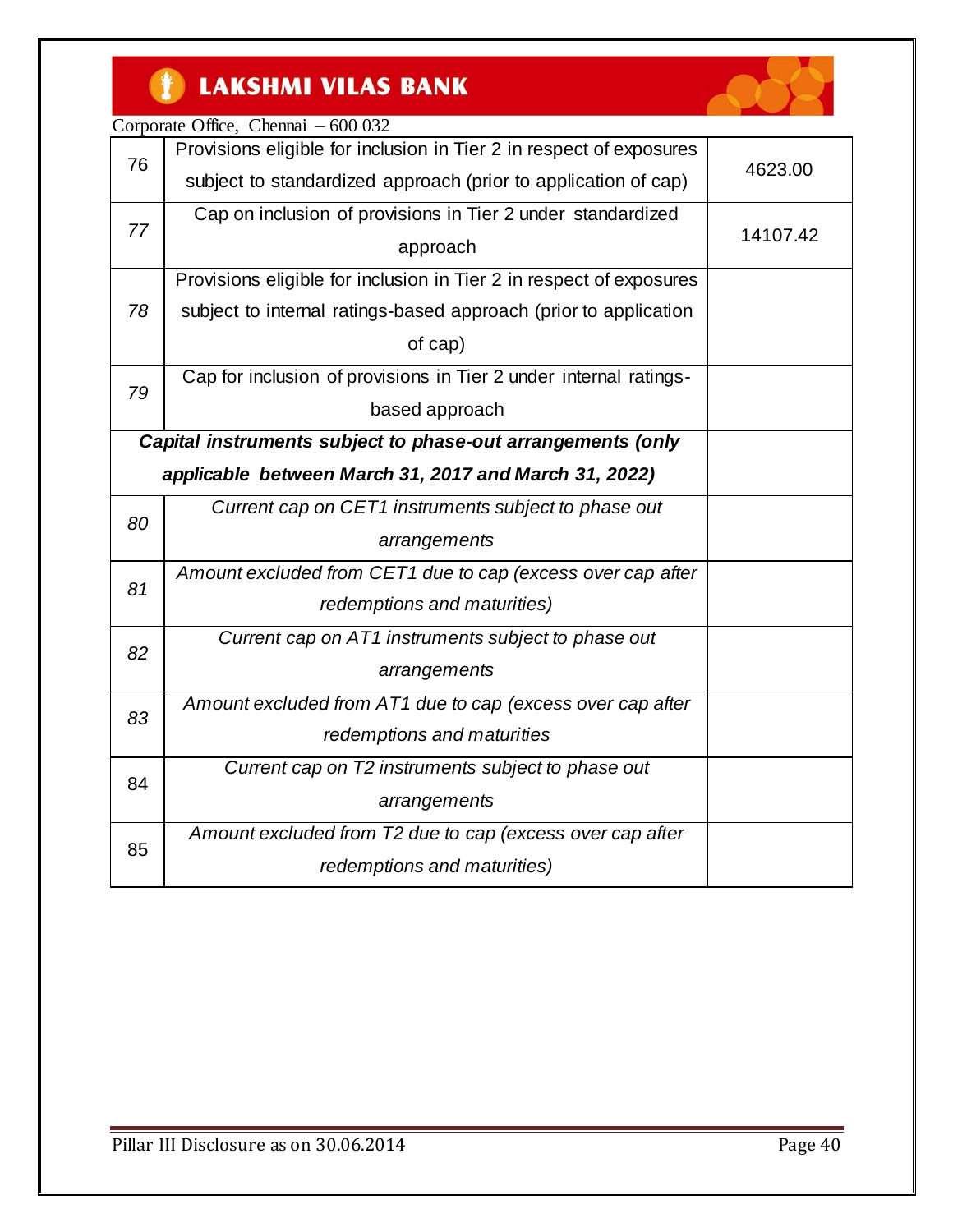# **TELESTIMI VILAS BANK**

Corporate Office, Chennai – 600 032



| <b>Row</b><br>No.of the<br>template | Particular                                                           | ₹ in<br>lakhs |  |  |
|-------------------------------------|----------------------------------------------------------------------|---------------|--|--|
| 10                                  | Deferred tax assets associated with accumulated losses               |               |  |  |
|                                     | Deferred tax assets (excluding those associated with accumulated     |               |  |  |
|                                     | losses) net of Deferred tax liability                                | 6112.16       |  |  |
|                                     | Total as indicated in row 10                                         | 6112.16       |  |  |
|                                     | If investments in insurance subsidiaries are not deducted fully from |               |  |  |
| 19                                  | capital and instead considered under 10% threshold for deduction,    |               |  |  |
|                                     | the resultant increase in the capital of bank                        |               |  |  |
|                                     | of which: Increase in Common Equity Tier I Capital                   |               |  |  |
|                                     | of which: Increase in Additional Tier I Capital                      |               |  |  |
|                                     | of which: Increase in Tier 2 Capital                                 |               |  |  |
| 26 <sub>b</sub>                     | If investments in the equity capital of unconsolidated non-financial |               |  |  |
|                                     | subsidiaries are not deducted and hence, risk weighted then:         |               |  |  |
|                                     | (i) Increase in Common Equity Tier I Capital                         |               |  |  |
|                                     | (ii) Increase in risk weighted assets                                |               |  |  |

Pillar III Disclosure as on 30.06.2014 Page 41

**ACCESS**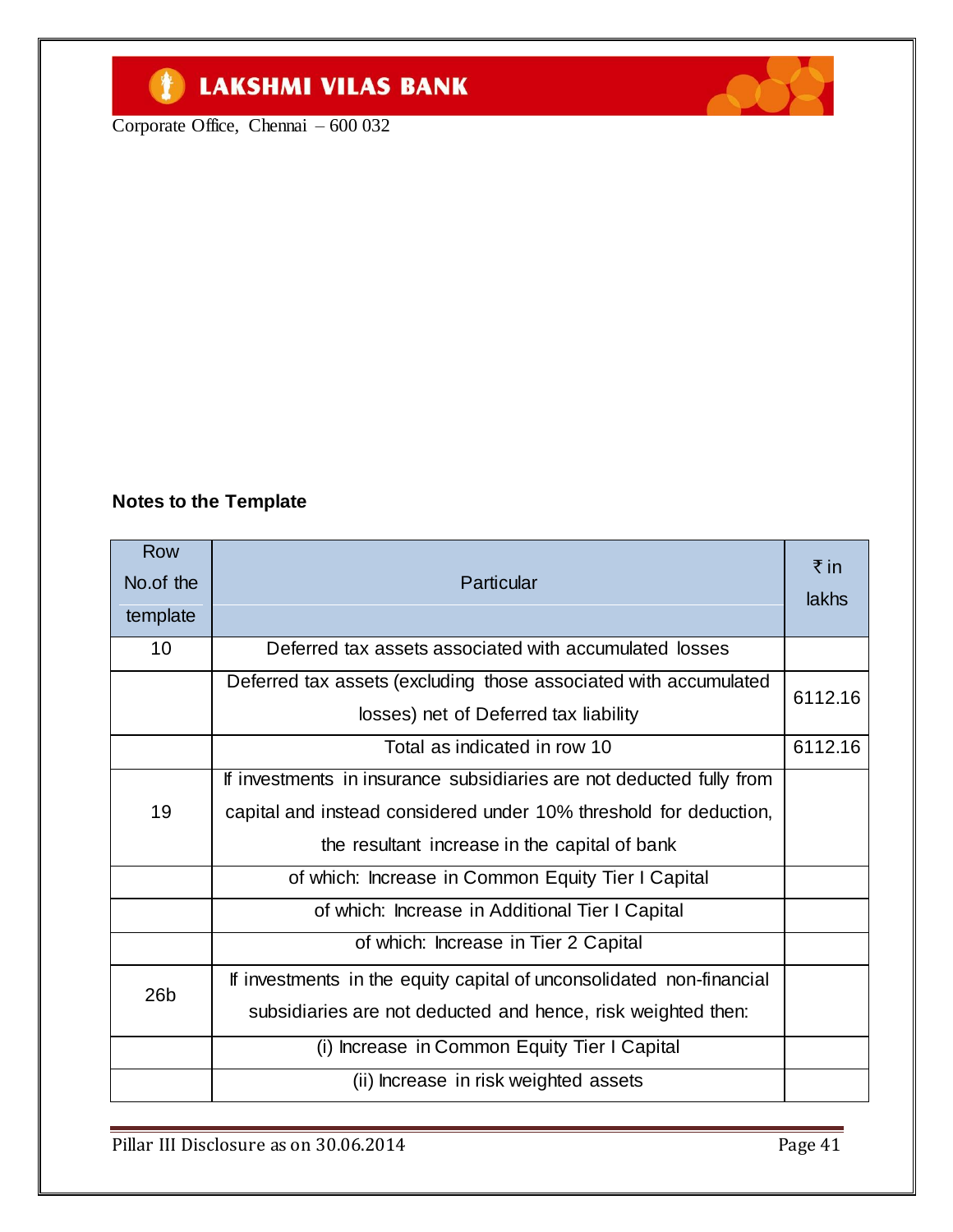# **TELESTIMI VILAS BANK**



|     | Corporate Office, Chennai $-600032$                                 |         |
|-----|---------------------------------------------------------------------|---------|
|     | Excess Additional Tier I capital not reckoned for capital adequacy  |         |
| 44a | (difference between Additional Tier I capital as reported in row 44 |         |
|     | and admissible Additional Tier I capital as reported in 44a)        |         |
|     | of which: Excess Additional Tier I capital which is considered as   |         |
|     | Tier 2 capital under row 58b                                        |         |
| 50  | Eligible Provisions included in Tier 2 capital                      | 4623.00 |
|     | Eligible Revaluation Reserves included in Tier 2 capital            | 3439.26 |
|     | Total of row 50                                                     | 8062.26 |
|     | Excess Tier 2 capital not reckoned for capital adequacy (difference |         |
| 58a | between Tier 2 capital as reported in row 58 and T2 as reported in  |         |
|     | 58a)                                                                |         |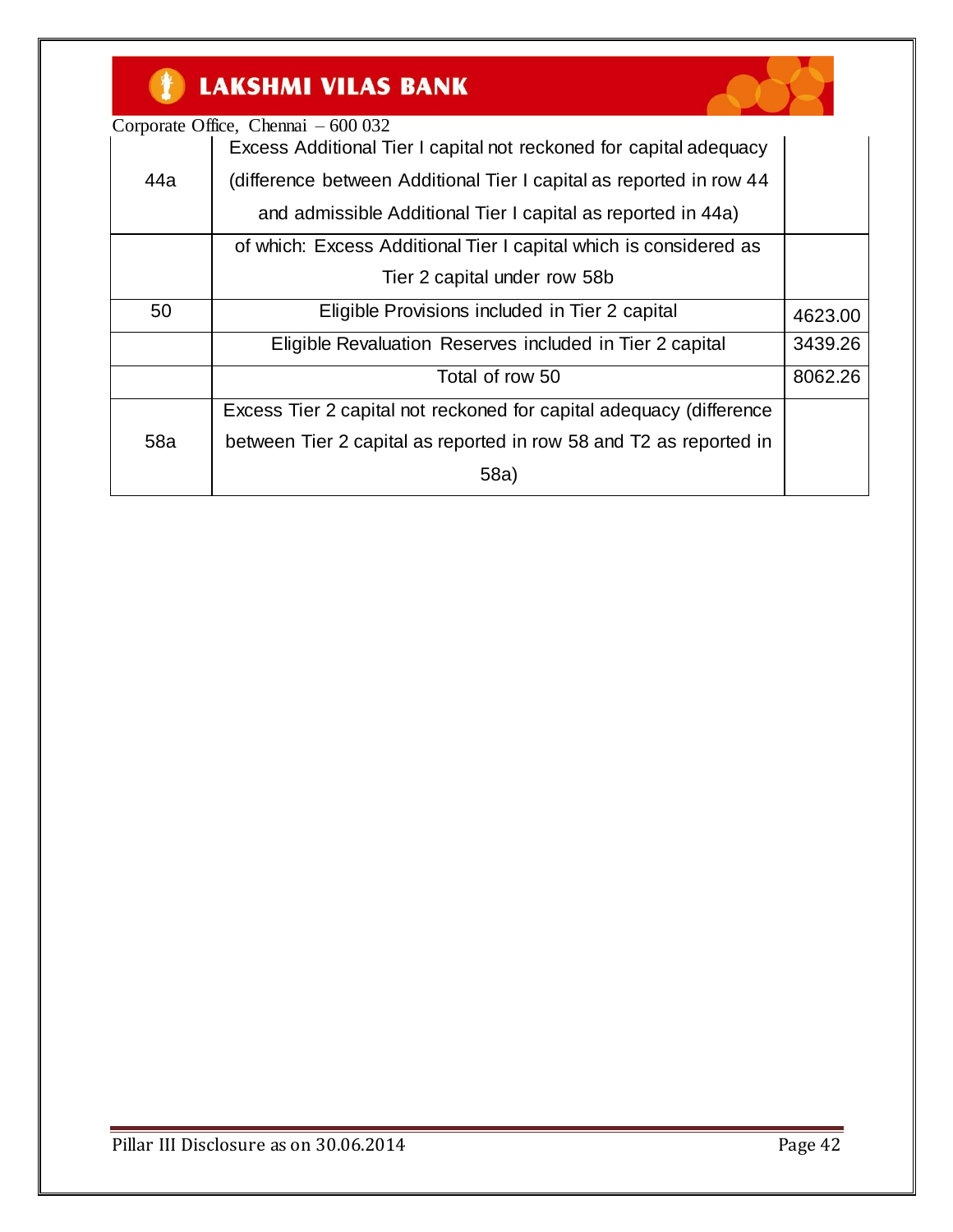#### $\bullet$ **LAKSHMI VILAS BANK**



Corporate Office, Chennai – 600 032

**Table DF-13: Main Features of Regulatory Capital Instruments**

| S.No           | Disclosure template for<br>main features of<br>regulatory capital<br><b>instruments</b>  | <b>Equity Shares</b>                                                                                        | Series - V                                                                                                        | <b>Series -VI</b>                                                                                      | <b>Series - VII</b><br>(A)                                                                                              | Seires -<br>VII(B)                                                                                                            | Series -<br><b>VIII</b>                                                                                                       |
|----------------|------------------------------------------------------------------------------------------|-------------------------------------------------------------------------------------------------------------|-------------------------------------------------------------------------------------------------------------------|--------------------------------------------------------------------------------------------------------|-------------------------------------------------------------------------------------------------------------------------|-------------------------------------------------------------------------------------------------------------------------------|-------------------------------------------------------------------------------------------------------------------------------|
| 1              | <b>Issuer</b>                                                                            | <b>LVB</b>                                                                                                  | <b>LVB</b>                                                                                                        | <b>LVB</b>                                                                                             | <b>LVB</b>                                                                                                              | <b>LVB</b>                                                                                                                    | <b>LVB</b>                                                                                                                    |
| $\overline{2}$ | Unique identifier (e.g. CUSIP,<br>ISIN or Bloomberg identifier for<br>private placement) | INE694C01018                                                                                                | INE694C09060                                                                                                      | INE694C08021                                                                                           | INE694C08039                                                                                                            | INE694C080<br>47                                                                                                              | INE694C080<br>54                                                                                                              |
| 3              | Governing law(s) of the<br>instrument                                                    | Companies Act,<br><b>SEBI Regulations,</b><br>RBI Guidelines, and<br>other related rules<br>regulations etc | RBI Guidelines,<br><b>SEBI</b><br>Regulations,<br>Companies Act<br>and other<br>related rules<br>regulations etc. | RBI Guidelines,<br>SEBI Regulations,<br>Companies Act<br>and other related<br>rules regulations<br>etc | <b>RBI</b> Guidelines,<br><b>SEBI</b><br>Regulations,<br>Companies Act<br>and other related<br>rules regulations<br>etc | <b>RBI</b><br>Guidelines,<br><b>SEBI</b><br>Regulations,<br>Companies<br>Act and other<br>related rules<br>regulations<br>etc | <b>RBI</b><br>Guidelines,<br><b>SEBI</b><br>Regulations,<br>Companies<br>Act and other<br>related rules<br>regulations<br>etc |
|                | Regulatory treatment                                                                     |                                                                                                             |                                                                                                                   |                                                                                                        |                                                                                                                         |                                                                                                                               |                                                                                                                               |
| 4              | <b>Transitional Basel III rules</b>                                                      | Common Equity Tier<br>$-1$                                                                                  | Tier - II                                                                                                         | Tier - II                                                                                              | Tier - II                                                                                                               | Tier - II                                                                                                                     | Tier - II                                                                                                                     |
| 5              | Post-transitional Basel III rules                                                        | Common Equity Tier<br>- 1                                                                                   | Eligible                                                                                                          | Eligible                                                                                               | Eligible                                                                                                                | Eligible                                                                                                                      | Eligible                                                                                                                      |

Pillar III Disclosure as on 30.06.2014 Pillar 111 Disclosure as on 30.06.2014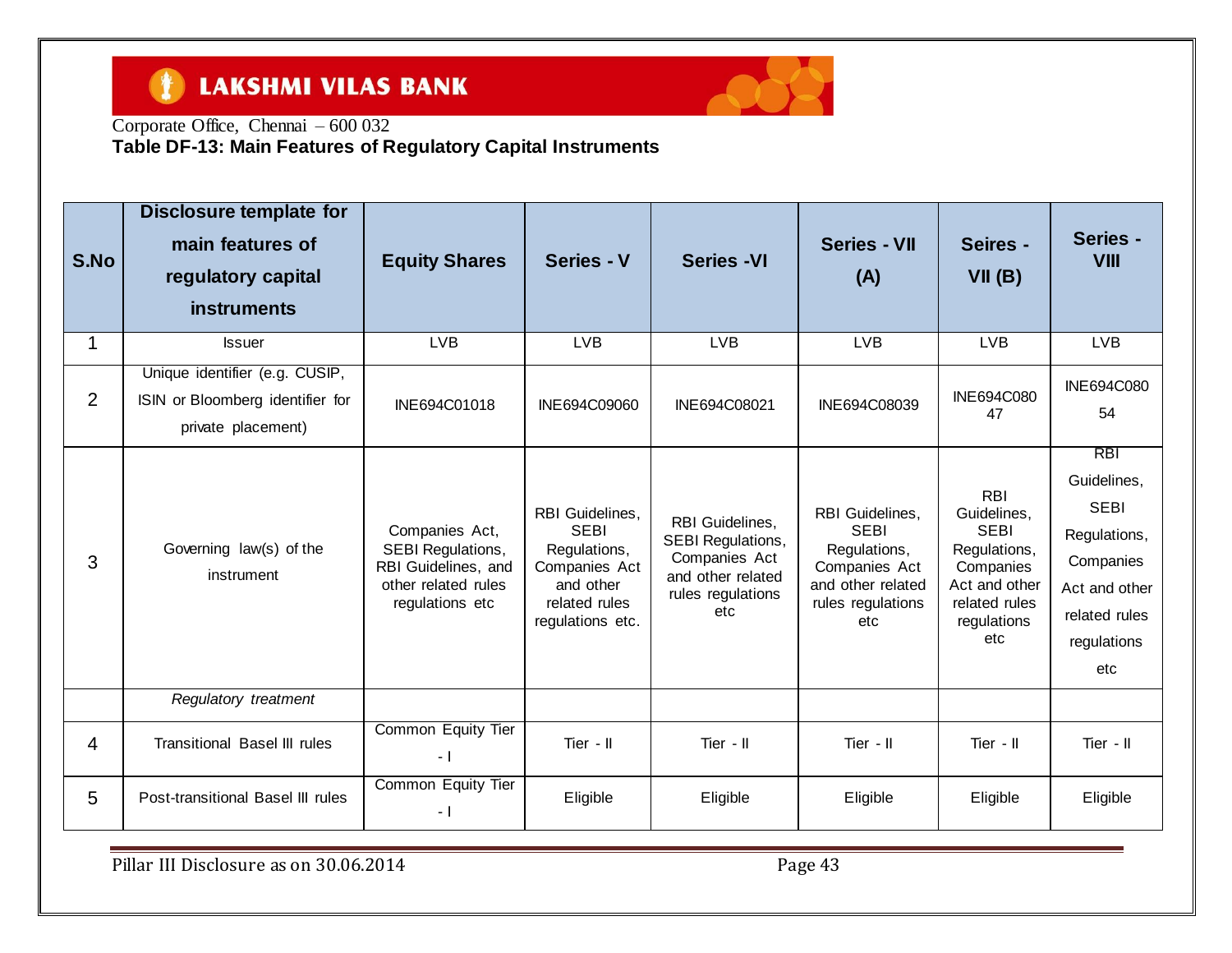

|                | Corporate Office, Chennai $-600032$                                   |      |                                                                                                                                                                |                                                                                                                                   |                                                                                                                                                 |                                                                                                                                                                |                                                                                                                                                                  |
|----------------|-----------------------------------------------------------------------|------|----------------------------------------------------------------------------------------------------------------------------------------------------------------|-----------------------------------------------------------------------------------------------------------------------------------|-------------------------------------------------------------------------------------------------------------------------------------------------|----------------------------------------------------------------------------------------------------------------------------------------------------------------|------------------------------------------------------------------------------------------------------------------------------------------------------------------|
| 6              | Eligible at solo/group/ group &<br>solo                               | Solo | Solo                                                                                                                                                           | Solo                                                                                                                              | Solo                                                                                                                                            | Solo                                                                                                                                                           | Solo                                                                                                                                                             |
| $\overline{7}$ | Instrument type                                                       |      | Unsecured<br>Redeemable<br><b>Non</b><br>Convertible<br>Subordinated (<br>Tier- II) Bonds<br>in the nature of<br>Promissory<br>Notes/Debentur<br>es (Series V) | Unsecured<br>Redeemable Non<br>Convertible<br>Subordinated (<br>Tier- II) Bonds in<br>the nature of<br>Debentures (<br>Series VI) | Unsecured<br>Redeemable Non<br>Convertible<br>Subordinated (<br>Tier- II) Bonds in<br>the nature of<br>Debentures (<br>"Bonds')( Series<br>VII) | Unsecured<br>Redeemable<br><b>Non</b><br>Convertible<br>Subordinated<br>$(Tier - II)$<br>Bonds in the<br>nature of<br>Debentures (<br>"Bonds")(<br>Series VII) | Unsecured<br><b>Non</b><br>Convertible<br>Redeemable<br><b>Basel III</b><br>Compliant (<br>Tier-II)<br>Bonds in the<br>nature of<br>Debentures (<br>Series VIII) |
| 8              | Amount recognized in<br>regulatory capital                            |      | 12.00 Crore                                                                                                                                                    | 20.00 Crore                                                                                                                       | 119.70 Crore                                                                                                                                    | 11.30 Crore                                                                                                                                                    | 78.10 Crore                                                                                                                                                      |
| 9              | Par value of instrument                                               |      | 10.00 lacs                                                                                                                                                     | 10.00 lacs                                                                                                                        | 10.00 lacs                                                                                                                                      | 10.00 lacs                                                                                                                                                     | 10.00 lacs                                                                                                                                                       |
| 10             | Accounting classification                                             |      |                                                                                                                                                                |                                                                                                                                   |                                                                                                                                                 |                                                                                                                                                                |                                                                                                                                                                  |
| 11             | Original date of issuance                                             |      | 30.09.2006                                                                                                                                                     | 25.11.2009                                                                                                                        | 10.02.2012                                                                                                                                      | 10.02.2012                                                                                                                                                     | 24.03.2014                                                                                                                                                       |
| 12             | Perpetual or dated                                                    |      | Dated                                                                                                                                                          | Dated                                                                                                                             | Dated                                                                                                                                           | Dated                                                                                                                                                          | Dated                                                                                                                                                            |
| 13             | Original maturity date                                                |      | 30.04.2016                                                                                                                                                     | 25.11.2015                                                                                                                        | 10.02.2018                                                                                                                                      | 10.02.2022                                                                                                                                                     | 24.03.2024                                                                                                                                                       |
| 14             | Issuer call subject to prior<br>supervisory approval                  |      |                                                                                                                                                                |                                                                                                                                   |                                                                                                                                                 |                                                                                                                                                                |                                                                                                                                                                  |
| 15             | Optional call date, contingent<br>call dates and redemption<br>amount |      |                                                                                                                                                                |                                                                                                                                   |                                                                                                                                                 |                                                                                                                                                                |                                                                                                                                                                  |
| 16             | Subsequent call dates, if<br>applicable                               |      |                                                                                                                                                                |                                                                                                                                   |                                                                                                                                                 |                                                                                                                                                                |                                                                                                                                                                  |
|                | Coupons / dividends                                                   |      |                                                                                                                                                                |                                                                                                                                   |                                                                                                                                                 |                                                                                                                                                                |                                                                                                                                                                  |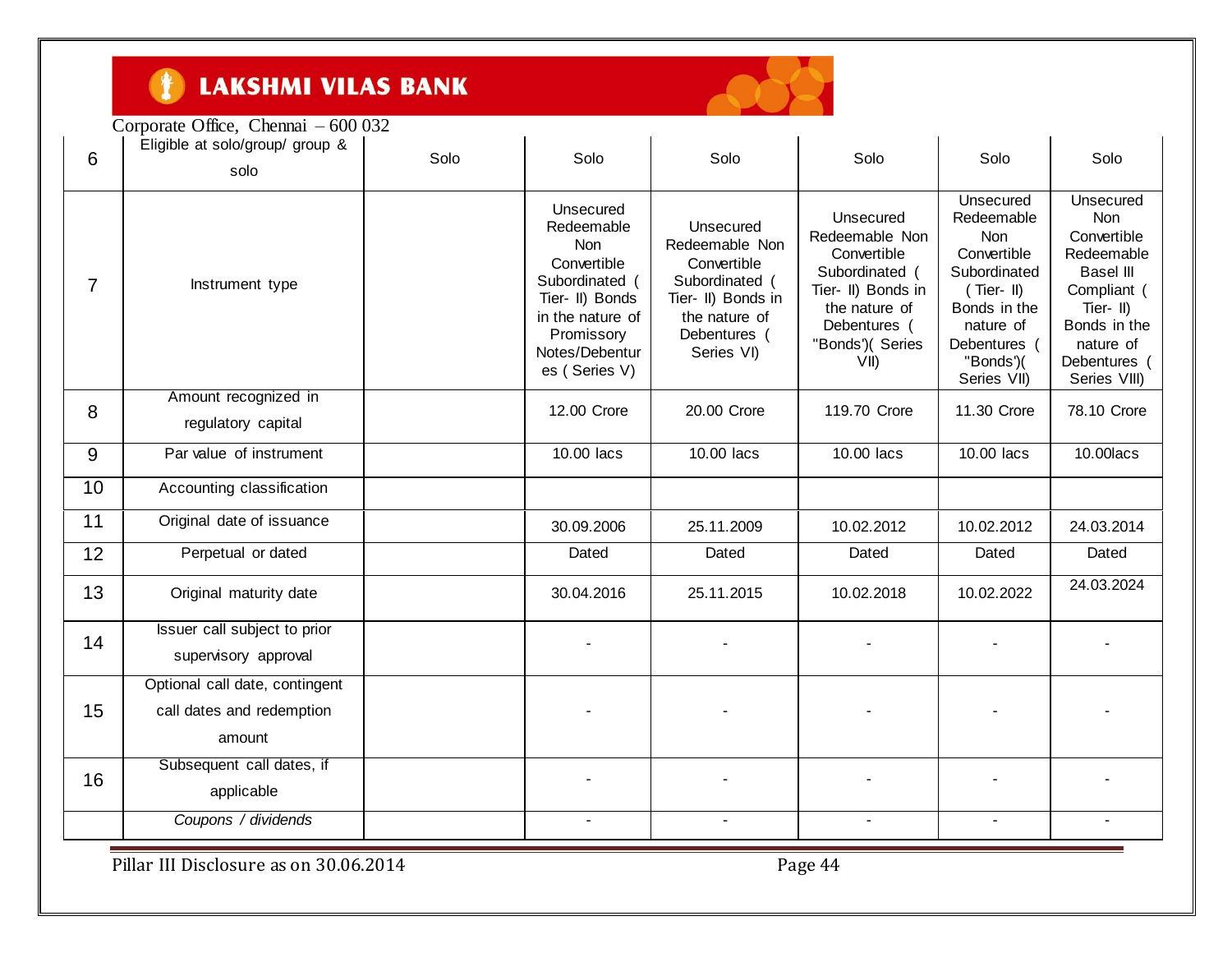

|    | Corporate Office, Chennai - 600 032                              |                |                |                 |              |                |
|----|------------------------------------------------------------------|----------------|----------------|-----------------|--------------|----------------|
| 17 | Fixed or floating<br>dividend/coupon                             | Fixed          | Fixed          | Fixed           | Fixed        | Fixed          |
| 18 | Coupon rate and any related<br>index                             | 9.95%          | 10.80%         | 11.40%          | 11.40%       | 11.80%         |
| 19 | Existence of a dividend stopper                                  | $\overline{a}$ | $\overline{a}$ | $\sim$          |              | $\blacksquare$ |
| 20 | Fully discretionary, partially<br>discretionary or mandatory     |                |                |                 |              |                |
| 21 | Existence of step up or other<br>incentive to redeem             |                |                |                 |              |                |
| 22 | Noncumulative or cumulative                                      |                |                |                 |              |                |
| 23 | Convertible or non-convertible                                   | Non-           | Non-           | Non-convertible | Non-         | Non-           |
|    |                                                                  | convertible    | convertible    |                 | convertible  | convertible    |
| 24 | If convertible, conversion<br>trigger(s)                         |                |                |                 |              |                |
| 25 | If convertible, fully or partially                               | $\blacksquare$ | $\sim$         | $\blacksquare$  | $\mathbf{r}$ | $\blacksquare$ |
| 26 | If convertible, conversion rate                                  | $\blacksquare$ | $\blacksquare$ | $\blacksquare$  | $\sim$       | $\blacksquare$ |
| 27 | If convertible, mandatory or<br>optional conversion              |                |                |                 |              |                |
| 28 | If convertible, specify instrument<br>type convertible into      |                |                |                 |              |                |
| 29 | If convertible, specify issuer of<br>instrument it converts into |                |                |                 |              |                |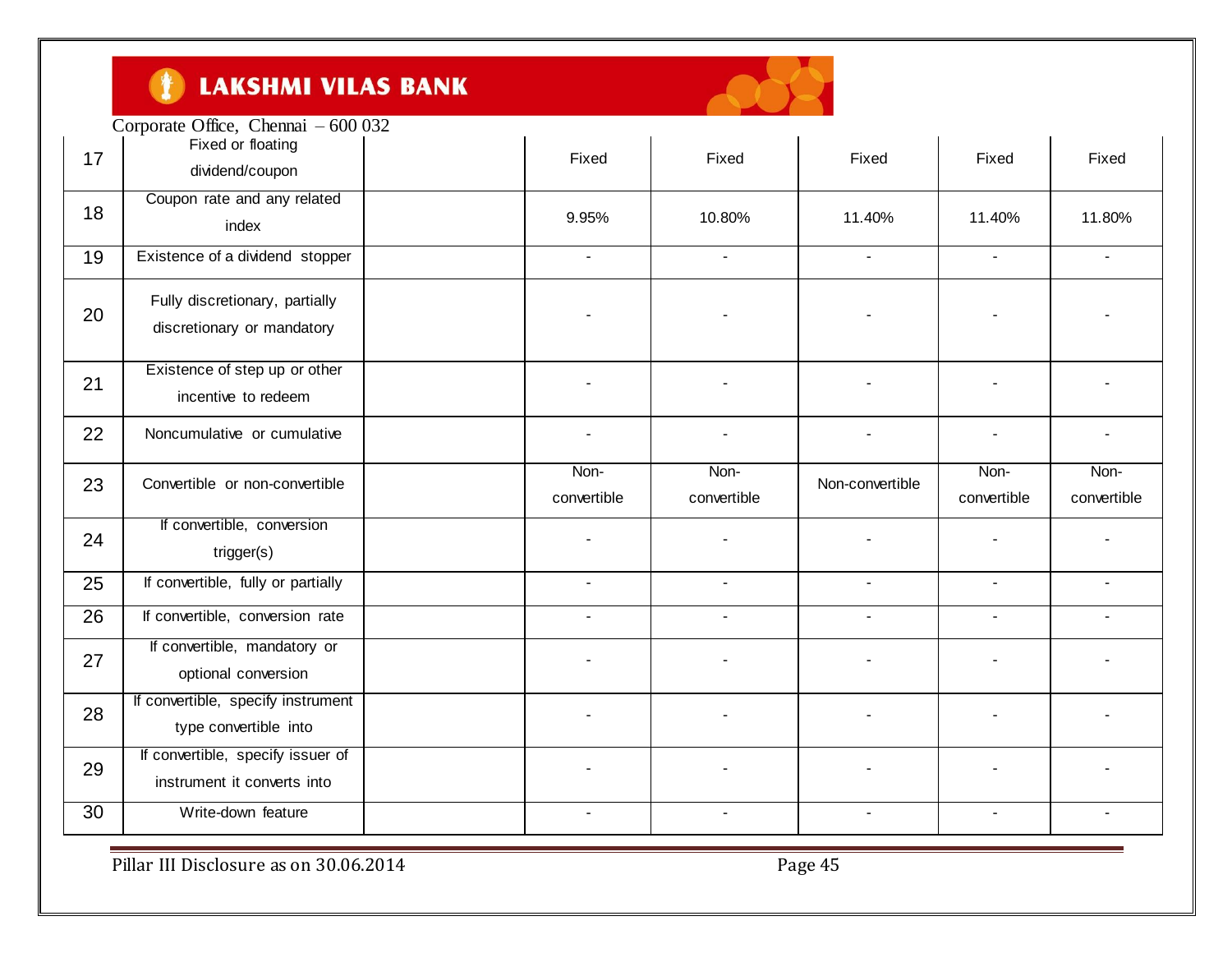#### $\bullet$ **LAKSHMI VILAS BANK**

| trigger(s)                        |                                                                                                                                                              |                                     |   |  |
|-----------------------------------|--------------------------------------------------------------------------------------------------------------------------------------------------------------|-------------------------------------|---|--|
| If write-down, full or partial    |                                                                                                                                                              |                                     | - |  |
| If write-down, permanent or       |                                                                                                                                                              |                                     |   |  |
| temporary                         |                                                                                                                                                              |                                     |   |  |
| If temporary write-down,          |                                                                                                                                                              |                                     |   |  |
| description of write-up           |                                                                                                                                                              |                                     |   |  |
| mechanism                         |                                                                                                                                                              |                                     |   |  |
| Position in subordination         |                                                                                                                                                              |                                     |   |  |
| hierarchy in liquidation (specify |                                                                                                                                                              |                                     |   |  |
|                                   |                                                                                                                                                              |                                     |   |  |
|                                   |                                                                                                                                                              |                                     |   |  |
|                                   |                                                                                                                                                              |                                     |   |  |
|                                   |                                                                                                                                                              |                                     |   |  |
|                                   |                                                                                                                                                              |                                     |   |  |
|                                   |                                                                                                                                                              |                                     |   |  |
| features                          |                                                                                                                                                              |                                     |   |  |
|                                   | If write-down, write-down<br>instrument type immediately<br>senior to instrument)<br>Non-compliant transitioned<br>features<br>If yes, specify non-compliant | Corporate Office, Chennai - 600 032 |   |  |